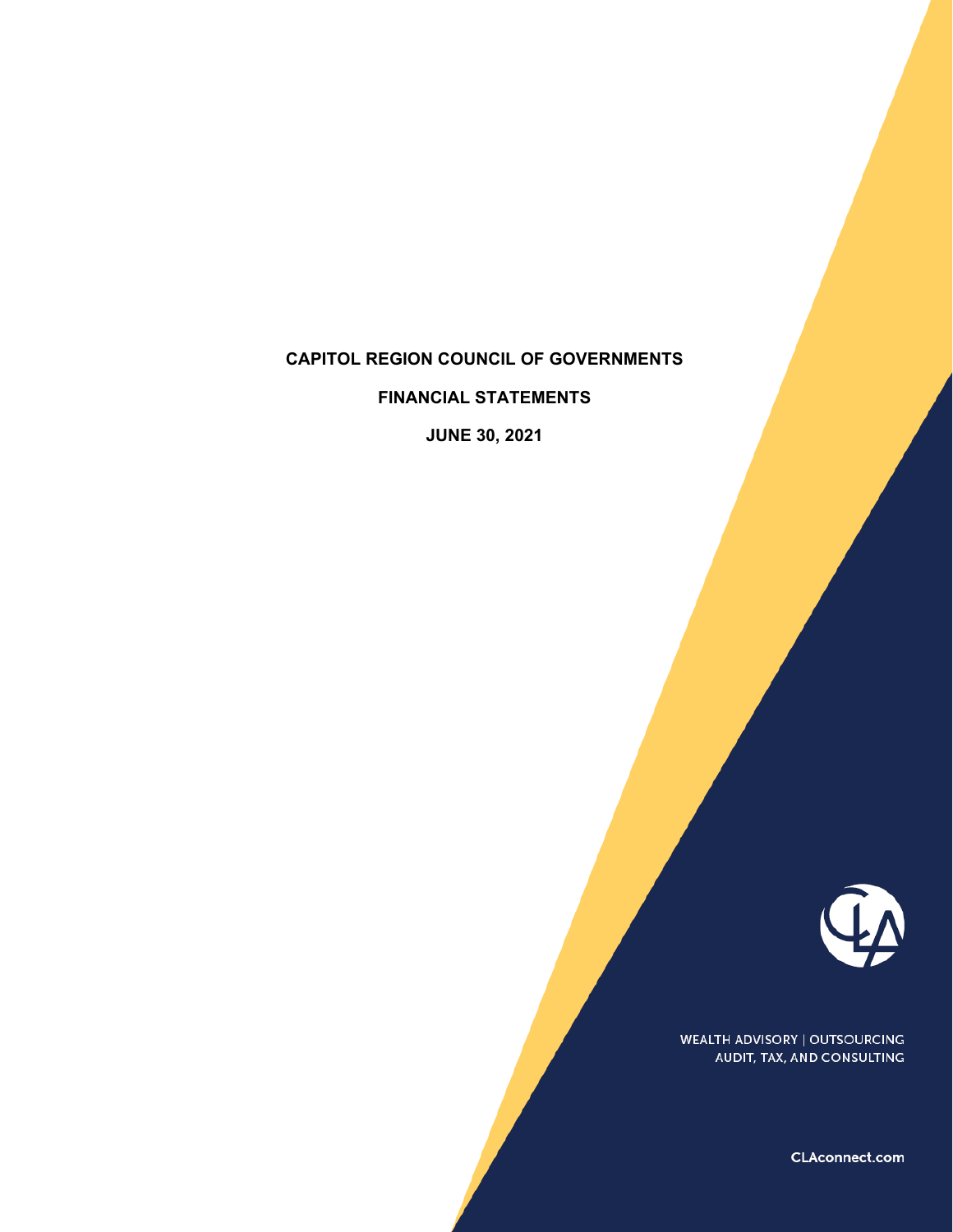|                | Independent Auditors' Report<br>Management's Discussion and Analysis        | $1 - 3$<br>$4 - 12$ |
|----------------|-----------------------------------------------------------------------------|---------------------|
| <b>Exhibit</b> |                                                                             |                     |
|                | <b>Basic Financial Statements:</b>                                          |                     |
|                | <b>Government-Wide Financial Statements:</b>                                |                     |
| L              | <b>Statement of Net Position</b>                                            | 13                  |
| $\mathbf{II}$  | <b>Statement of Activities</b>                                              | 14                  |
|                | <b>Fund Financial Statements:</b>                                           |                     |
| Ш              | <b>Balance Sheet - Governmental Funds</b>                                   | $15 - 16$           |
| IV             | Statement of Revenues, Expenditures and Changes in Fund Balances -          |                     |
|                | <b>Governmental Funds</b>                                                   | $17 - 18$           |
| V              | <b>Statement of Net Position - Fiduciary Funds</b>                          | 19                  |
| VI             | Statement of Changes in Net Position - Fiduciary Funds                      | 20                  |
|                | Notes to the Financial Statements                                           | $21 - 34$           |
|                | Required Supplementary Information:                                         |                     |
| RSI-1          | <b>Budgetary Comparison Schedule - General and Special Revenue Funds</b>    | 35-36               |
|                | Combining and Individual Fund Statements and Schedules:                     |                     |
|                | <b>Nonmajor Governmental Funds:</b>                                         |                     |
| $A-1$          | <b>Combining Balance Sheet</b>                                              | 37                  |
| $A-2$          | Combining Statement of Revenues, Expenditures and Changes in                |                     |
|                | <b>Fund Balances</b>                                                        | 38                  |
|                | <b>Combining Fiduciary Funds:</b>                                           |                     |
| $B-1$          | <b>Combining Statement of Net Position - Fiduciary Funds</b>                | 39                  |
| $B-2$          | Combining Statement of Changes in Net Position - Fiduciary Funds            | 40                  |
| C              | <b>Indirect Rate Calculation</b>                                            | 41                  |
| D              | Financial Summary for the State of Connecticut Department of Transportation | 42                  |
| E              | Schedule of Sources and Uses - Local Assessments                            | 43                  |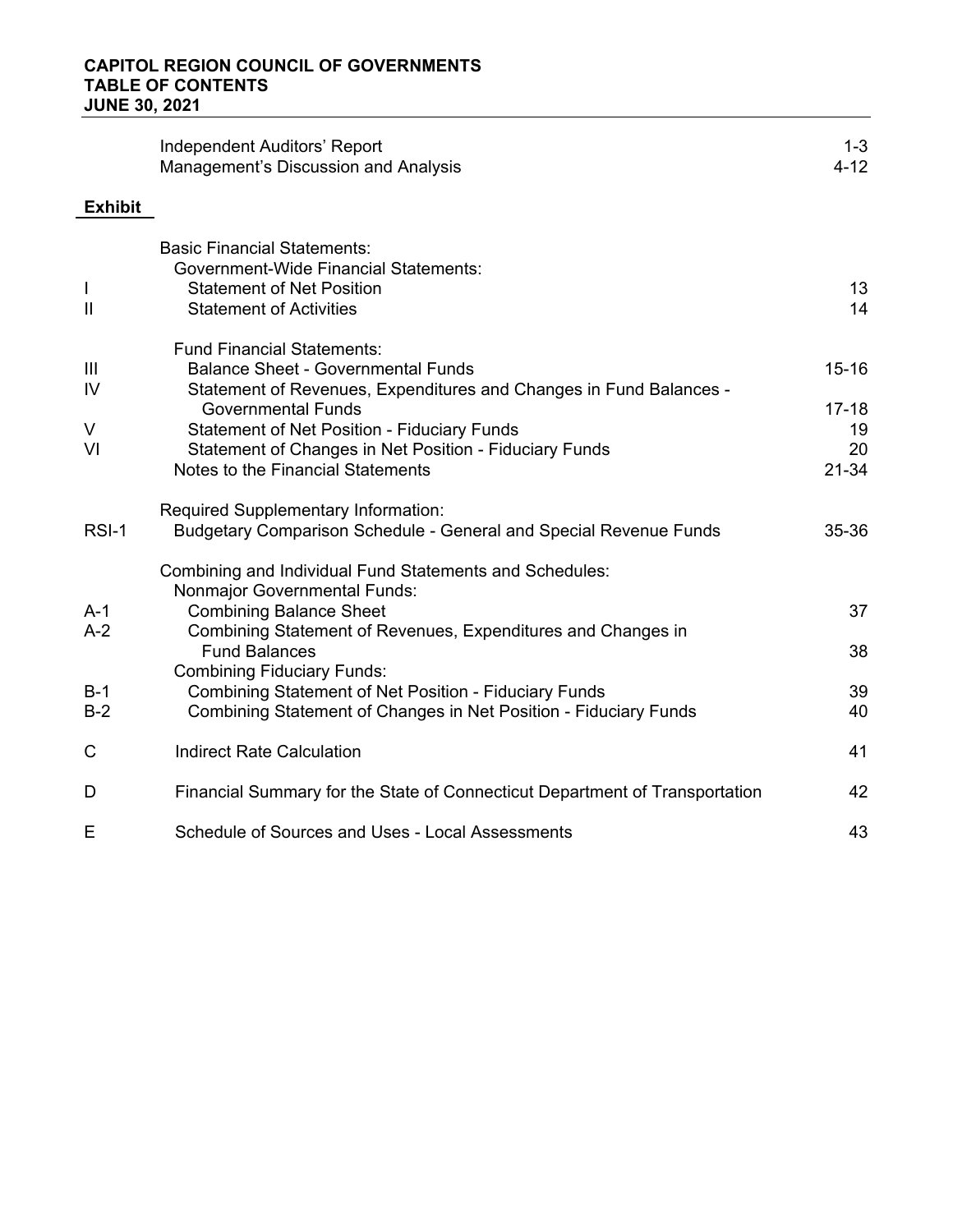

**CliftonLarsonAllen LLP CLAconnect.com**

## **Independent Auditors' Report**

Audit Committee Capitol Region Council of Governments Hartford, Connecticut

#### **Report on the Financial Statements**

We have audited the accompanying financial statements of the governmental activities, each major fund and the aggregate remaining fund information of the Capitol Region Council of Governments as of and for the year ended June 30, 2021, and the related notes to the financial statements, which collectively comprise the Capitol Region Council of Governments' basic financial statements as listed in the table of contents.

#### *Management's Responsibility for the Financial Statements*

Management is responsible for the preparation and fair presentation of these financial statements in accordance with accounting principles generally accepted in the United States of America; this includes the design, implementation and maintenance of internal control relevant to the preparation and fair presentation of financial statements that are free from material misstatement, whether due to fraud or error.

#### *Auditors' Responsibility*

Our responsibility is to express opinions on these financial statements based on our audit. We conducted our audit in accordance with auditing standards generally accepted in the United States of America and the standards applicable to financial audits contained in *Government Auditing Standards*, issued by the Comptroller General of the United States. Those standards require that we plan and perform the audit to obtain reasonable assurance about whether the financial statements are free of material misstatement.

An audit involves performing procedures to obtain audit evidence about the amounts and disclosures in the financial statements. The procedures selected depend on the auditors' judgment, including the assessment of the risks of material misstatement of the financial statements, whether due to fraud or error. In making those risk assessments, the auditor considers internal control relevant to the entity's preparation and fair presentation of the financial statements in order to design audit procedures that are appropriate in the circumstances, but not for the purpose of expressing an opinion on the effectiveness of the entity's internal control. Accordingly, we express no such opinion. An audit also includes evaluating the appropriateness of accounting policies used and the reasonableness of significant accounting estimates made by management, as well as evaluating the overall presentation of the financial statements.

We believe that the audit evidence we have obtained is sufficient and appropriate to provide a basis for our audit opinions.



CLA is an independent member of Nexia International, a leading, global network of independent accounting and consulting firms. See nexia.com/member-firm-disclaimer for details.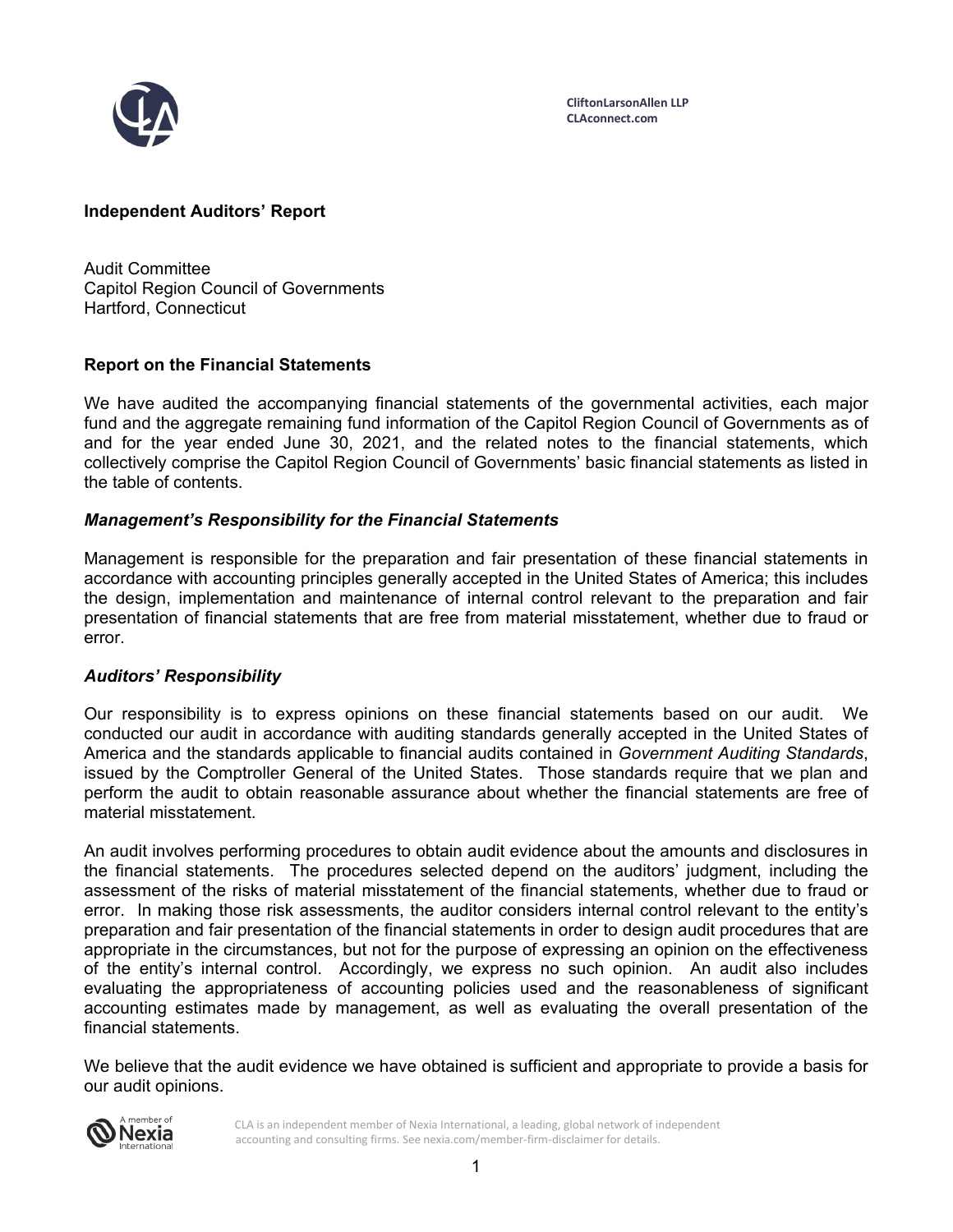# *Opinions*

In our opinion, the financial statements referred to above present fairly, in all material respects, the respective financial position of the governmental activities, each major fund and the aggregate remaining fund information of the Capitol Region Council of Governments as of June 30, 2021 and the respective changes in financial position thereof for the year then ended in accordance with accounting principles generally accepted in the United States of America.

## *Emphasis of a Matter*

During fiscal year ended June 30, 2021, the Capitol Region Council of Governments adopted GASB Statement No. 84, *Fiduciary Activities*. As a result of the implementation of this standard, the Capitol Region Council of Governments reported a restatement for the change in accounting principle (see Note 14). Our auditors' opinion was not modified with respect to the restatement.

## *Other Matters*

## *Required Supplementary Information*

Accounting principles generally accepted in the United States of America require that the management's discussion and analysis and the budgetary comparison information, as listed in the table of contents, be presented to supplement the basic financial statements. Such information, although not a part of the basic financial statements, is required by the Governmental Accounting Standards Board who considers it to be an essential part of financial reporting for placing the basic financial statements in an appropriate operational, economic or historical context. We have applied certain limited procedures to the required supplementary information in accordance with auditing standards generally accepted in the United States of America, which consisted of inquiries of management about the methods of preparing the information and comparing the information for consistency with management's responses to our inquiries, the basic financial statements and other knowledge we obtained during our audit of the basic financial statements. We do not express an opinion or provide any assurance on the information because the limited procedures do not provide us with sufficient evidence to express an opinion or provide any assurance.

## *Other Information*

Our audit was conducted for the purpose of forming opinions on the financial statements that collectively comprise the Capitol Region Council of Governments' basic financial statements. The combining and individual nonmajor fund financial statements and schedules are presented for purposes of additional analysis and are not a required part of the basic financial statements.

The combining and individual nonmajor fund financial statements and schedules are the responsibility of management and were derived from and relate directly to the underlying accounting and other records used to prepare the basic financial statements. Such information has been subjected to the auditing procedures applied in the audit of the basic financial statements and certain additional procedures, including comparing and reconciling such information directly to the underlying accounting and other records used to prepare the basic financial statements or to the basic financial statements themselves, and other additional procedures in accordance with auditing standards generally accepted in the United States of America. In our opinion, the combining and individual nonmajor fund financial statements and schedules are fairly stated in all material respects in relation to the basic financial statements as a whole.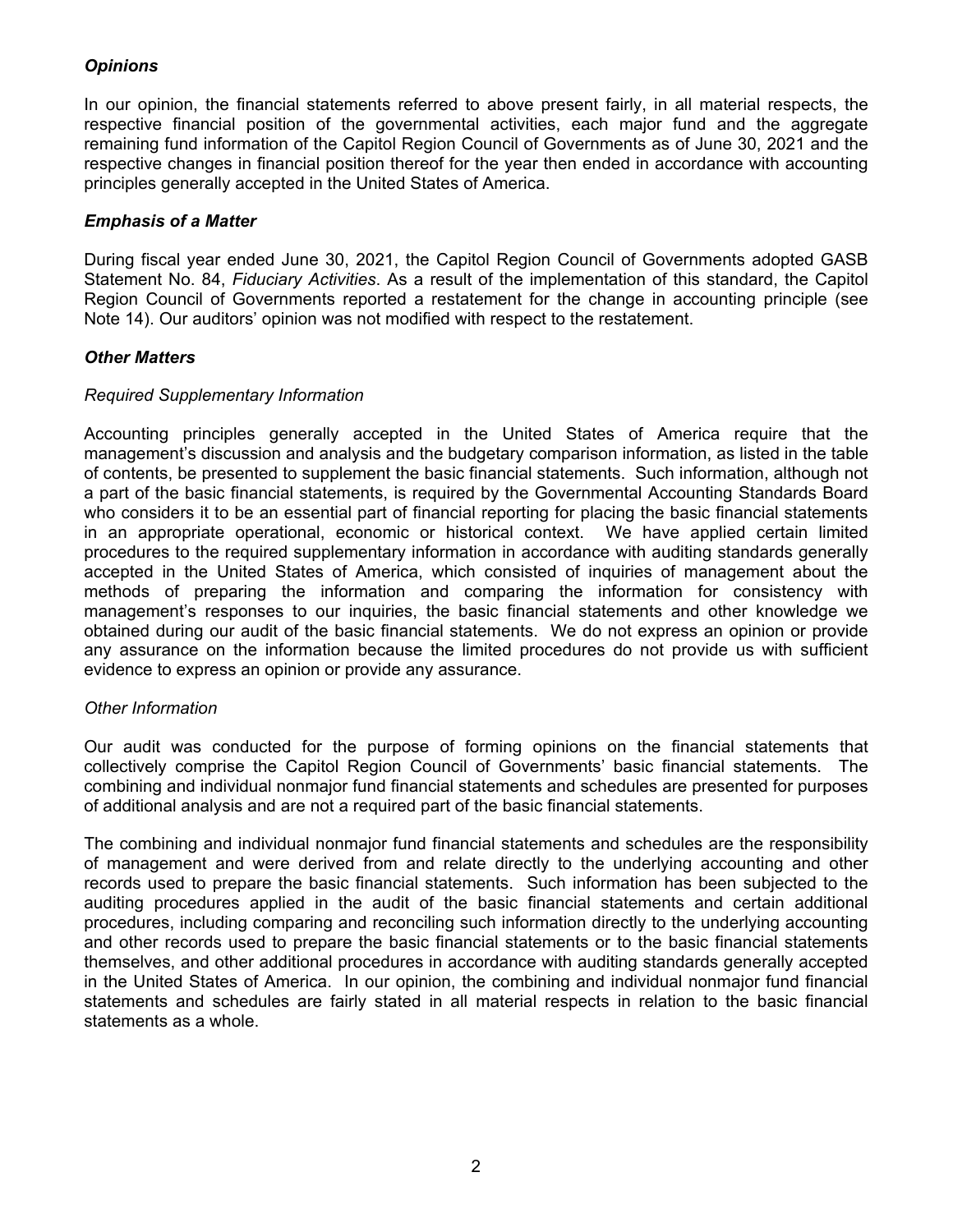## **Other Reporting Required by** *Government Auditing Standards*

In accordance with *Government Auditing Standards*, we have also issued our report dated December 28, 2021 on our consideration of the Capitol Region Council of Governments' internal control over financial reporting and on our tests of its compliance with certain provisions of laws, regulations, contracts, and grant agreements and other matters. The purpose of that report is solely to describe the scope of our testing of internal control over financial reporting and compliance and the results of that testing, and not to provide an opinion on the effectiveness of Capitol Region Council of Governments' internal control over financial reporting or on compliance. That report is an integral part of an audit performed in accordance with *Government Auditing Standards* in considering the Capitol Region Council of Governments' internal control over financial reporting and compliance.

Vifton Larson Allen LLP

**CliftonLarsonAllen LLP** 

West Hartford, Connecticut December 28, 2021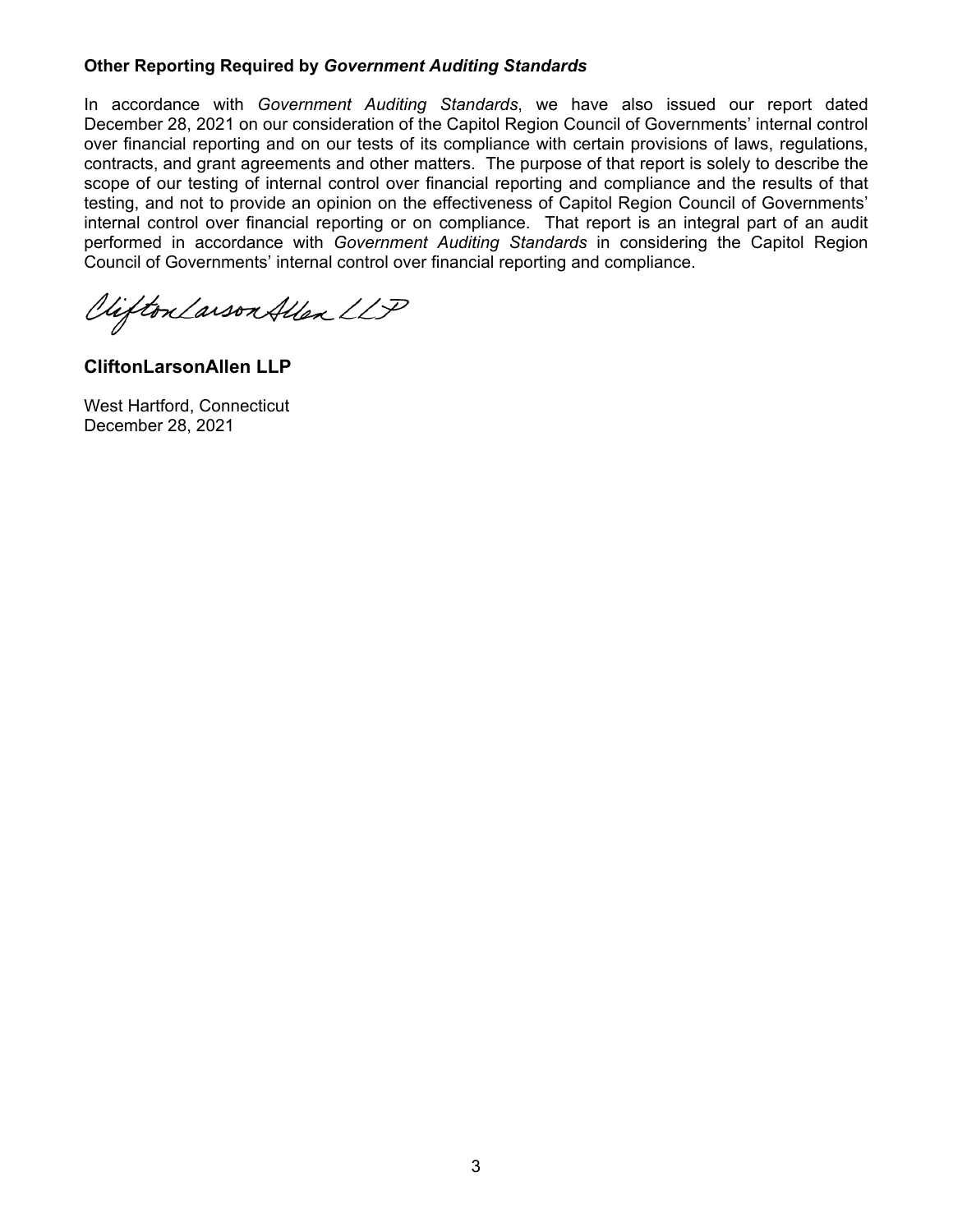As management of the Capitol Region Council of Governments (CRCOG), we offer readers of CRCOG's financial statements this narrative overview and analysis of the financial activities of CRCOG for the fiscal year ended June 30, 2021.

# **FINANCIAL HIGHLIGHTS**

- The assets of CRCOG exceeded its liabilities at the close of the most recent fiscal year by \$4,746,828 (net position). Of this amount, \$1,782,549 (unrestricted net position) may be used to meet CRCOG's ongoing obligations.
- CRCOG's unrestricted net position increased by \$350,638 due to decreases in expenses.
- As of the close of the current fiscal year, CRCOG's governmental funds reported combined ending fund balances of \$5,042,987 a significant increase in comparison with the prior year. The primary reason for this increase is CRCOG change in policy for recognizing previously deferred revenue from various grants and services for Municipal Services, Public Safety Programs and Special Projects. The portion of the fund balance available for spending at CRCOG's discretion (unassigned fund balance) is \$1,870,273.
- As of June 30, 2021 the balance for the General Fund was \$1,983,673 which includes unassigned funds of \$1,870,273.

## **OVERVIEW OF THE FINANCIAL STATEMENTS**

This discussion and analysis are intended to serve as an introduction to CRCOG's basic financial statements. CRCOG's basic financial statements comprise three components: 1) government-wide financial statements, 2) fund financial statements, and 3) notes to the financial statements. This report also contains other supplementary information in addition to the basic financial statements themselves.

## **Basis of Presentation**

CRCOG is considered a governmental organization for financial reporting purposes. Governmental Accounting Standards Board (GASB) Statement No. 34, *Basic Financial Statements - and Management's Discussion and Analysis - for State and Local Governments*, requires the presentation of governmentwide financial statements and fund financial statements. The government-wide financial statements consist of the governmental funds balance sheet and the governmental funds statement of revenues, expenditures and changes in fund balances. CRCOG has no business-type activities.

## **Government-Wide Financial Statements**

The government-wide financial statements are designed to provide readers with a broad overview of CRCOG's finances, in a manner similar to a private-sector business.

The statement of net position presents information on all of CRCOG's assets and liabilities, with the difference between the two reported as net position. Over time, increases or decreases in net position may serve as a useful indicator of whether the financial position of CRCOG is improving or deteriorating.

The statement of activities presents information showing how CRCOG's net position changed during the most recent fiscal year. All changes in net position are reported as soon as the underlying event giving rise to the change occurs, regardless of the timing of related cash flows.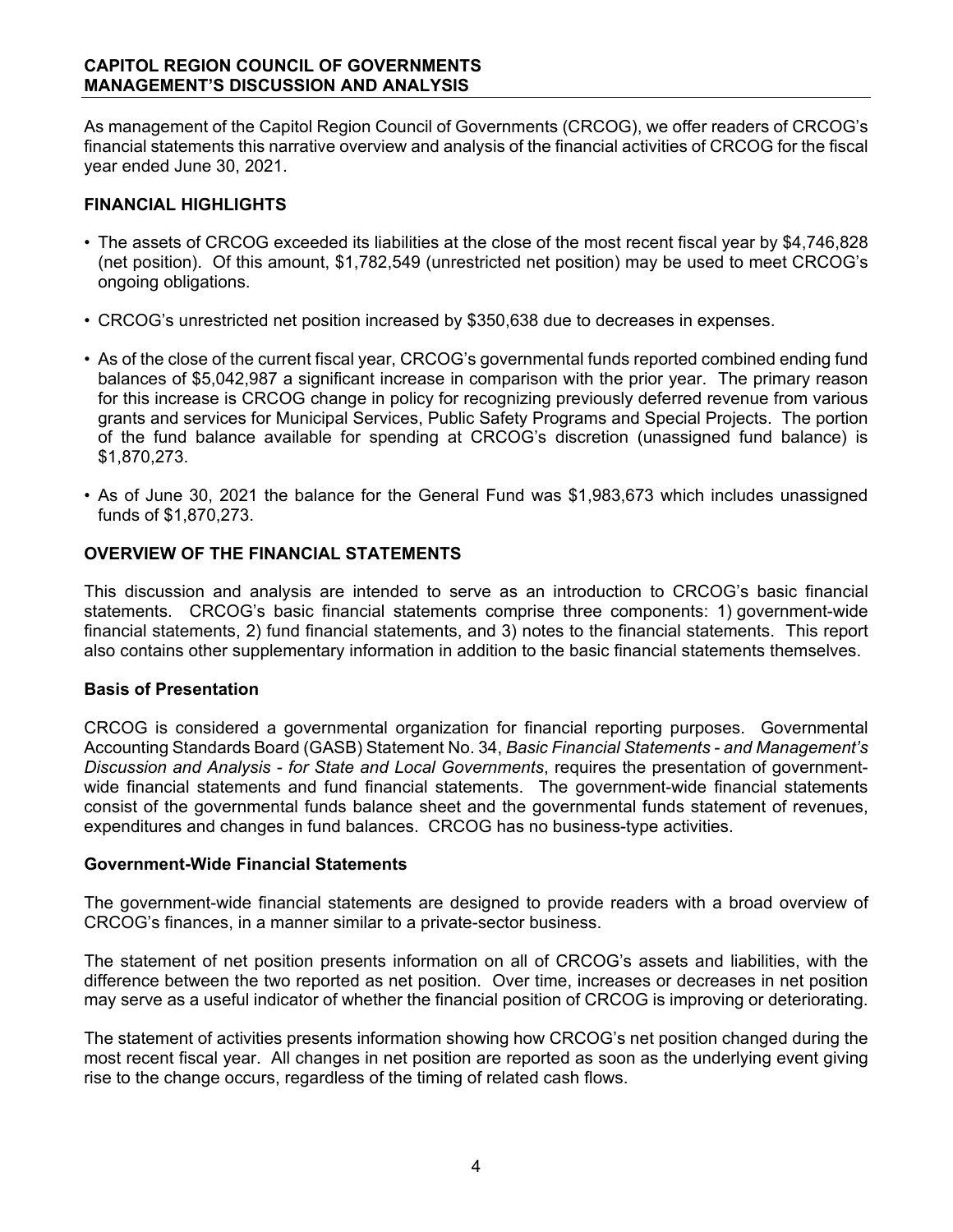# **OVERVIEW OF THE FINANCIAL STATEMENTS** *(Continued)*

## **Government-Wide Financial Statements** *(Continued)*

Thus, revenues and expenses are reported in this statement for some items that will only result in cash flows in future fiscal periods (e.g., uncollected member town assessments and earned but unused vacation leave).

Both government-wide financial statements display information about CRCOG's governmental activities, which consists of regional planning. CRCOG does not have any business-type activities.

The government-wide financial statements include only CRCOG because there are no legally separate organizations for which CRCOG is legally accountable.

The government-wide financial statements can be found on Exhibits I and II of this report.

#### **Fund Financial Statements**

A fund is a grouping of related accounts that is used to maintain control over resources that have been segregated for specific activities or objectives. CRCOG uses fund accounting to ensure and demonstrate compliance with finance-related legal requirements. All of the funds of CRCOG can be divided into two categories: governmental funds and fiduciary funds.

#### *Governmental Funds*

Governmental funds are used to account for essentially the same functions reported as governmental activities in the government-wide financial statements. However, unlike the government-wide financial statements, governmental fund financial statements focus on near-term inflows and outflows of spendable resources, as well as on balances of spendable resources available at the end of the fiscal year. Such information may be useful in evaluating CRCOG's near-term financing requirements.

Because the focus of governmental funds is narrower than that of the government-wide financial statements, it is useful to compare the information presented for governmental funds with similar information presented for governmental activities in the government-wide financial statements. By doing so, readers may better understand the long-term impact of CRCOG's near-term financing decisions. Both the governmental funds balance sheet and the governmental funds statement of revenues, expenditures and changes in fund balances provide a reconciliation to facilitate this comparison between governmental funds and governmental activities.

CRCOG maintains 13 individual governmental funds. Information is presented separately in the governmental funds balance sheet and in the governmental funds statement of revenues, expenditures and changes in fund balances for the General Fund, Municipal Services, the Public Safety Programs Fund, the FHWA Fund, Regional Services Grant and Special Projects. All 6 are considered to be major funds. Data from the other 7 governmental funds are combined into a single, aggregated presentation. Individual fund data for each of these nonmajor governmental funds is provided in the form of combining statements elsewhere in this report.

The basic governmental fund financial statements can be found on Exhibits III and IV of this report.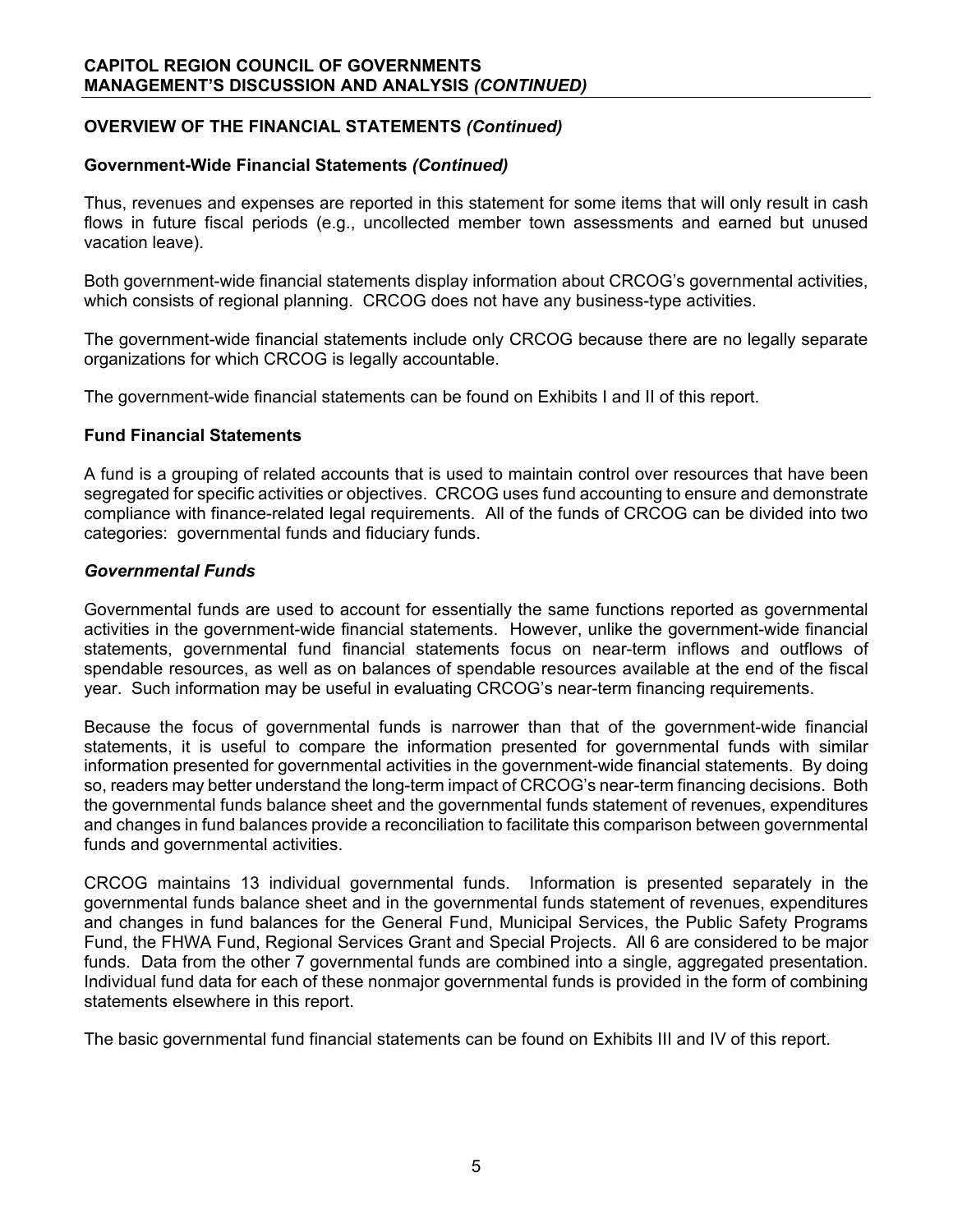# **OVERVIEW OF THE FINANCIAL STATEMENTS** *(Continued)*

## **Fund Financial Statements** *(Continued)*

#### *Fiduciary Funds*

Fiduciary funds are used to account for resources held for the benefit of parties outside of CRCOG. Fiduciary funds are not reflected in the government-wide financial statements because the resources of those funds are not available to CRCOG's own programs. The accounting used for fiduciary funds is much like that used for proprietary (business-type function) funds. CRCOG has two fiduciary funds it reports upon: Pension Trust and one Custodial Fund.

The basic fiduciary fund financial statements can be found on Exhibits V and VI of this report.

#### **Notes to the Financial Statements**

The notes to the financial statements provide additional information that is essential to a full understanding of the data provided in the government-wide and fund financial statements. The notes to the financial statements can be found on pages of 21-34 of this report.

#### **Other Information**

In addition to the basic financial statements and accompanying notes, this report also contains required supplementary information other than this management's discussion and analysis.

Combining and individual fund statements and schedules and other supplementary information can be found at the end of this report.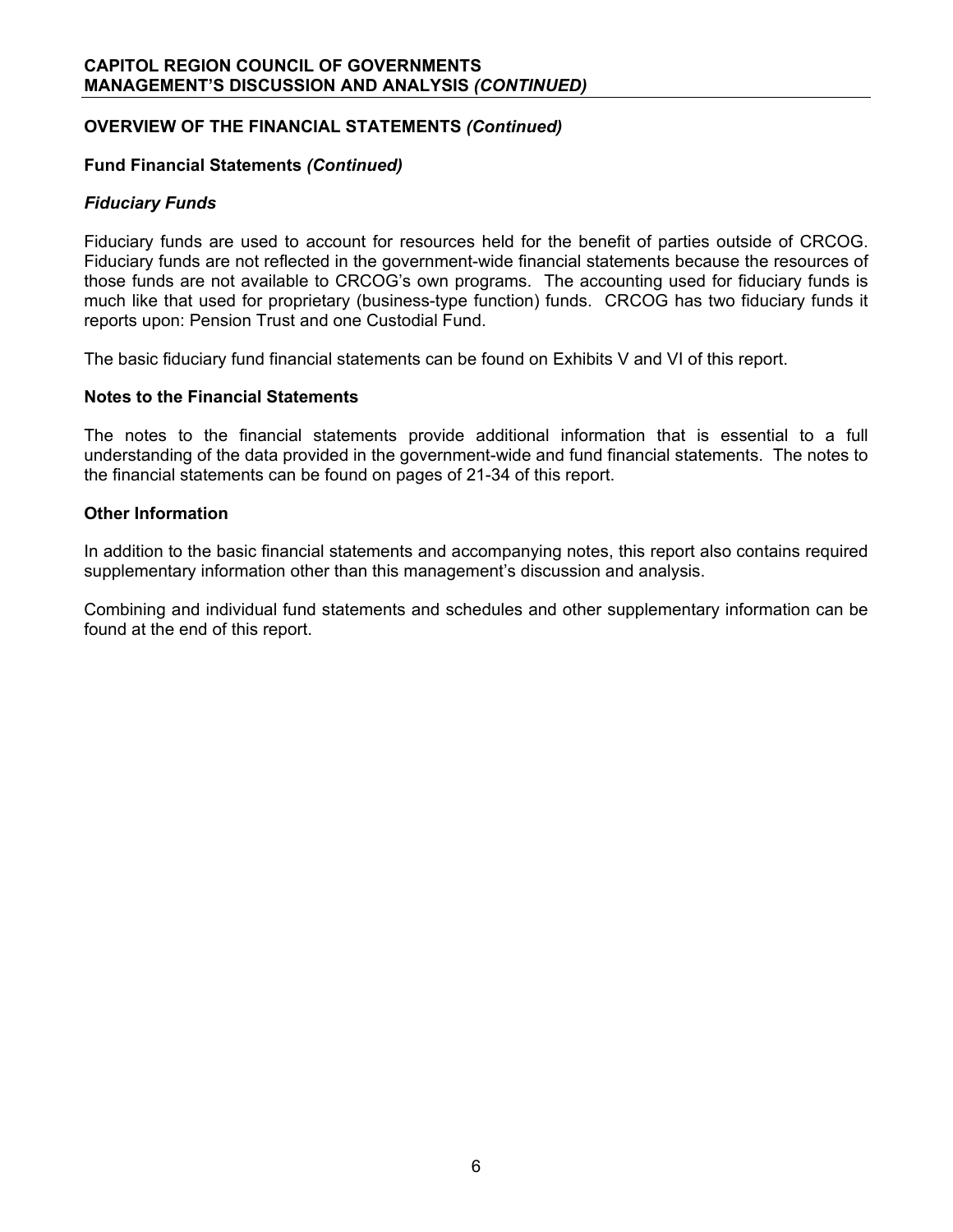## **GOVERNMENT-WIDE FINANCIAL ANALYSIS**

#### **Net Position**

Over time, net position may serve as one measure of a government's financial position. Total net position of CRCOG totaled \$4,746,828 and \$1,616,602 as of June 30, 2021 and 2020 respectively, and are summarized as follows:

|                                  | Governmental       |               |  |  |  |  |  |
|----------------------------------|--------------------|---------------|--|--|--|--|--|
|                                  | <b>Activities</b>  |               |  |  |  |  |  |
|                                  |                    | 2020          |  |  |  |  |  |
|                                  | 2021               | (as restated) |  |  |  |  |  |
|                                  |                    |               |  |  |  |  |  |
| Current and other assets         | \$<br>6,303,640 \$ | 5,856,795     |  |  |  |  |  |
| Capital assets, net              | 48,749             | 67,423        |  |  |  |  |  |
| <b>Total assets</b>              | 6,352,389          | 5,924,218     |  |  |  |  |  |
| Long-term liabilities            | 136,193            | 105,763       |  |  |  |  |  |
| <b>Other liabilities</b>         | 1,469,368          | 4,201,853     |  |  |  |  |  |
| <b>Total liabilities</b>         | 1,605,561          | 4,307,616     |  |  |  |  |  |
| Net position:                    |                    |               |  |  |  |  |  |
| Net investment in capital assets | 48,749             | 67,423        |  |  |  |  |  |
| Restricted for:                  |                    |               |  |  |  |  |  |
| Grants                           | 2,915,530          | 117,268       |  |  |  |  |  |
| Unrestricted                     | 1,782,549          | 1,431,911     |  |  |  |  |  |
| <b>Total Net Position</b>        | \$<br>4,746,828 \$ | 1,616,602     |  |  |  |  |  |

At June 30, 2021, \$48,749 or 1.03% of CRCOG's net position reflect its net investment in capital assets. CRCOG uses these capital assets to provide services to member towns; consequently, these assets are not available for future spending.

A portion of CRCOG's net position of \$2,915,530 are grant or other revenues that have been realized and are restricted in their uses (such as Public Safety, Municipal Services or Special Projects). The remainder of CRCOG's net position of \$1,782,828 is considered unrestricted and may be used to meet CRCOG's ongoing obligations. Overall, net position increased by \$3,130,226 primarily in Restricted Grants. Unrestricted funds increased in comparison to the prior year as well. One reason for this is decrease in expenses due to COVID related reduction in travel and other meeting related expenses.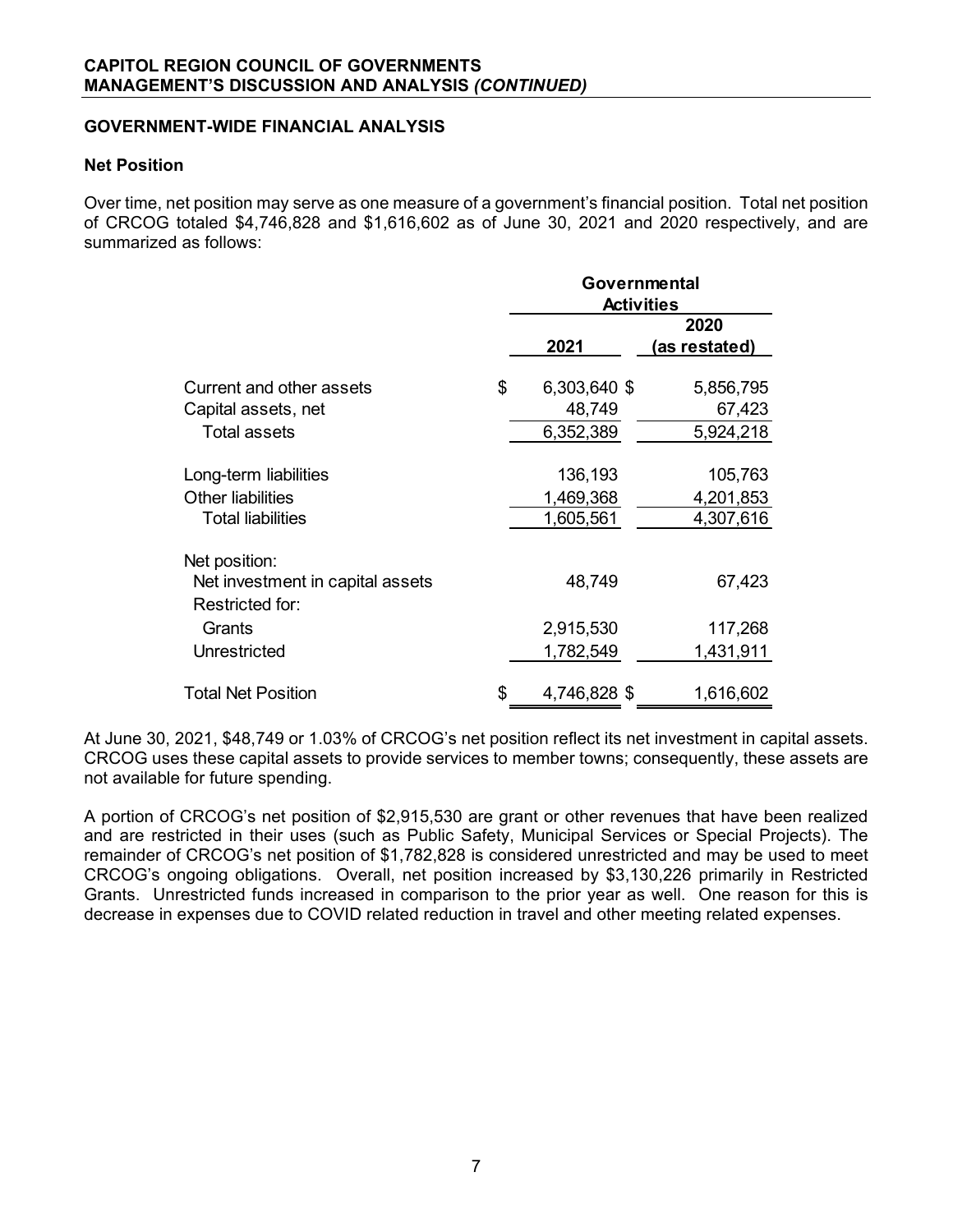# **GOVERNMENT-WIDE FINANCIAL ANALYSIS** *(Continued)*

# **Changes in Net Position**

Changes in net position for the years ended June 30, 2021 and 2020 are as follows:

|                                                                                 | Governmental<br><b>Activities</b>             |                                               |  |  |  |  |  |
|---------------------------------------------------------------------------------|-----------------------------------------------|-----------------------------------------------|--|--|--|--|--|
|                                                                                 |                                               | 2020                                          |  |  |  |  |  |
|                                                                                 | 2021                                          | (as restated)                                 |  |  |  |  |  |
| Revenues                                                                        |                                               |                                               |  |  |  |  |  |
| Federal government                                                              | \$<br>3,541,268 \$                            | 2,116,637                                     |  |  |  |  |  |
| <b>State of Connecticut</b>                                                     | 2,923,659                                     | 3,445,380                                     |  |  |  |  |  |
| Other governmental agencies                                                     | 4,443,853                                     | 1,602,196                                     |  |  |  |  |  |
| <b>Interest</b>                                                                 | 4,096                                         | 38,631                                        |  |  |  |  |  |
| <b>Total revenues</b>                                                           | 10,912,876                                    | 7,202,844                                     |  |  |  |  |  |
| Expenses:<br><b>Direct salaries</b><br>Direct other<br>Depreciation<br>Indirect | 1,208,383<br>4,808,879<br>16,611<br>1,748,777 | 1,136,686<br>3,929,268<br>23,855<br>1,785,514 |  |  |  |  |  |
| Total expenses                                                                  | 7,782,650                                     | 6,875,323                                     |  |  |  |  |  |
| Changes in net position<br>Net Position at beginning                            | 3,130,226<br>1,616,602                        | 327,521<br>1,289,081                          |  |  |  |  |  |
|                                                                                 |                                               |                                               |  |  |  |  |  |
| Net Position at Ending                                                          | \$<br>4,746,828 \$                            | 1,616,602                                     |  |  |  |  |  |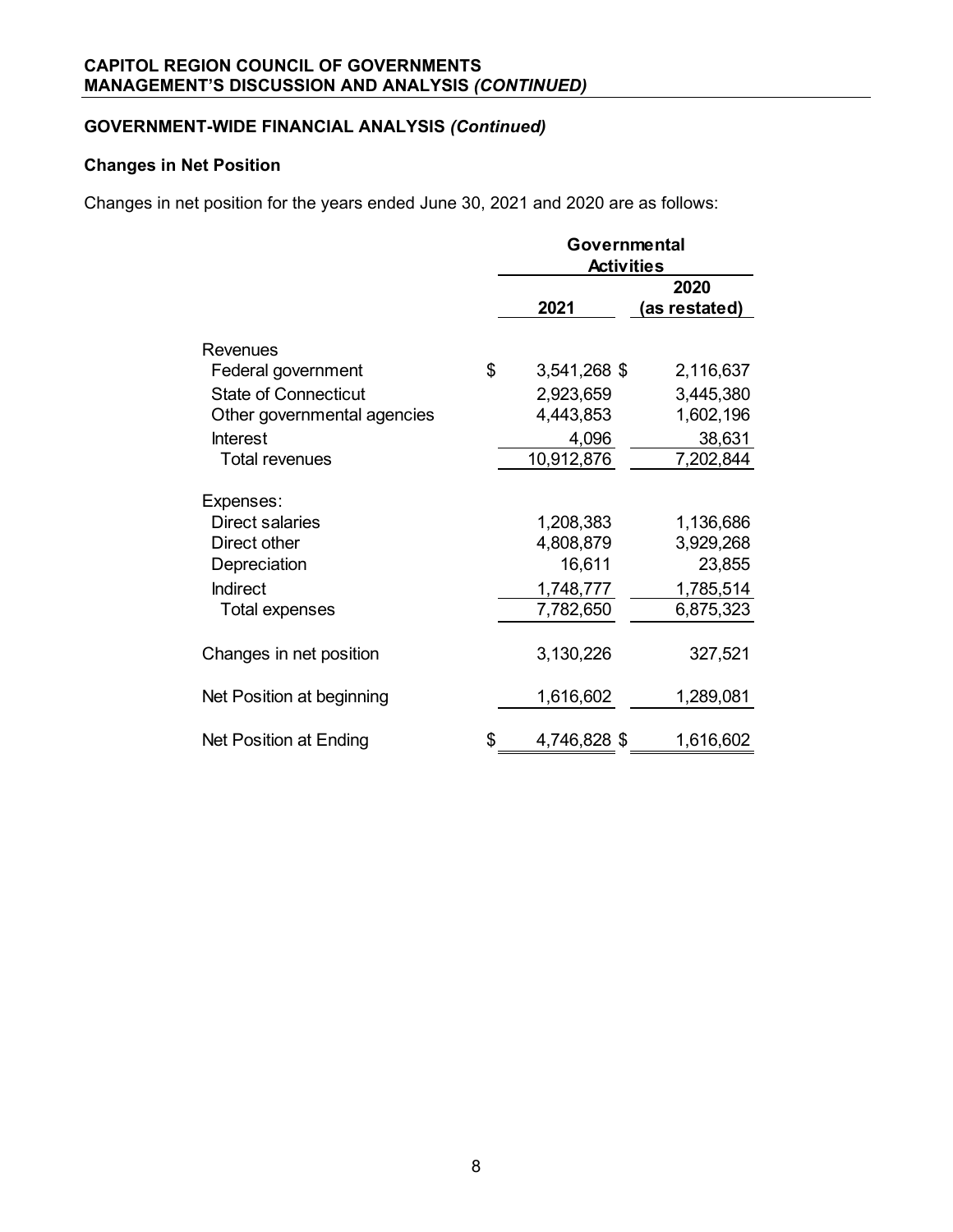# **GOVERNMENT-WIDE FINANCIAL ANALYSIS** *(Continued)*

# **Changes in Net Position** *(Continued)*

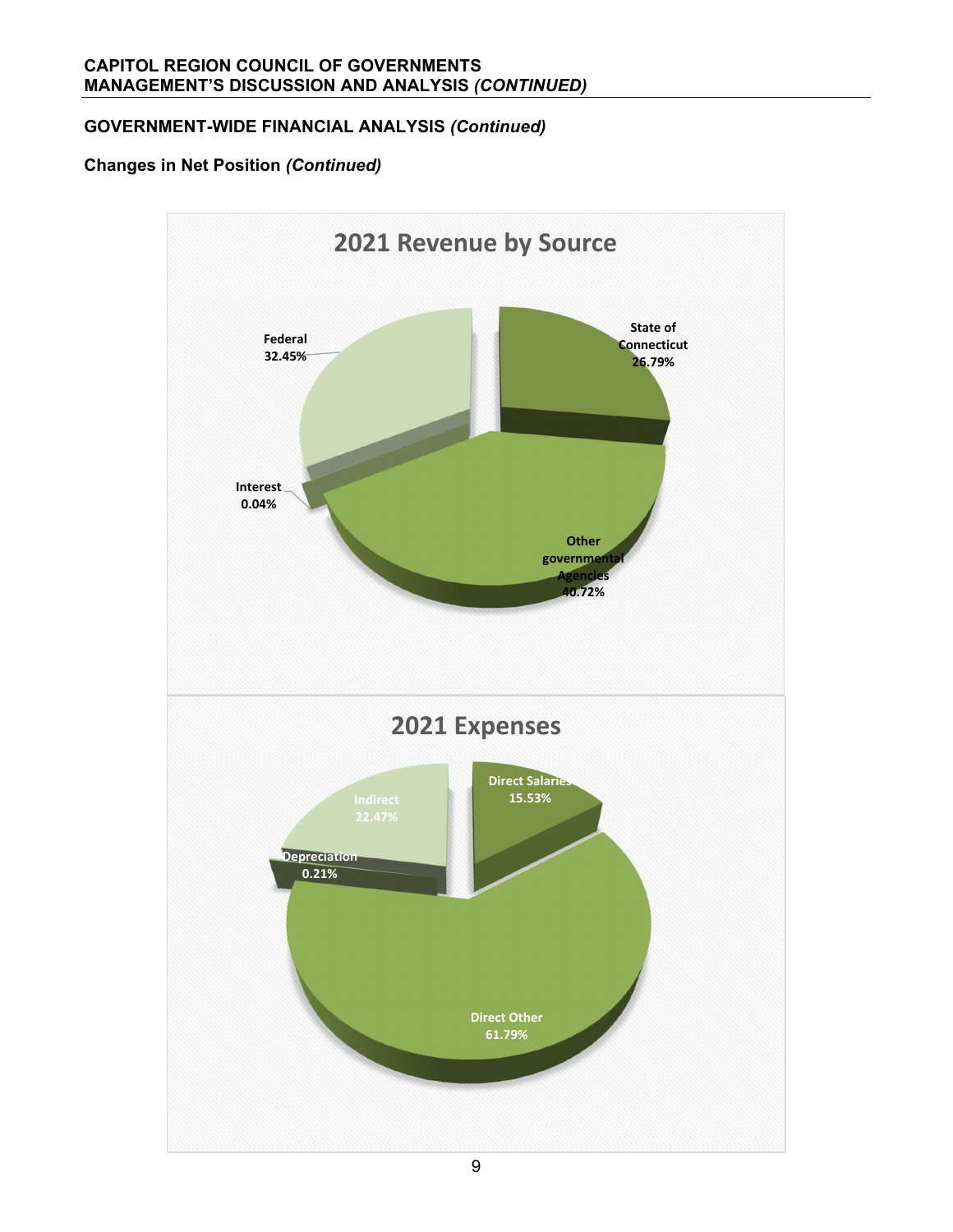## **FINANCIAL ANALYSIS OF THE ENTITY'S FUNDS**

#### **Governmental Funds**

The focus of CRCOG's governmental funds is to provide information on near-term inflows, outflows and balances of spendable resources. Such information is useful in assessing CRCOG's financing requirements. In particular, unreserved fund balance may serve as a useful measure of CRCOG's net resources available for spending at the end of the fiscal year.

#### *General Fund*

The General Fund is the chief operating fund of CRCOG. At the end of the current fiscal year, the fund balance of the General Fund was \$1,983,673, of which \$1,870,273 was classified as unassigned. As a measure of the General Fund's liquidity, it may be useful to compare unassigned fund balance to total General Fund expenditures. Total expenditures during the year were \$99,312. Unassigned fund balance was 18.83 times larger than General Fund expenditures.

#### *Municipal Services Fund*

The Municipal Services Fund accounts for revenues and expenditures incurred in providing municipal services, primarily the Capitol Region Purchasing Cooperative as well as the CRCOG IT Services Cooperative.

#### *Public Safety Programs Fund*

The Public Safety Programs Fund accounts for revenues and expenditures incurred in providing various public safety projects to the CRCOG member municipalities. Expenditures during the year totaled \$1,732,045.

#### *FHWA Fund*

The FHWA Fund is used to account for revenues and expenditures related to urban and rural transportation planning on a cost-reimbursement basis. Expenditures during the year totaled \$2,001,025. At the end of the current fiscal year, there was no fund balance.

#### **Regional Services Grant**

CRCOG received \$736,490 in state funding during FY 2020-2021.

These funds were used to carry out statutory planning responsibilities including land use planning, review of zoning and subdivision proposals along town boundaries and review of municipal plans of conservation and development

## *Special Projects Fund*

As of June 30, 2021, the Restricted Balance in the Special Projects Fund was \$1,547,917. This fund was established to enable CRCOG to fund regional projects without the use of state or federal funds.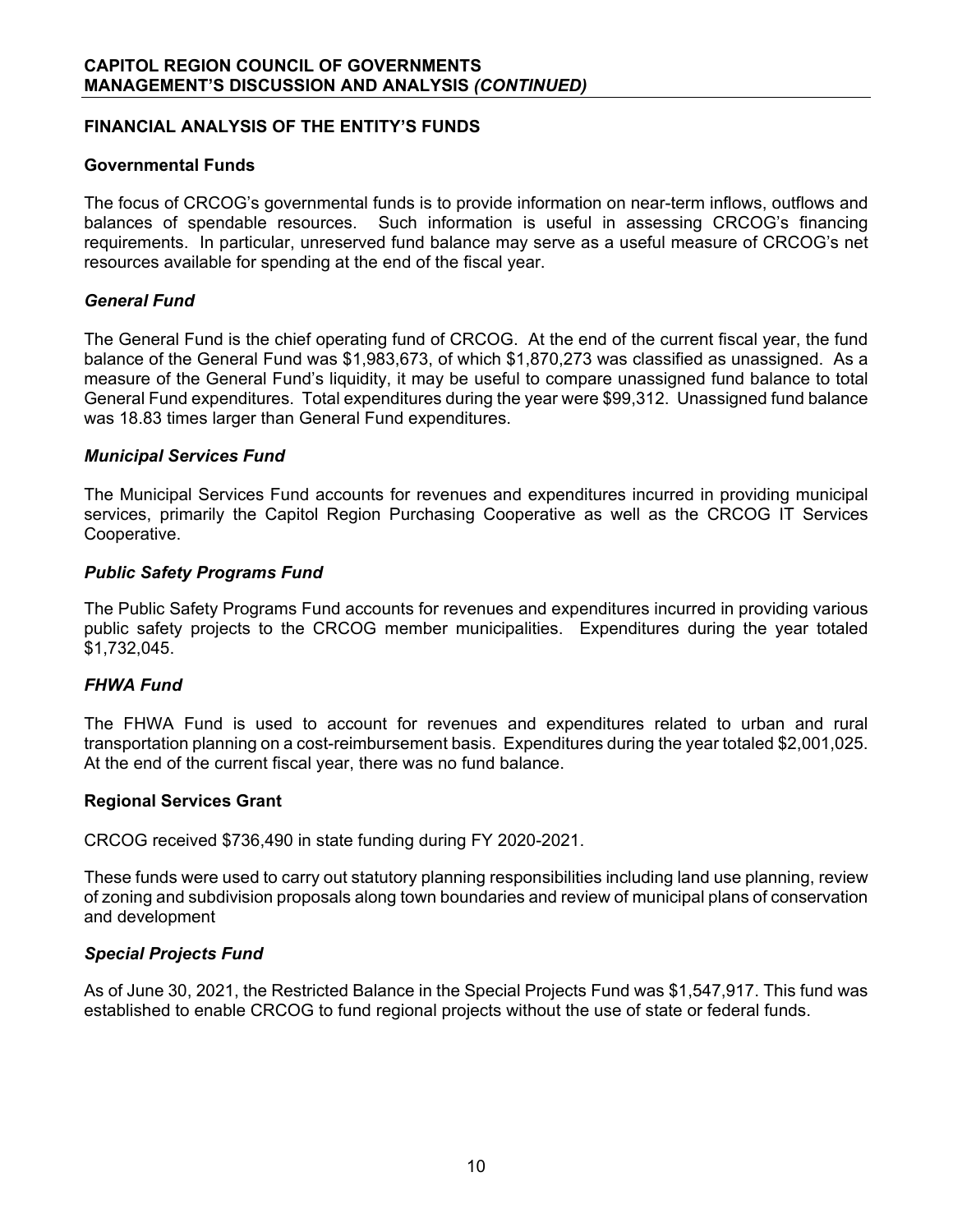## **BUDGETARY HIGHLIGHTS**

Budgets are adopted by the CRCOG Policy Board on a modified accrual basis. The adopted annual budget covers the General Fund and the Special Revenue Funds on a combined basis.

No additional appropriations were made during the year in the General Fund.

## **CAPITAL ASSETS**

CRCOG's investment in capital assets for its governmental activities as of June 30, 2021 totaled \$48,749 (net of accumulated depreciation). This investment in capital assets includes computers, furniture and fixtures, equipment and leasehold improvements.

The following table is a two-year comparison of the investment in capital assets presented for governmental activities:

|                                            |   | <b>Governmental Activities</b> |                  |  |  |  |  |
|--------------------------------------------|---|--------------------------------|------------------|--|--|--|--|
|                                            |   | 2021                           | 2020             |  |  |  |  |
| <b>Furniture and fixtures</b><br>Computers | S | 30,886 \$<br>17,863            | 36,010<br>31,413 |  |  |  |  |
| Totals                                     |   | 48,749 \$                      | 67,423           |  |  |  |  |

Additional information on CRCOG's capital assets can be found in Note 4 on page 29 of this report.

# **ECONOMIC FACTORS AND NEXT YEAR'S BUDGETS AND RATES**

CRCOG is highly dependent on intergovernmental revenue from the State of Connecticut and the federal government. All local government entities in Connecticut are facing significant financial uncertainty, including projected state deficits and federal funding cuts. CRCOG's local funding remains strong and stable, accounting for approximately a quarter of CRCOG's core budget.

#### **Federal**

- CRCOG has traditionally carried over a large portion of FHWA funding and in the last few years with significant temporary grant funding from other sources, the carryover amount has been unusually high and CRCOG is making concerted efforts in FY2021-FY2022 to expend the funding, primarily through FHWA funded studies.
- As anticipated in previous budgets, the decline in Homeland Security funding appears to have leveled off, but is approximately half of previous years. The reduction is primarily on the grants and pass-through portion of CRCOG's budget and does not impact CRCOG staffing and operations.
- There is also potential for an increase in pandemic or health preparedness related funding as a result of COVID-19. Because of the unpredictability at this time, CRCOG will monitor developments before making large scale changes to its outlook.
- CRCOG continues to monitor transportation funding at the federal level and other federal opportunities that may be available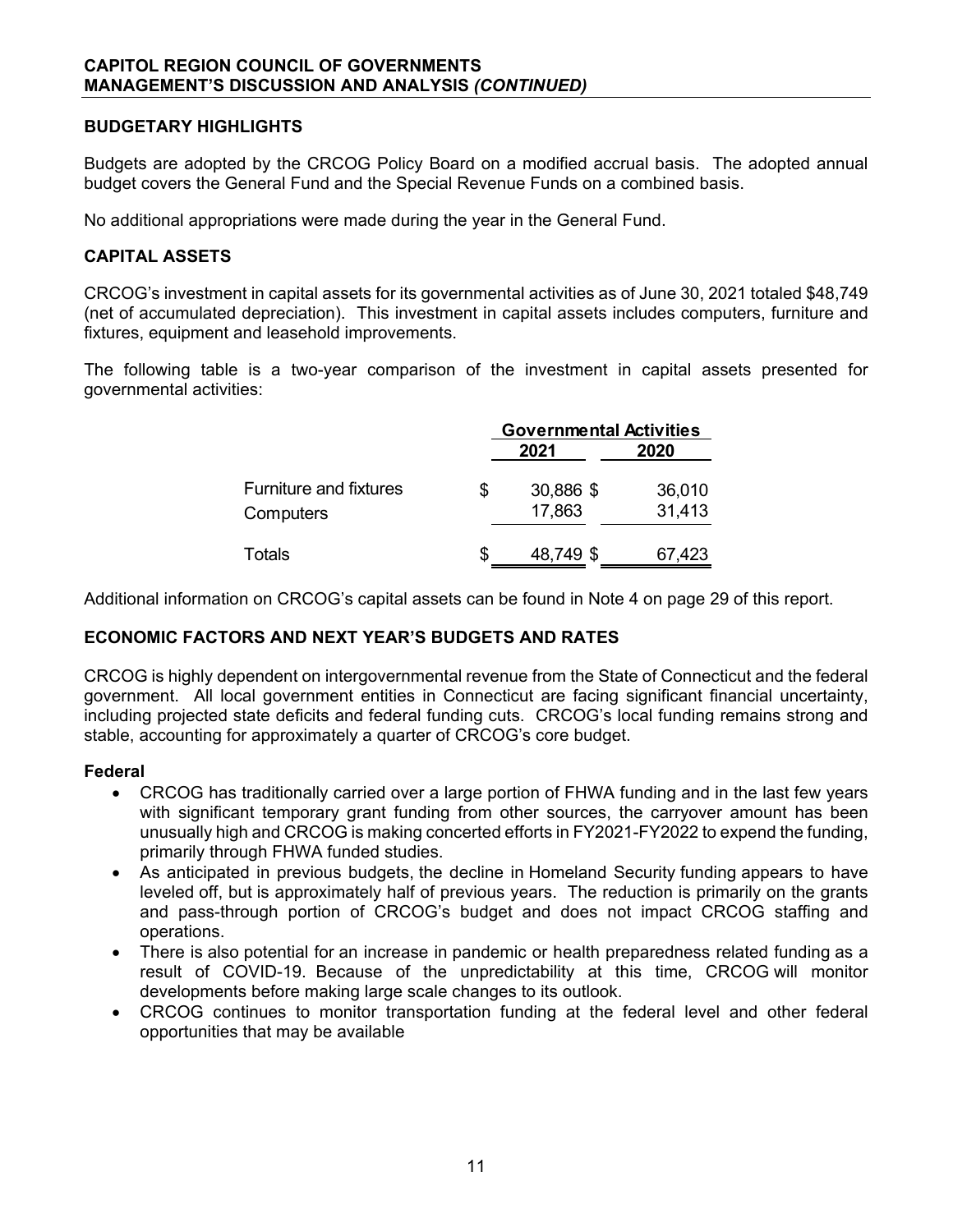# **ECONOMIC FACTORS AND NEXT YEAR'S BUDGETS AND RATES** *(Continued)*

# **State**

- Connecticut was facing a challenging budget situation without the COVID-19 pandemic. With the closures and economic havoc of the pandemic, the state's budget challenges will only multiply in the coming budget cycles.
- Regional Services Grant (RSG) has fluctuated for CRCOG significantly in the last few years. Due to the state's challenging budget situation, CRCOG has budgeted for funding as passed by legislation for RSG in 2021-2022 as directed by the state.
- When CRCOG passed its 2021-2022 budget, LOTCIP program was not expected to expand in the coming years. With the passage of the Infrastructure and Investment Jobs Act, there could be a corresponding increase in the LOTCIP program likely in FY 2022-2023 and beyond. For FY2021-2022, CRCOG anticipates LOTCIP funding to be stable.
- Regional Performance Incentive Program Grants changed in the legislative session of 2021. CRCOG anticipates announcements for notice of funding opportunities for this grant sometime in 2021-2022. The amount and competitive nature of these grants are unknown.

# **Local**

- CRCOG has continued to contribute a portion of its local dues to a "Regional Program Fund" that would enable CRCOG to begin regional projects without outside funding. CRCOG expects to continue a portion of this contribution this year. This funding has been used in the past for regional projects, including model cybersecurity policies, scenario planning and other projects.
- CRCOG's municipal services offerings are expanding, and CRCOG anticipates adding additional services and expanding CRCOG's offering in the upcoming year.
- Given the COVID-19 pandemic and the pressures our members face, CROCG will not be increasing its dues for this coming fiscal year.

# **REQUESTS FOR INFORMATION**

This financial report is designed to provide a general overview of CRCOG's finances for all those with an interest in CRCOG's finances. Questions concerning any of the information provided in this report or requests for additional information should be addressed to Pauline Yoder, Chief Operating Officer, CRCOG, 241 Main Street, 4th Floor, Hartford, CT 06106-5310.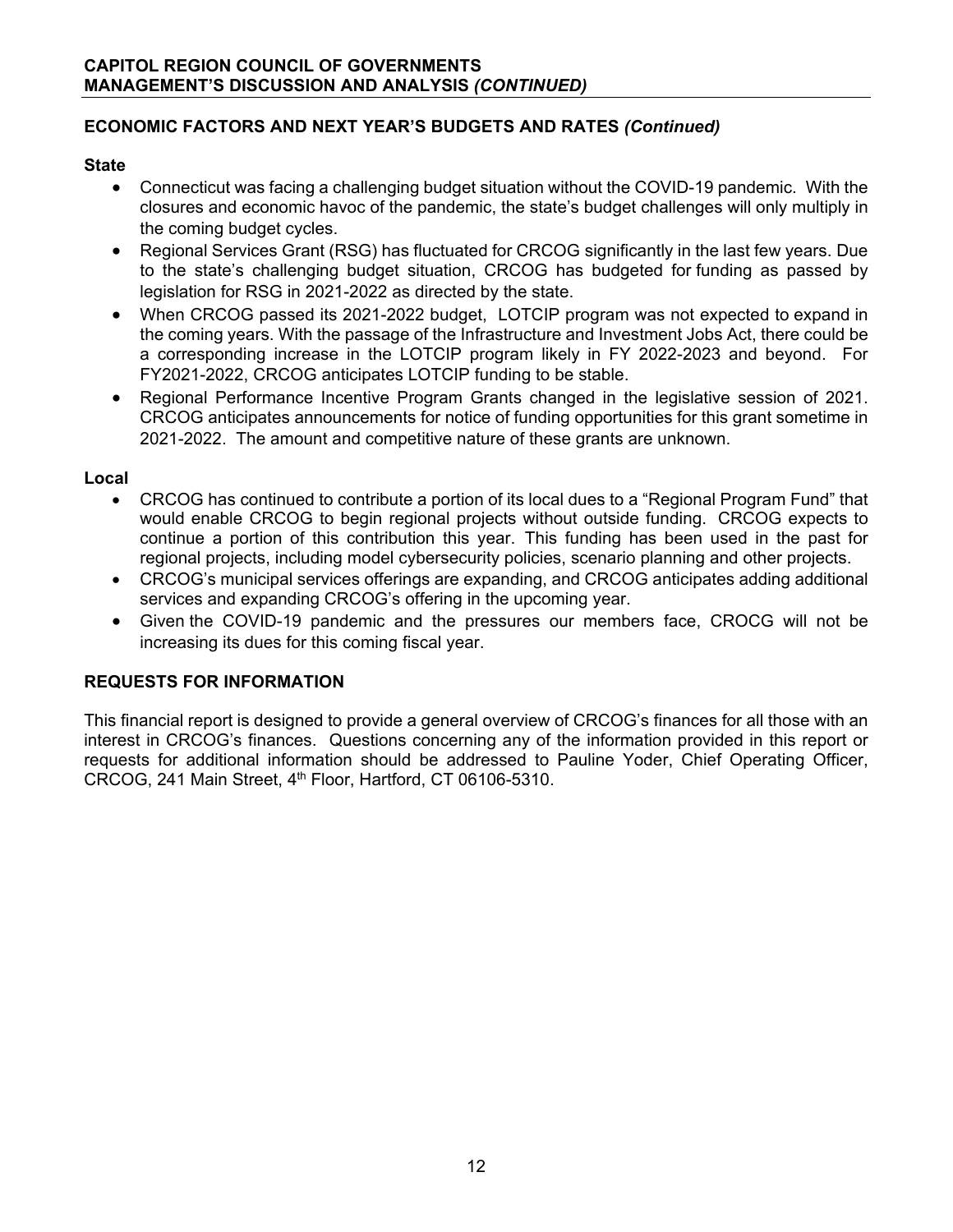## **STATEMENT OF NET POSITION JUNE 30, 2021 CAPITOL REGION COUNCIL OF GOVERNMENTS**

|                                                       | <b>Governmental</b><br><b>Activities</b> |
|-------------------------------------------------------|------------------------------------------|
| Assets:                                               |                                          |
| Cash and cash equivalents                             | \$<br>5,259,424                          |
| Due from State of Connecticut                         | 930,816                                  |
| Prepaid and other assets                              | 113,400                                  |
| Capital assets, net of accumulated depreciation       | 48,749                                   |
| <b>Total assets</b>                                   | 6,352,389                                |
|                                                       |                                          |
| Liabilities:                                          |                                          |
| Accounts and other payables                           | 774,366                                  |
| Unearned revenue<br>Noncurrent liabilities:           | 486,296                                  |
|                                                       |                                          |
| Due within one year                                   | 208,706<br>136,193                       |
| Due in more than one year<br><b>Total liabilities</b> | 1,605,561                                |
|                                                       |                                          |
| Net Position:                                         |                                          |
| Invested in capital assets                            | 48,749                                   |
| Restricted for:                                       |                                          |
| Grants                                                | 2,915,530                                |
| Unrestricted                                          | 1,782,549                                |
| <b>Total Net Position</b>                             | 4,746,828                                |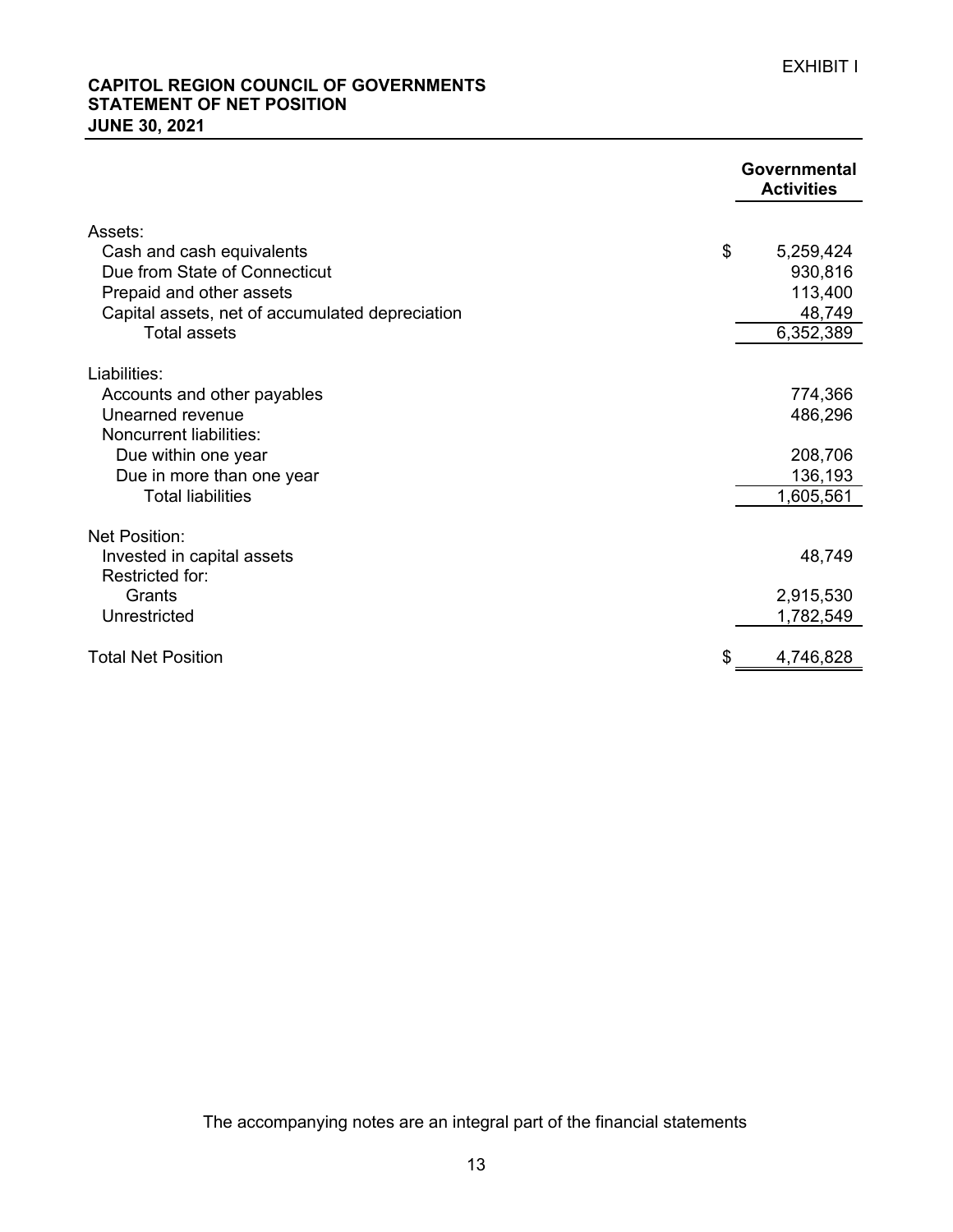#### **CAPITOL REGION COUNCIL OF GOVERNMENTS STATEMENT OF ACTIVITIES FOR THE YEAR ENDED JUNE 30, 2021**

|                                                      | <b>Program Revenues</b>                                                                                                                                                           | Net (Expense)<br><b>Revenue and</b><br><b>Net Position</b> |
|------------------------------------------------------|-----------------------------------------------------------------------------------------------------------------------------------------------------------------------------------|------------------------------------------------------------|
| <b>Functions/Programs</b>                            | <b>Capital</b><br>Operating<br><b>Charges for</b><br><b>Grants and</b><br><b>Grants and</b><br><b>Services</b><br><b>Contributions</b><br><b>Contributions</b><br><b>Expenses</b> | Governmental<br><b>Activities</b>                          |
| Governmental activities:<br><b>Regional Planning</b> | 7,782,650<br>\$<br>\$<br>10,908,780<br>\$                                                                                                                                         | \$<br>3,126,130                                            |
|                                                      | General revenues:<br>Unrestricted investment earnings                                                                                                                             | 4,096                                                      |
|                                                      | Change in net position                                                                                                                                                            | 3,130,226                                                  |
|                                                      | Net Position at Beginning of Year, as restated                                                                                                                                    | 1,616,602                                                  |
|                                                      | Net Position at End of Year                                                                                                                                                       | 4,746,828                                                  |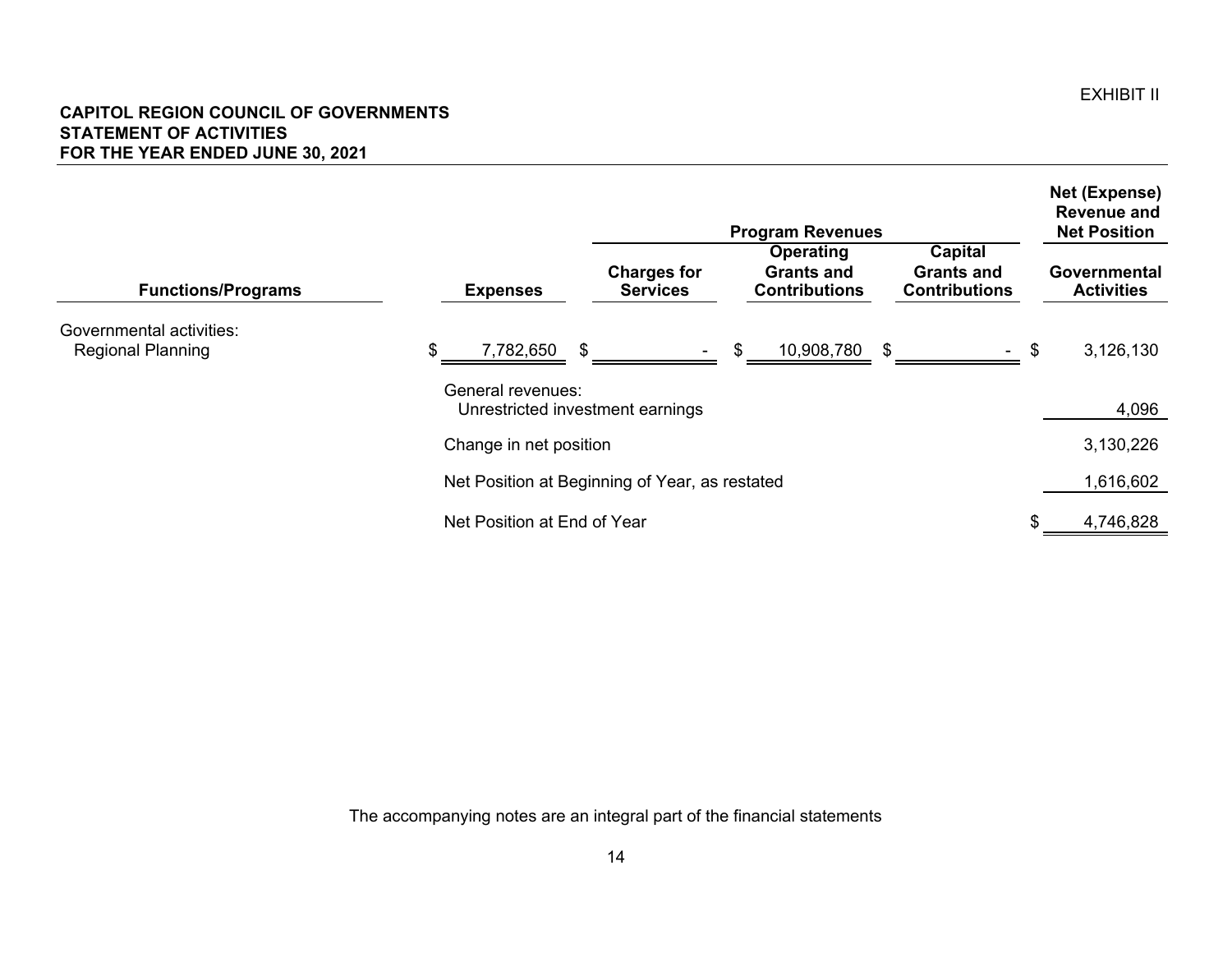#### **CAPITOL REGION COUNCIL OF GOVERNMENTS BALANCE SHEET - GOVERNMENTAL FUNDS JUNE 30, 2021**

|                                                                                                                | General<br><b>Fund</b>        | <b>Municipal</b><br><b>Services</b> | <b>Public Safety</b><br><b>Programs</b> |  | <b>FHWA</b>       |    |           |     |              |    | Regional<br><b>Services</b><br>Grant | <b>Special</b><br>Projects                         |  | Nonmajor<br>Governmental<br><b>Funds</b> |  | <b>Total</b><br>Governmental<br><b>Funds</b> |
|----------------------------------------------------------------------------------------------------------------|-------------------------------|-------------------------------------|-----------------------------------------|--|-------------------|----|-----------|-----|--------------|----|--------------------------------------|----------------------------------------------------|--|------------------------------------------|--|----------------------------------------------|
| <b>ASSETS</b>                                                                                                  |                               |                                     |                                         |  |                   |    |           |     |              |    |                                      |                                                    |  |                                          |  |                                              |
| Cash and cash equivalents<br>Due from State of Connecticut<br>Due from other funds<br>Prepaid and other assets | \$<br>4,583,279 \$<br>113,400 | 203,982                             | \$<br>676,145 \$<br>117,695<br>792,465  |  | 374,486           | \$ | 16,062    | \$  | 1,650,108    | \$ | 438,635<br>230,401                   | 5,259,424<br>\$<br>930,816<br>2,893,018<br>113,400 |  |                                          |  |                                              |
| <b>Total Assets</b>                                                                                            | 4,696,679 \$                  | 203,982 \$                          | 1,586,305 \$                            |  | 374,486 \$        |    | 16,062    | -\$ | 1,650,108 \$ |    | 669,036 \$                           | 9,196,658                                          |  |                                          |  |                                              |
| <b>LIABILITIES AND FUND BALANCES</b>                                                                           |                               |                                     |                                         |  |                   |    |           |     |              |    |                                      |                                                    |  |                                          |  |                                              |
| Liabilities:                                                                                                   |                               |                                     |                                         |  |                   |    |           |     |              |    |                                      |                                                    |  |                                          |  |                                              |
| Accounts payable<br>Accrued payroll and other liabilities                                                      | \$<br>16,246 \$<br>41,200     | $2,002$ \$                          | 222,952 \$                              |  | 207,323 \$        |    | 16,062 \$ |     | 400 \$       |    | 268,181 \$                           | 733,166<br>41,200                                  |  |                                          |  |                                              |
| Unearned revenue<br>Due to other funds                                                                         | 59,998<br>2,595,562           | 104,981                             | 32,112                                  |  | 17,828<br>149,335 |    |           |     | 101,791      |    | 169.586<br>148,121                   | 486,296<br>2,893,018                               |  |                                          |  |                                              |
| <b>Total liabilities</b>                                                                                       | 2,713,006                     | 106,983                             | 255,064                                 |  | 374,486           |    | 16,062    |     | 102,191      |    | 585,888                              | 4,153,680                                          |  |                                          |  |                                              |
| Fund Balances:<br>Nonspendable                                                                                 | 113,400                       |                                     |                                         |  |                   |    |           |     |              |    |                                      | 113,400                                            |  |                                          |  |                                              |
| Restricted<br>Committed<br>Unassigned                                                                          | 1,870,273                     | 96,999                              | 1,331,241                               |  |                   |    |           |     | 1,547,917    |    | 36,372<br>46,776                     | 2,915,530<br>143,775<br>1,870,273                  |  |                                          |  |                                              |
| <b>Total fund balances</b>                                                                                     | 1,983,673                     | 96,999                              | 1,331,241                               |  |                   |    |           |     | 1,547,917    |    | 83,148                               | 5,042,978                                          |  |                                          |  |                                              |
| <b>Total Liabilities and Fund Balances</b>                                                                     | \$<br>4,696,679 \$            | 203,982 \$                          | 1,586,305 \$                            |  | 374,486 \$        |    | 16,062    | -\$ | 1,650,108 \$ |    | 669,036 \$                           | 9,196,658                                          |  |                                          |  |                                              |

(Continued on next page)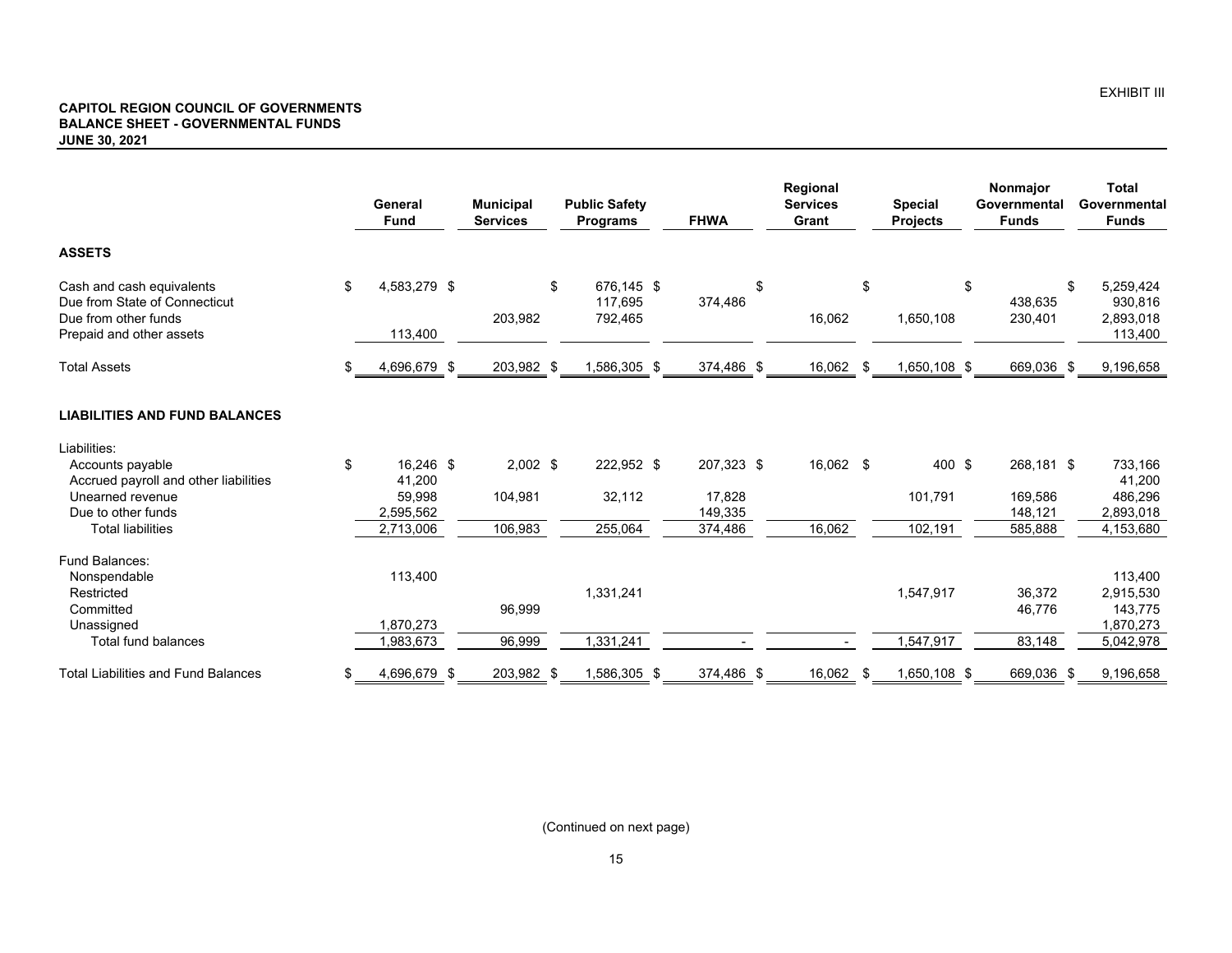## **CAPITOL REGION COUNCIL OF GOVERNMENTS BALANCE SHEET - GOVERNMENTAL FUNDS (CONTINUED) JUNE 30, 2021**

| Reconciliation of the Balance Sheet - Governmental Funds<br>to the Statement of Net Position:                                                   |                            |                 |
|-------------------------------------------------------------------------------------------------------------------------------------------------|----------------------------|-----------------|
| Amounts reported for governmental activities in the Statement of Net Position<br>(Exhibit I) are different because of the following:            |                            |                 |
| Fund balances - total governmental funds (Exhibit III)                                                                                          |                            | \$<br>5,042,978 |
| Capital assets used in governmental activities are not financial<br>resources and, therefore, are not reported in the funds:                    |                            |                 |
| Governmental capital assets<br>Less accumulated depreciation<br>Net capital assets                                                              | \$<br>268,008<br>(219,259) | 48,749          |
| Long-term liabilities, including bonds payable, are not due and payable<br>in the current period and, therefore, are not reported in the funds: |                            |                 |
| Compensated absences                                                                                                                            |                            | (344,899)       |
| Net Position of Governmental Activities (Exhibit I)                                                                                             |                            | 4,746,828       |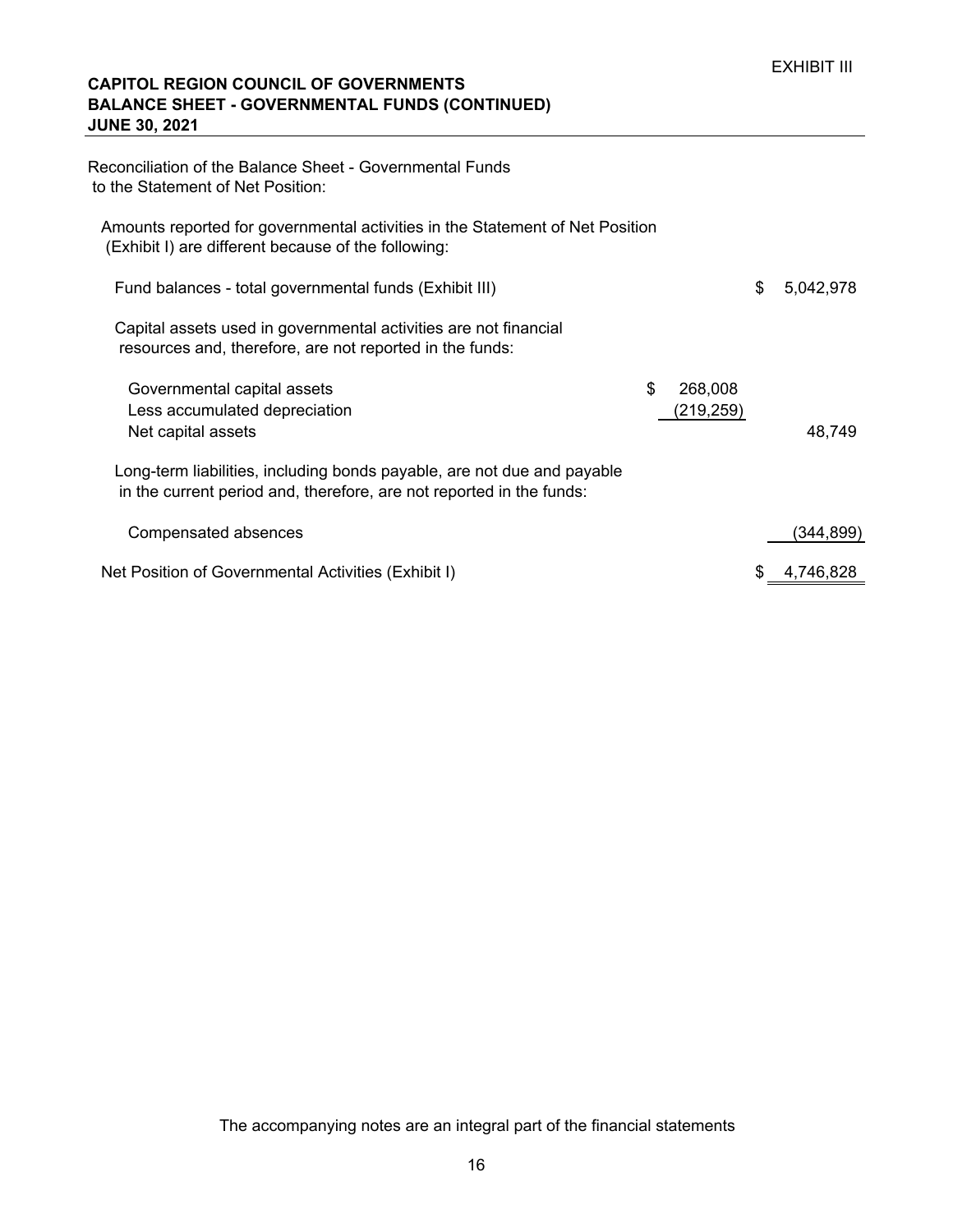#### **CAPITOL REGION COUNCIL OF GOVERNMENTS STATEMENT OF REVENUES, EXPENDITURES AND CHANGES IN FUND BALANCES - GOVERNMENTAL FUNDS FOR THE YEAR ENDED JUNE 30, 2021**

|                                                   | General<br><b>Fund</b> | <b>Municipal</b><br><b>Services</b> | <b>Public Safety</b><br><b>Programs</b> | <b>FHWA</b>  | Regional<br><b>Services</b><br>Grant | <b>Special</b><br><b>Projects</b> | Nonmajor<br>Governmental<br><b>Funds</b> | <b>Total</b><br>Governmental<br><b>Funds</b> |
|---------------------------------------------------|------------------------|-------------------------------------|-----------------------------------------|--------------|--------------------------------------|-----------------------------------|------------------------------------------|----------------------------------------------|
| Revenues:                                         |                        |                                     |                                         |              |                                      |                                   |                                          |                                              |
| Federal government                                | \$                     | 1,249,760 \$<br>\$                  | 19,641 \$                               | 1,573,209 \$ | \$                                   | $2,444$ \$                        | 696,214 \$                               | 3,541,268                                    |
| <b>State of Connecticut</b>                       |                        |                                     | 963.180                                 | 197,205      | 736,490                              | 286,658                           | 740,126                                  | 2,923,659                                    |
| Other governmental agencies                       | 920,839                | 485,088                             | 2,077,871                               | 41,907       |                                      | 896,433                           | 21,715                                   | 4,443,853                                    |
| Interest income                                   | 1,597                  |                                     | 2,499                                   |              |                                      |                                   |                                          | 4,096                                        |
| Total revenues                                    | 922,436                | 1,734,848                           | 3,063,191                               | 1,812,321    | 736,490                              | 1,185,535                         | 1,458,055                                | 10,912,876                                   |
| Expenditures:                                     |                        |                                     |                                         |              |                                      |                                   |                                          |                                              |
| Current:                                          |                        |                                     |                                         |              |                                      |                                   |                                          |                                              |
| Direct costs:                                     |                        |                                     |                                         |              |                                      |                                   |                                          |                                              |
| <b>Salaries</b>                                   |                        | 20,094                              | 35,470                                  | 715,662      | 265,182                              |                                   | 171.975                                  | 1,208,383                                    |
| Other                                             | 99,312                 | 1,288,553                           | 1,646,701                               | 296,703      | 108.124                              | 299,070                           | 1,070,416                                | 4,808,879                                    |
| Indirect                                          |                        | 28,920                              | 49,874                                  | 988,660      | 363,461                              |                                   | 237,351                                  | 1,668,266                                    |
| Total expenditures                                | 99,312                 | 1,337,567                           | 1,732,045                               | 2,001,025    | 736,767                              | 299,070                           | 1,479,742                                | 7,685,528                                    |
| Excess (Deficiency) of Revenues over Expenditures | 823,124                | 397,281                             | 1,331,146                               | (188, 704)   | (277)                                | 886,465                           | (21, 687)                                | 3,227,348                                    |
| Other Financing Sources (Uses):                   |                        |                                     |                                         |              |                                      |                                   |                                          |                                              |
| Transfers in                                      |                        | 210                                 | 95                                      | 188,704      | 277                                  | 600,492                           | 41,623                                   | 831,401                                      |
| Transfers out                                     | (510, 973)             | (300, 492)                          |                                         |              |                                      | (19, 936)                         |                                          | (831, 401)                                   |
| Total other financing sources (uses)              | (510, 973)             | (300, 282)                          | 95                                      | 188,704      | 277                                  | 580,556                           | 41,623                                   |                                              |
| Excess (Deficiency) of Revenues and Transfers in  |                        |                                     |                                         |              |                                      |                                   |                                          |                                              |
| over Expenditures and Transfers out               | 312,151                | 96,999                              | 1,331,241                               |              |                                      | 1,467,021                         | 19,936                                   | 3,227,348                                    |
| Fund Balances at Beginning of Year, as restated   | 1,671,522              |                                     |                                         |              |                                      | 80,896                            | 63,212                                   | 1,815,630                                    |
| Fund Balances at End of Year                      | 1,983,673 \$<br>\$     | 96,999 \$                           | 1,331,241 \$                            | $-$ \$       | - \$                                 | 1,547,917 \$                      | 83,148 \$                                | 5,042,978                                    |

(Continued on next page)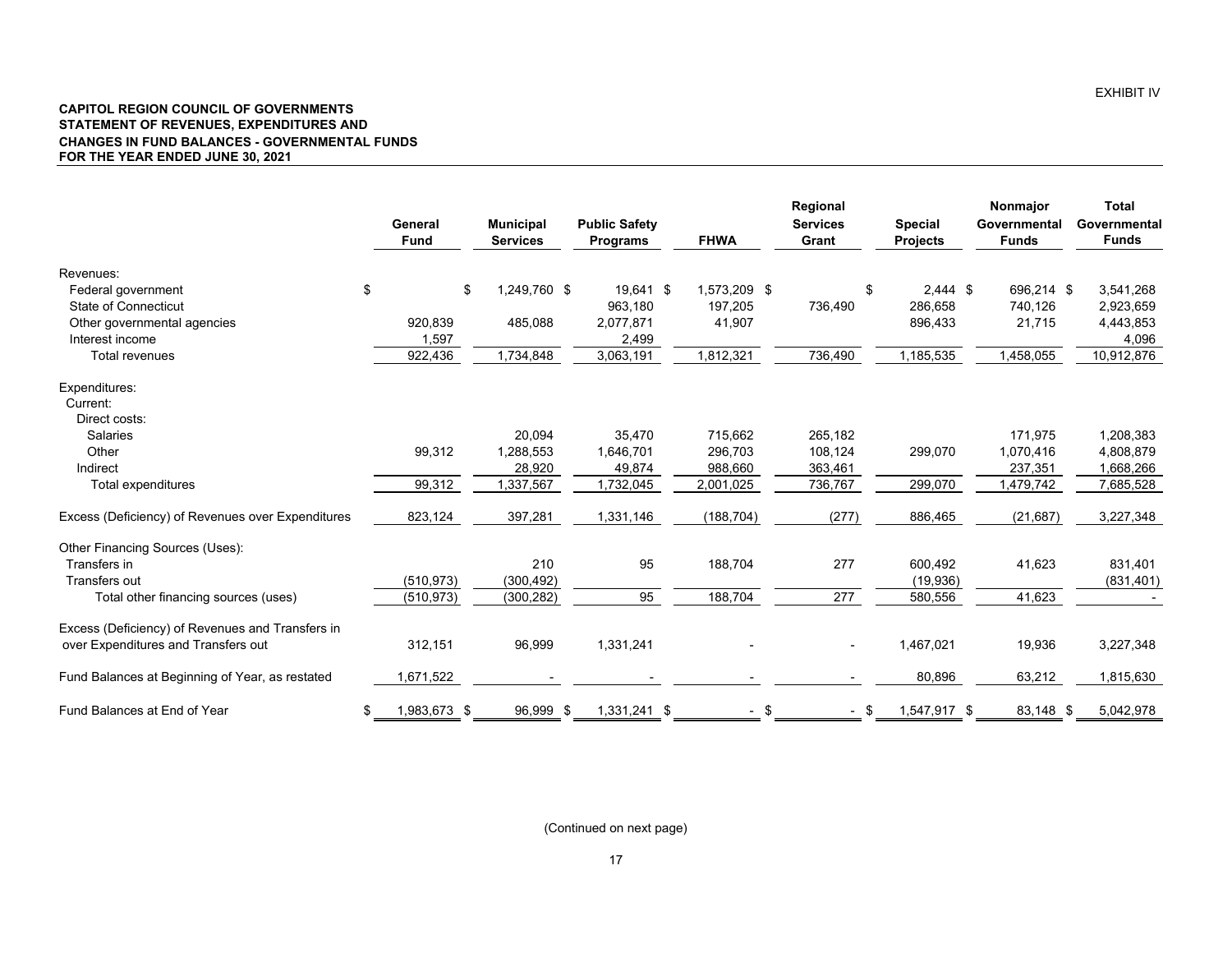#### **CAPITOL REGION COUNCIL OF GOVERNMENTS STATEMENT OF REVENUES, EXPENDITURES AND CHANGES IN FUND BALANCES - GOVERNMENTAL FUNDS (CONTINUED) FOR THE YEAR ENDED JUNE 30, 2021**

Reconciliation of the Statement of Revenues, Expenditures and Changes in Fund Balances - Governmental Funds to the Statement of Activities:

Amounts reported for governmental activities in the Statement of Activities (Exhibit II) are different because:

| Net change in fund balances - total governmental funds (Exhibit IV)                                                                                                                                                                 | \$3.227.348 |
|-------------------------------------------------------------------------------------------------------------------------------------------------------------------------------------------------------------------------------------|-------------|
| Governmental funds report capital outlays as expenditures. In the Statement of Activities,<br>the cost of those assets is allocated over their estimated useful lives and reported as<br>depreciation expense:                      |             |
| Capital outlay                                                                                                                                                                                                                      | 11,935      |
| Depreciation expense                                                                                                                                                                                                                | (16, 611)   |
| The statement of activities reports losses arising from the trade-in of existing capital assets<br>to acquire new capital assets. Conversely, governmental funds do not report any gain or<br>loss on a trade-in of capital assets. | (13,998)    |
| Some expenses reported in the Statement of Activities do not require the use of current resources<br>and, therefore, are not reported as expenditures in the governmental funds:                                                    |             |
| Compensated absences                                                                                                                                                                                                                | (78,448)    |
| Change in Net Position of Governmental Activities (Exhibit II)                                                                                                                                                                      | 3,130,226   |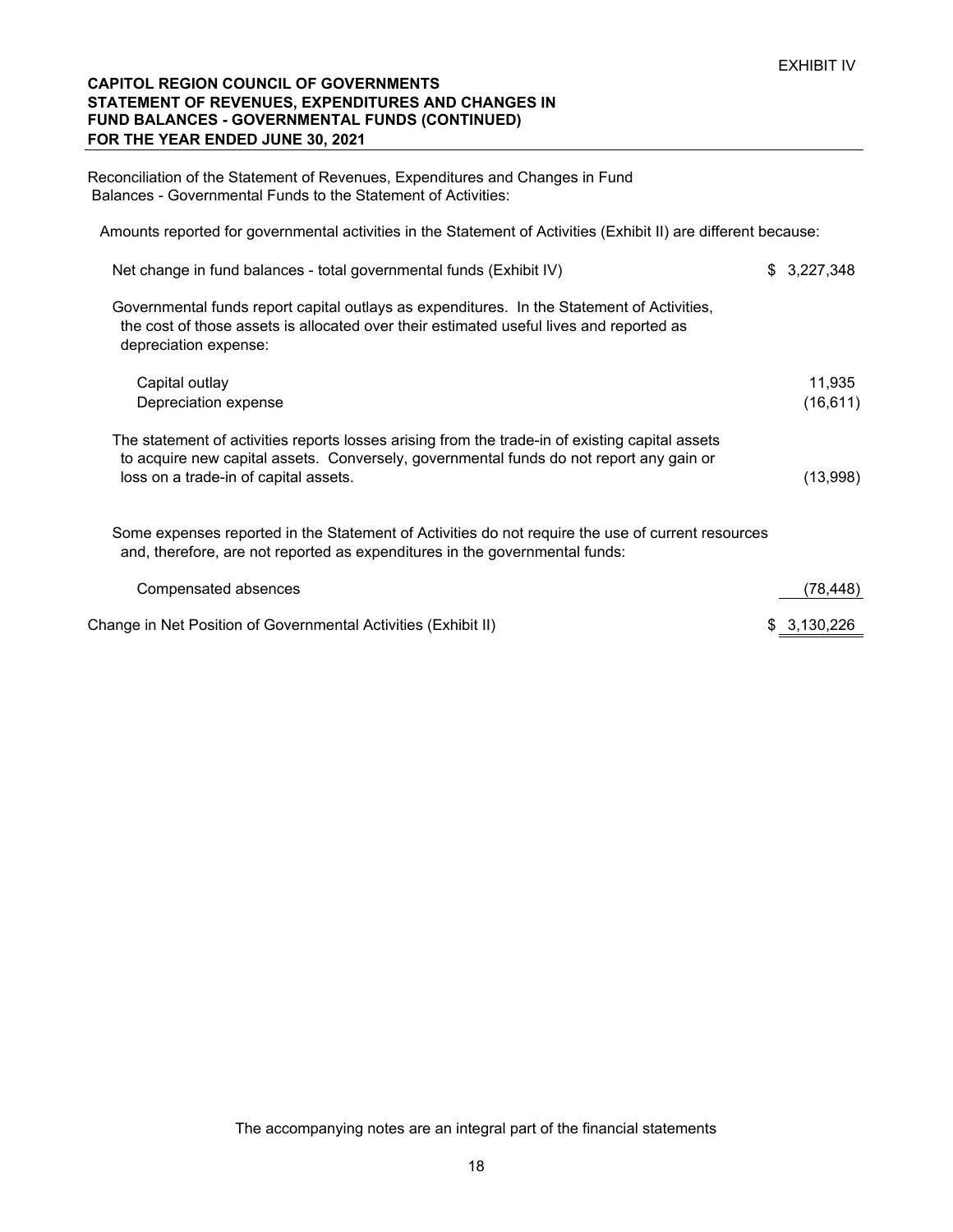# **CAPITOL REGION COUNCIL OF GOVERNMENTS STATEMENT OF NET POSITION FIDUCIARY FUNDS JUNE 30, 2021**

|                                                 | <b>Pension</b><br><b>Trust Fund</b> |    | <b>Custodial</b><br><b>Funds</b> |
|-------------------------------------------------|-------------------------------------|----|----------------------------------|
| Assets:                                         |                                     |    |                                  |
| Cash and cash equivalents                       | \$                                  | \$ | 236,265                          |
| Investments:                                    |                                     |    |                                  |
| Equity mutual funds                             | 2,820,617                           |    |                                  |
| Due from other governments                      |                                     |    | 412                              |
| Contributions receivable                        | 11,911                              |    |                                  |
| Total assets                                    | 2,832,528                           |    | 236,677                          |
| Net Position:                                   |                                     |    |                                  |
| Restricted for:                                 |                                     |    |                                  |
| <b>Pension benefits</b>                         | 2,832,528                           |    |                                  |
| Individual, organizations and other governments |                                     |    | 236,677                          |
| Total net position                              | 2,832,528                           | S  | 236,677                          |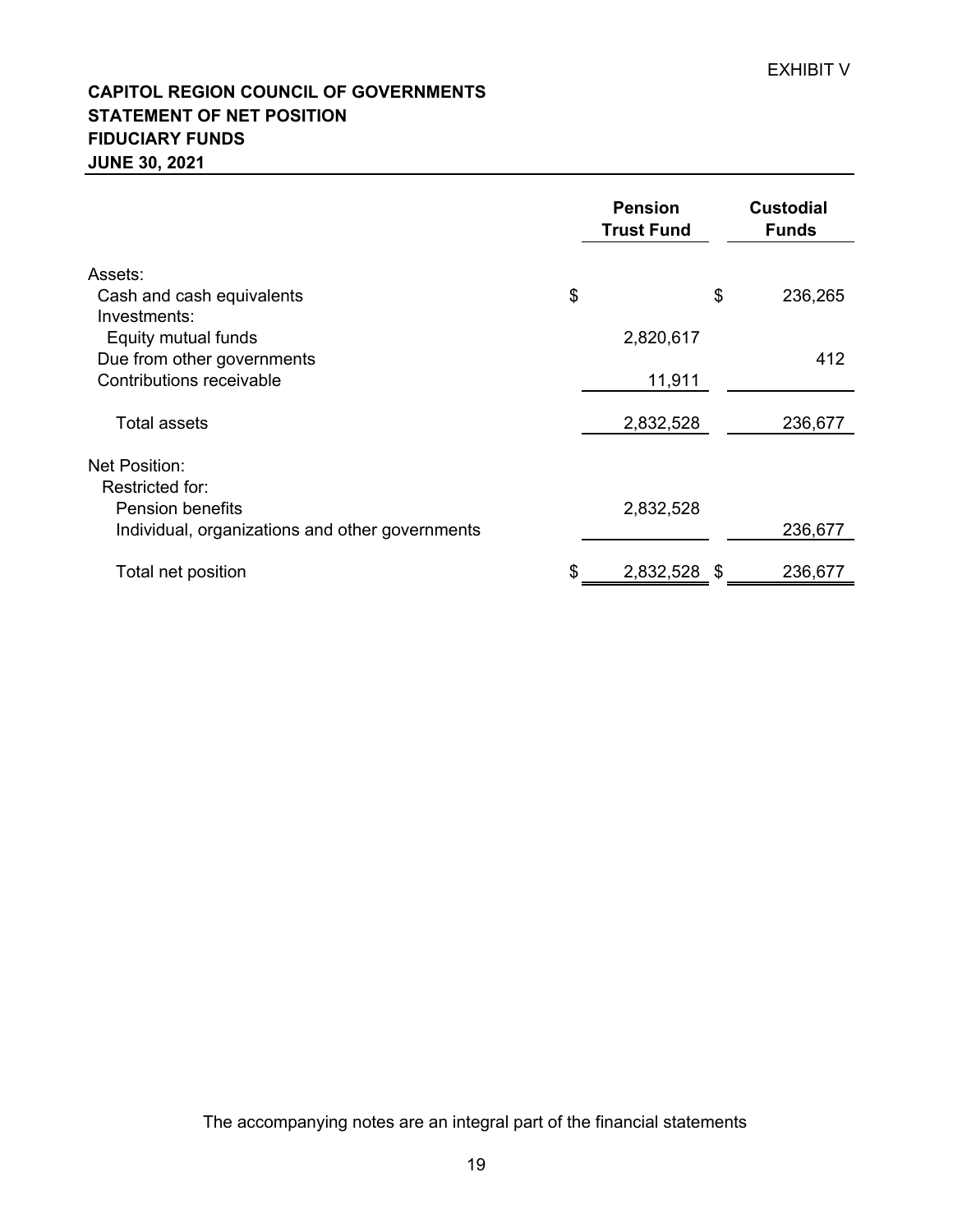# **CAPITOL REGION COUNCIL OF GOVERNMENTS STATEMENT OF CHANGES IN NET POSITION FIDUCIARY FUNDS FOR THE YEAR ENDED JUNE 30, 2021**

|                                                              |    | <b>Pension</b><br><b>Trust Fund</b> |    | <b>Custodial</b><br><b>Funds</b> |
|--------------------------------------------------------------|----|-------------------------------------|----|----------------------------------|
| Additions:                                                   |    |                                     |    |                                  |
| Other governmental agencies<br><b>Employer contributions</b> | \$ | 191,498                             | \$ | 158,211                          |
| Investment income:                                           |    |                                     |    |                                  |
| Net increase in the fair value of investments                |    | 547,445                             |    |                                  |
| <b>Total additions</b>                                       |    | 738,943                             |    | 158,211                          |
| Deductions:                                                  |    |                                     |    |                                  |
| <b>Disbursements</b>                                         |    | 396,050                             |    |                                  |
| Payment to agencies                                          |    |                                     |    | 29,907                           |
| <b>Total deductions</b>                                      |    | 396,050                             |    | 29,907                           |
| Change in Net Position                                       |    | 342,893                             |    | 128,304                          |
| Net Position at Beginning of Year, as restated               |    | 2,489,635                           |    | 108,373                          |
| Net Position at End of Year                                  | S  | 2,832,528                           | -S | 236,677                          |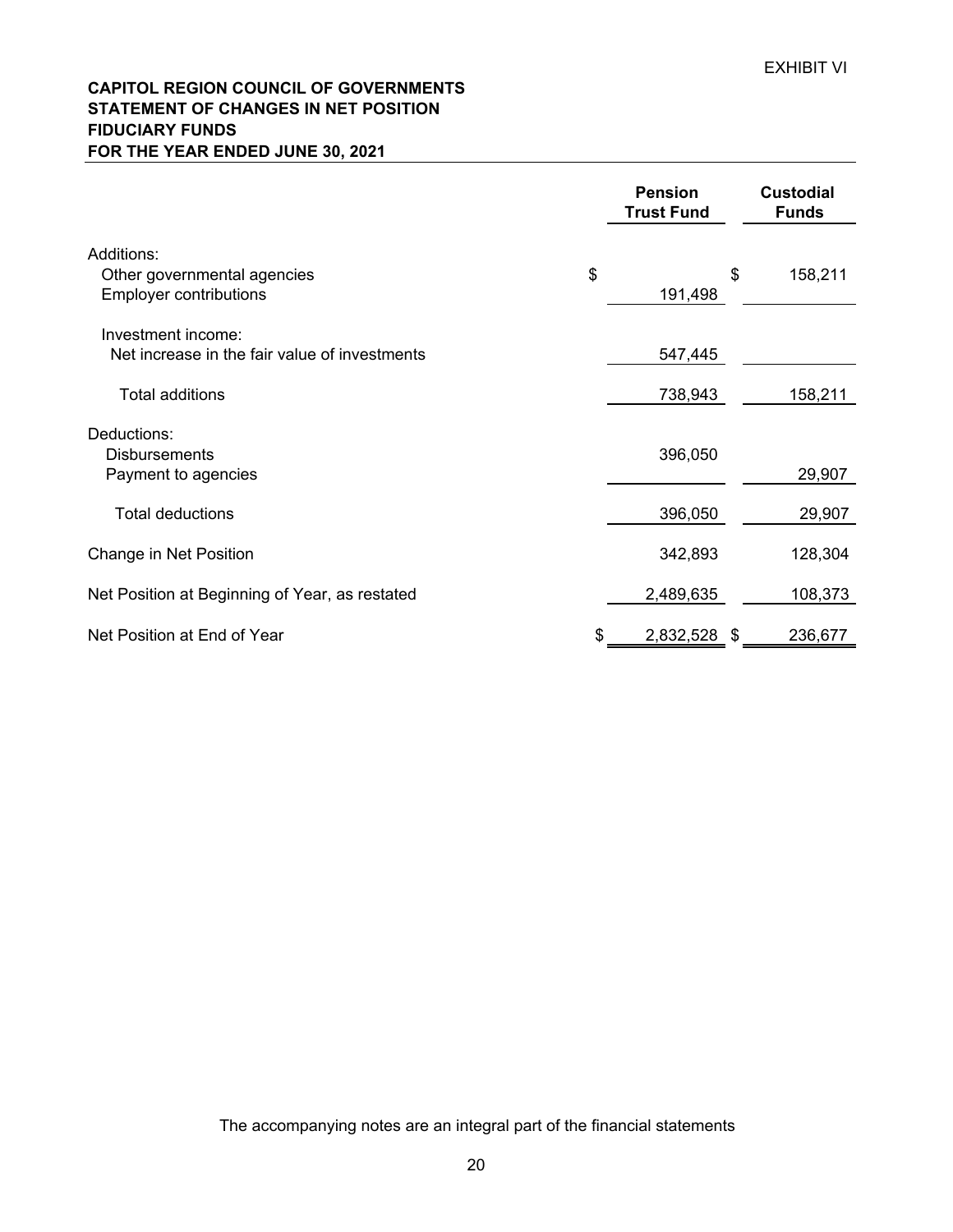# **1. SUMMARY OF SIGNIFICANT ACCOUNTING POLICIES**

The financial statements of the Capitol Region of Council of Governments (CRCOG) have been prepared in conformity with accounting principles generally accepted in the United States of America (U.S. GAAP) as applied to government units. The Governmental Accounting Standards Board (GASB) is the accepted standard-setting body for establishing governmental accounting and financial reporting principles. The more significant policies of CRCOG are described below.

# **A. Reporting Entity**

CRCOG was established January 28, 1976 and organized under the laws of the state of Connecticut in accordance with General Statutes Sections 4-124i through 4-124p and Special Act No. 73-79 of the Connecticut General Assembly.

The Capitol Region Council of Governments is considered to be a legally separate organization under a joint venture agreement with the member municipalities. CRCOG has the right to enter into legal contracts and incur its own debt. CRCOG's mission, as a regional planning agency, is to provide a centralized agency responsible for coordinating regional planning activities that benefit its members. CRCOG has the authority to apply for Federal and State funds to further the activities and purpose of the agency.

Each member community appoints representatives to sit on CRCOG's Policy Board. The Policy Board is responsible for establishing and approving CRCOG policies, resolutions and its annual budget. Member assessments are charged on a per-capita basis and approved by the Policy Board.

Accounting principles generally accepted in the United State of America require that the reporting entity include the primary government, organizations for which the primary government is financially accountable, and other organizations for which the nature and significance of their relationship with the primary government are such that exclusion would cause the reporting entity's financial statements to be misleading or incomplete. A government is financially accountable for a legally separate organization if it appoints a voting majority of the organization's governing body and there is a potential for the organization to provide specific financial benefits to, or impose specific financial burdens on, the government. These criteria have been considered and have resulted in the inclusion of the fiduciary component unit as detailed below.

## **Fiduciary Component Units**

CRCOG has established a defined contribution money purchase plan. CRCOG has trustee responsibilities related to the participant accounts that contain employer contributions.

The financial statements of the fiduciary component unit are reported as a Pension Trust fund in the fiduciary fund financial statements. Separate financial statements have not been prepared for the fiduciary component unit.

## **B. Government-Wide and Fund Financial Statements**

The government-wide financial statements (i.e., the statement of net position and the statement of activities) report information on all of the nonfiduciary activities of CRCOG. For the most part, the effect of interfund activity has been removed from these statements. Governmental activities are supported primarily through member town assessments and intergovernmental revenues. CRCOG has no business-type activities.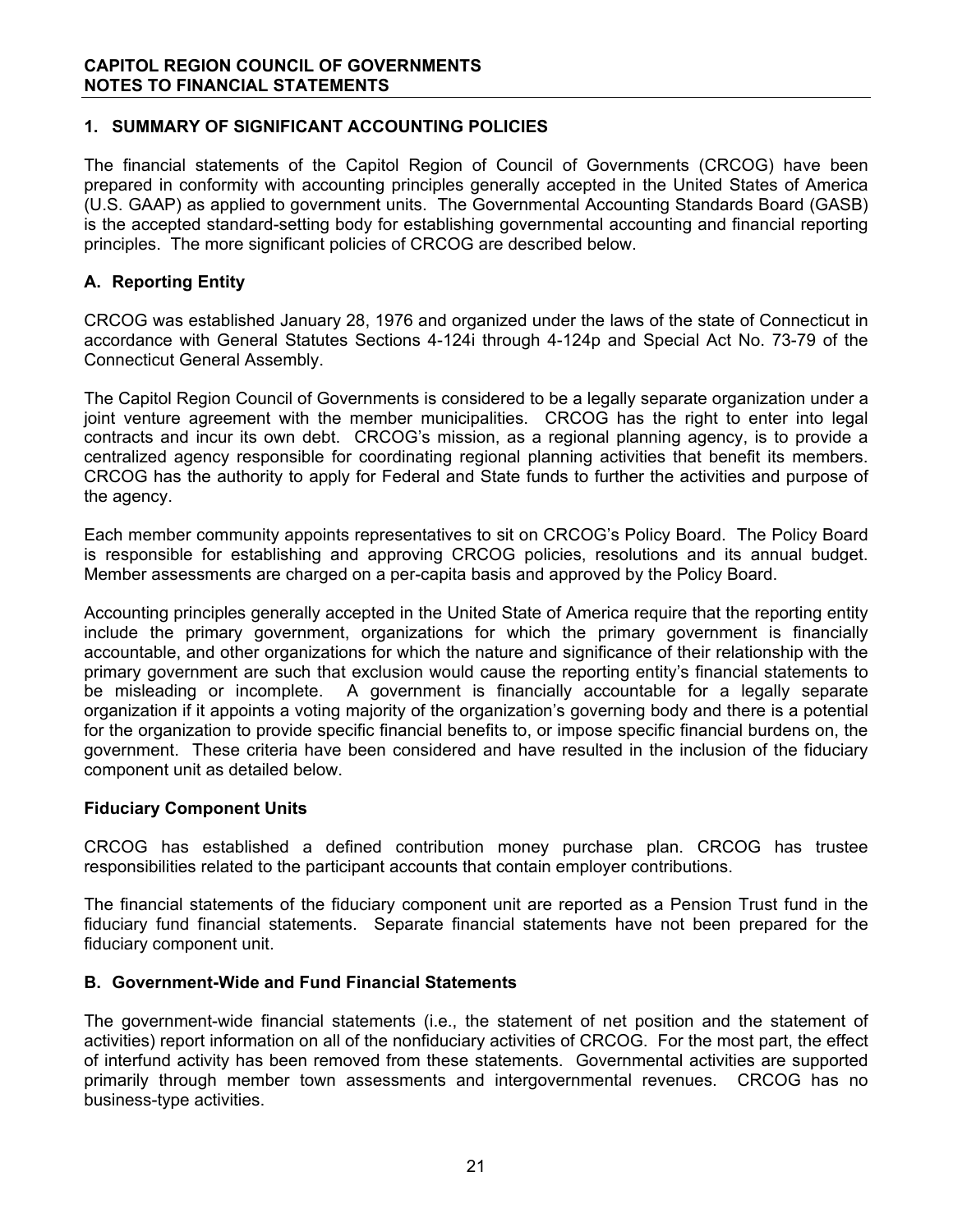## **CAPITOL REGION COUNCIL OF GOVERNMENTS NOTES TO FINANCIAL STATEMENTS**

The statement of activities demonstrates the degree to which the direct expenses of a given function or segment are offset by program revenues. Direct expenses are those that are clearly identifiable with a specific function or segment. Program revenues include 1) charges to customers or applicants who purchase, use or directly benefit from goods, services or privileges provided by a given function or segment, and 2) grants and contributions that are restricted to meeting the operational or capital requirements of a particular function or segment. Other items not properly included among program revenues are reported instead as general revenues. For CRCOG's purposes, all revenues and expenses are primarily related to a single function, regional planning.

Separate financial statements are provided for governmental funds and fiduciary funds, including fiduciary component units, even though the latter are excluded from the government-wide financial statements. Major individual governmental funds are reported as separate columns in the fund financial statements.

#### **C. Measurement Focus, Basis of Accounting and Financial Statement Presentation**

The government-wide financial statements are reported using the economic resources measurement focus and the accrual basis of accounting, as are the fiduciary fund financial statements. Revenues are recorded when earned and expenses are recorded when a liability is incurred, regardless of the timing of related cash flows. Assessments from member towns are recognized as revenues in the year for which they are levied. Grants and similar items are recognized as revenue as soon as all eligibility requirements imposed by the provider have been met.

Governmental fund financial statements are reported using the current financial resources measurement focus and the modified accrual basis of accounting. Revenues are recognized as soon as they are both measurable and available. Revenues are considered to be available when they are collectible within the current period or soon enough thereafter to pay liabilities of the current period. For this purpose, CRCOG considers revenues from grants and contracts to be available if they are collected within one year of the end of the current fiscal year. All other revenue items are considered to be measurable and available only when cash is received.

CRCOG reports unearned revenue on its financial statements. Unearned revenues arise when resources are received by CRCOG before it has legal claim to them as when grant monies are received prior to the incurrence of qualifying expenditures. In subsequent periods, when revenue recognition criteria are met or when CRCOG has a legal claim to the resources by meeting all eligibility requirements, the liability for unearned revenue is removed from the financial statements and revenue is recognized.

Expenditures generally are recorded when a liability is incurred, as under accrual accounting. However, debt service expenditures, as well as expenditures related to compensated absences and claims and judgments, are recorded only when payment is due. General capital asset acquisitions are reported as expenditures in governmental funds. Proceeds of general long-term debt and acquisitions under capital leases are reported as other financing sources.

CRCOG reports the following major governmental funds:

#### **General Fund**

This fund is CRCOG's primary operating fund. It accounts for all financial resources of CRCOG, except those required to be accounted for in another fund.

#### **Municipal Services**

This fund is used to account for revenues and expenditures incurred in providing municipal services, primarily the Capitol Region Purchasing Cooperative as well as the CRCOG IT Services Cooperative.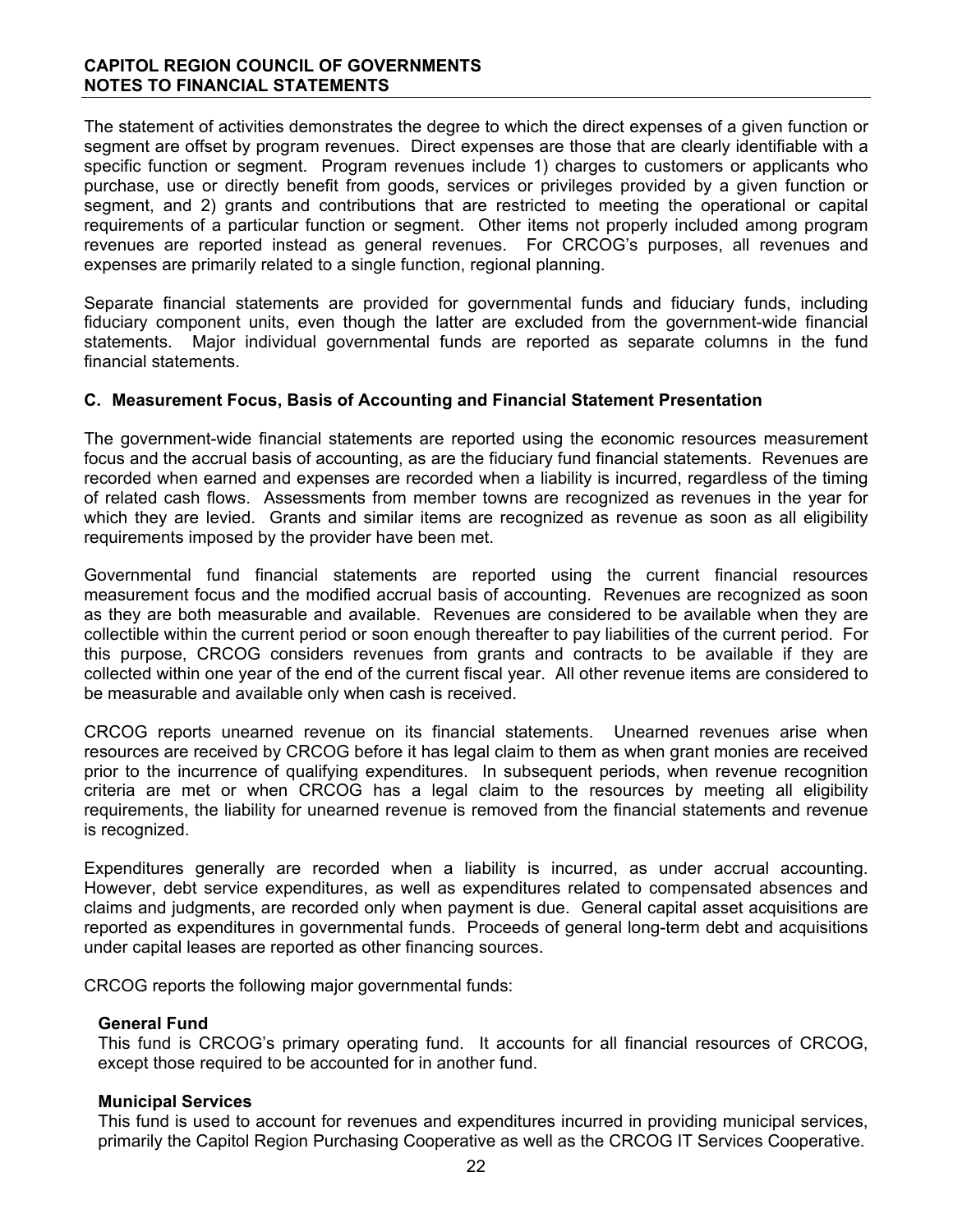#### **Public Safety Programs**

This fund is used to account for revenues and expenditures incurred in providing various public safety projects to the member municipalities served by CRCOG. The major source of revenues for this fund are State and Federal Grants.

## **FHWA**

This fund is used to account for revenues and expenditures relating to urban and rural transportation planning in the CRCOG planning region. The major source of revenues for this fund are State, Federal and Local Grants.

#### **Regional Services Grant**

This Regional Services Grant is provided by the Office of Policy and Management to carry out statutory planning responsibilities including land use planning, review of zoning and subdivision proposals along town boundaries and review of municipal plans of conservation and development.

#### **Special Projects**

This fund was established to enable CRCOG to fund regional projects without the use of state or federal grants. A portion of the available dues each year is allocated for the Regional Program Fund and as the fund grows and project opportunities arise, the fund will be allocated and replenished.

In addition, CRCOG reports the following fund types:

#### **The Pension Trust Fund**

This fund is used to account for the fiduciary activities of the Pension plan and resources held in trust for the members and beneficiaries of the Capitol Region Council of Governments Employee Money Purchase Pension Plan, which is a defined contribution plan. This plan is discussed more fully in Note 10.

## **Custodial Funds**

These funds account for fiduciary activities related to regional solid waste management.

As a general rule, the effect of interfund activity has been eliminated from the government-wide financial statements. Exceptions to this general rule are charges between certain CRCOG's functions because the elimination of these charges would distort the direct costs and program revenues reported for the various functions concerned.

Amounts reported as program revenues include 1) charges to customers or applicants for goods, services or privileges provided, 2) operating grants and contributions, and 3) capital grants and contributions, including special assessments. Internally dedicated resources are reported as general revenues rather than as program revenues.

When both restricted and unrestricted resources are available for use, it is CRCOG's policy to use restricted resources first, then unrestricted resources as they are needed. Unrestricted resources are used in the following order: committed, assigned then unassigned.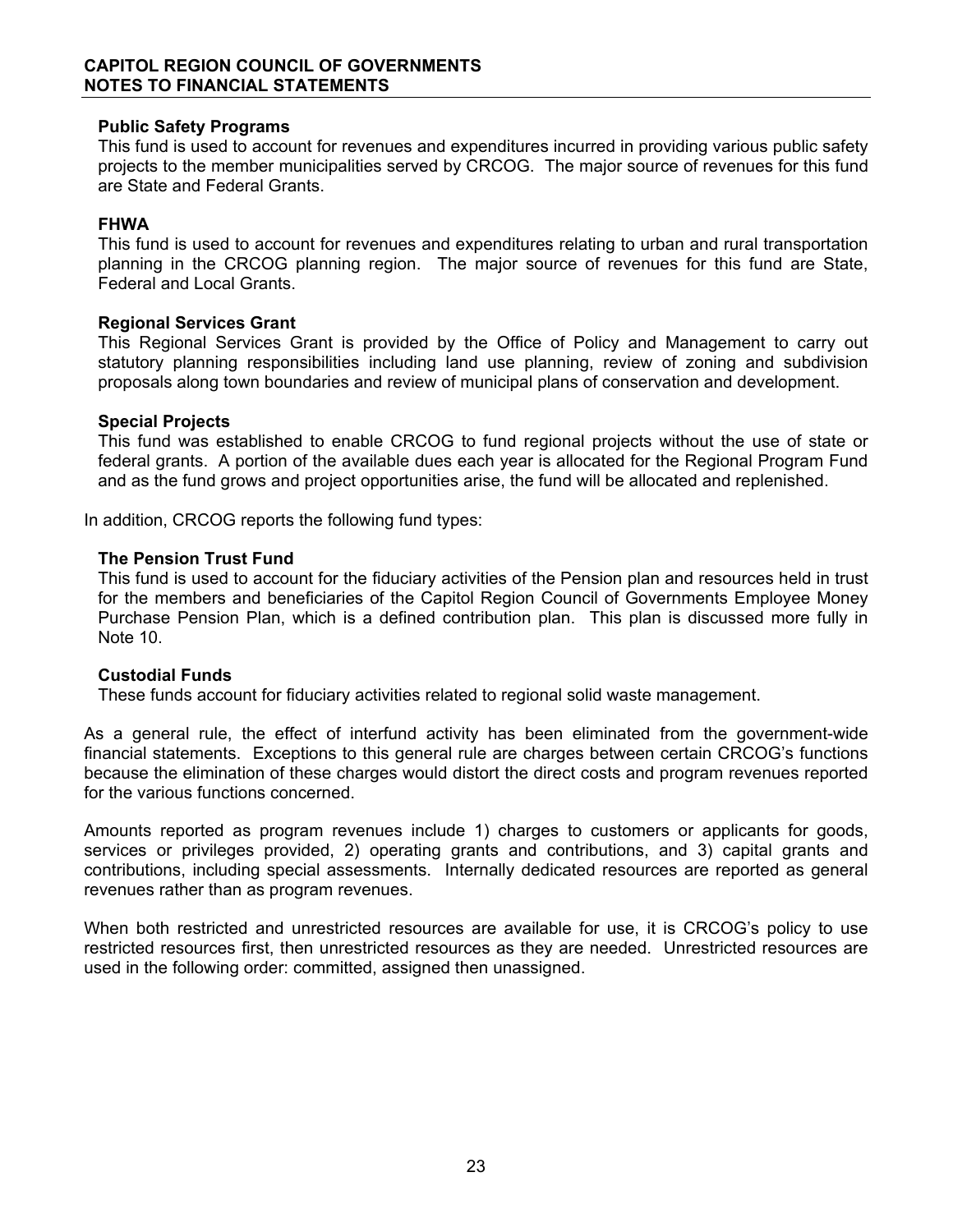## **D. Deposits and Investments**

CRCOG's cash and cash equivalents are considered to be cash on hand, demand deposits and shortterm investments with original maturities of three months or less from the date of acquisition.

State statutes authorize CRCOG to invest in obligations of the U.S. Treasury, commercial paper, corporate bonds, repurchase agreements and certain other investments as described in Note 3.

Investments are reported at fair value.

#### **E. Receivables and Payables**

Accounts and other receivables consist primarily of claims for reimbursement of costs under various federal and states grant programs and open accounts on services provided to its members. No allowance for doubtful accounts has been included in the financial statements because any uncollectible amounts are considered insignificant.

#### **F. Interfund Receivables and Payables**

Activity between funds that are representative of lending/borrowing arrangements outstanding at the end of the fiscal year are referred to as either "due to/from other funds" (i.e., the current portion of interfund loans) or "advances to/from other funds" (i.e., the noncurrent portion of interfund loans). All other outstanding balances between funds are reported as "due to/from other funds."

#### **G. Prepaid Items**

Certain payments to vendors reflect costs applicable to future accounting periods and are recorded as prepaid items in both government-wide and fund financial statements.

#### **H. Capital Assets**

Capital assets, which include furniture and fixtures, computers, equipment and leasehold improvements, are reported in the government-wide financial statements. Capital assets are defined by the government as assets with an initial, individual cost of more than \$1,500 and an estimated useful life in excess of three years. Such assets are recorded at historical cost or estimated historical cost if purchased or constructed. Donated capital assets are recorded at estimated acquisition value at the date of donation.

The costs of normal maintenance and repairs that do not add to the value of the asset or materially extend assets lives are not capitalized.

Major outlays for capital assets and improvements are capitalized as projects are constructed.

Capital assets of CRCOG are depreciated using the straight-line method over the following estimated useful lives:

| <b>Assets</b>          | Years |
|------------------------|-------|
|                        |       |
| Computers              |       |
| Leasehold improvements | 5     |
| Office equipment       | 5     |
| Furniture and fixtures |       |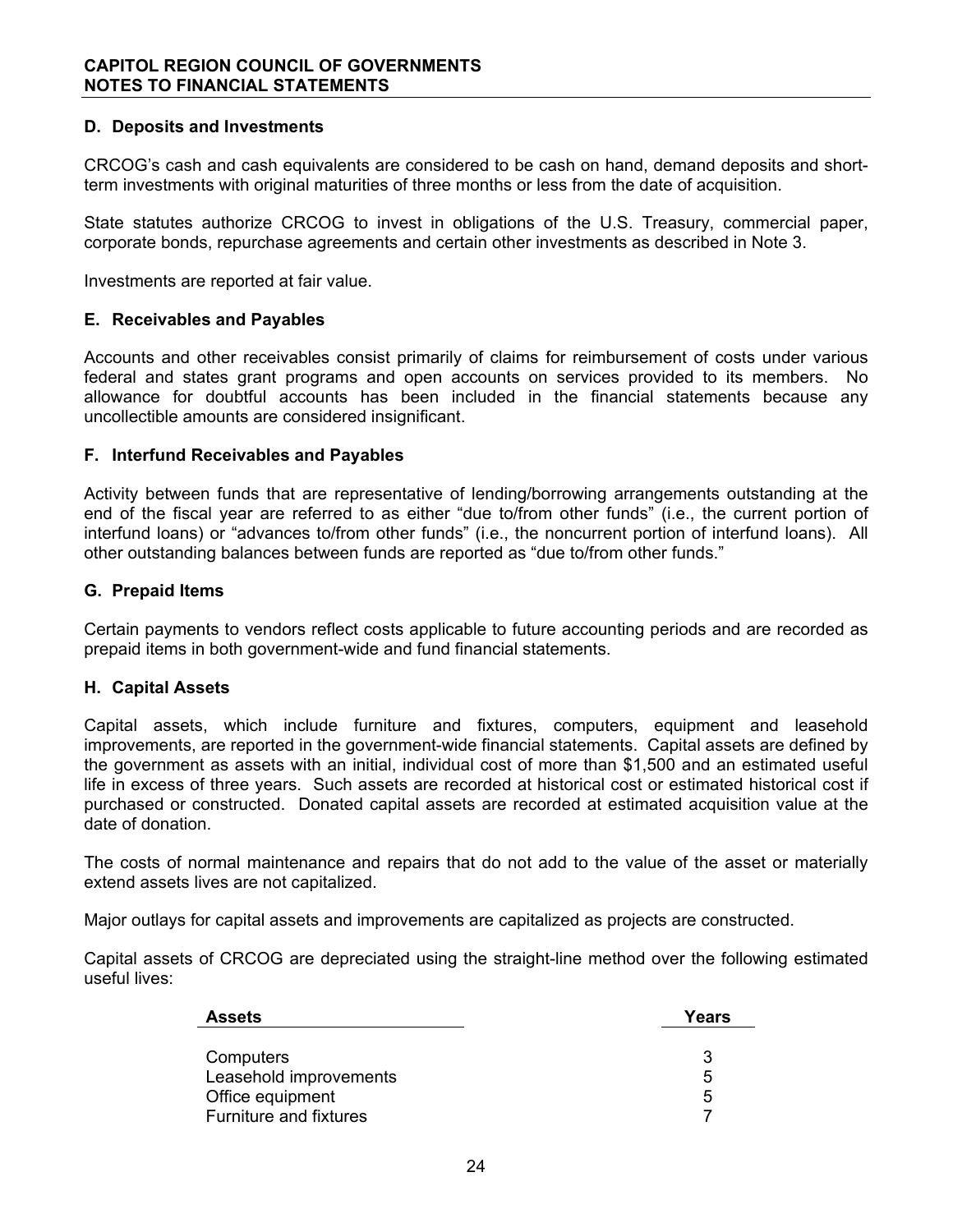## **I. Compensated Absences**

CRCOG allows employees to accrue vacation and sick leave up to certain limits. Vacation leave accruals are based on length of service. Any vacation leave time can be carried forward. Upon termination, the employees are entitled to one year of vacation time pay out. Sick leave can be accrued to a maximum of 60 days. Upon termination, the employee is entitled to a maximum benefit of 50% of the sick leave accrual or less depending on the length of service. Vacation and sick leave expenditures are recognized in the governmental fund financial statements in the current year when expended, or if the vested amount is expected to be paid with current available resources.

The liability is recorded in the government-wide statement of net position. The General Fund is used to liquidate compensated absence liabilities.

#### **J. Fund Equity**

Equity in the government-wide financial statements is defined as "net position" and is classified in the following categories:

#### **Invested in Capital Assets**

This component of net position consists of capital assets, net of accumulated depreciation. There are no outstanding balances of any bonds, notes or other borrowings that are attributable to the acquisition, construction or improvement of those assets.

#### **Restricted**

This component of net position consists of restricted assets reduced by liabilities related to those assets. The restrictions are externally imposed by creditors (such as through debt covenants), grantors, contributors or laws or regulations of other governments or imposed by law through constitutional provisions or enabling legislation.

#### **Unrestricted**

This component of net position consists of net amount of the assets that does not meet the definition of "restricted" or "net investment in capital assets."

The equity of the fund financial statements is defined as "fund balance" and is classified in the following categories:

#### **Nonspendable Fund Balance**

This represents amounts that cannot be spent due to form (e.g., inventories and prepaid amounts).

## **Restricted Fund Balance**

This represents amounts constrained for a specific purpose by external parties, such as grantors, creditors, contributors or laws and regulations of their governments.

#### **Committed Fund Balance**

This represents amounts constrained for a specific purpose by a government using its highest level of decision-making authority (Policy Board).

#### **Assigned Fund Balance**

For all governmental funds other than the General Fund, this represents any remaining positive amounts not classified as nonspendable, restricted or committed. For the General Fund, this includes amounts constrained for the intent to be used for a specific purpose by the Policy Board.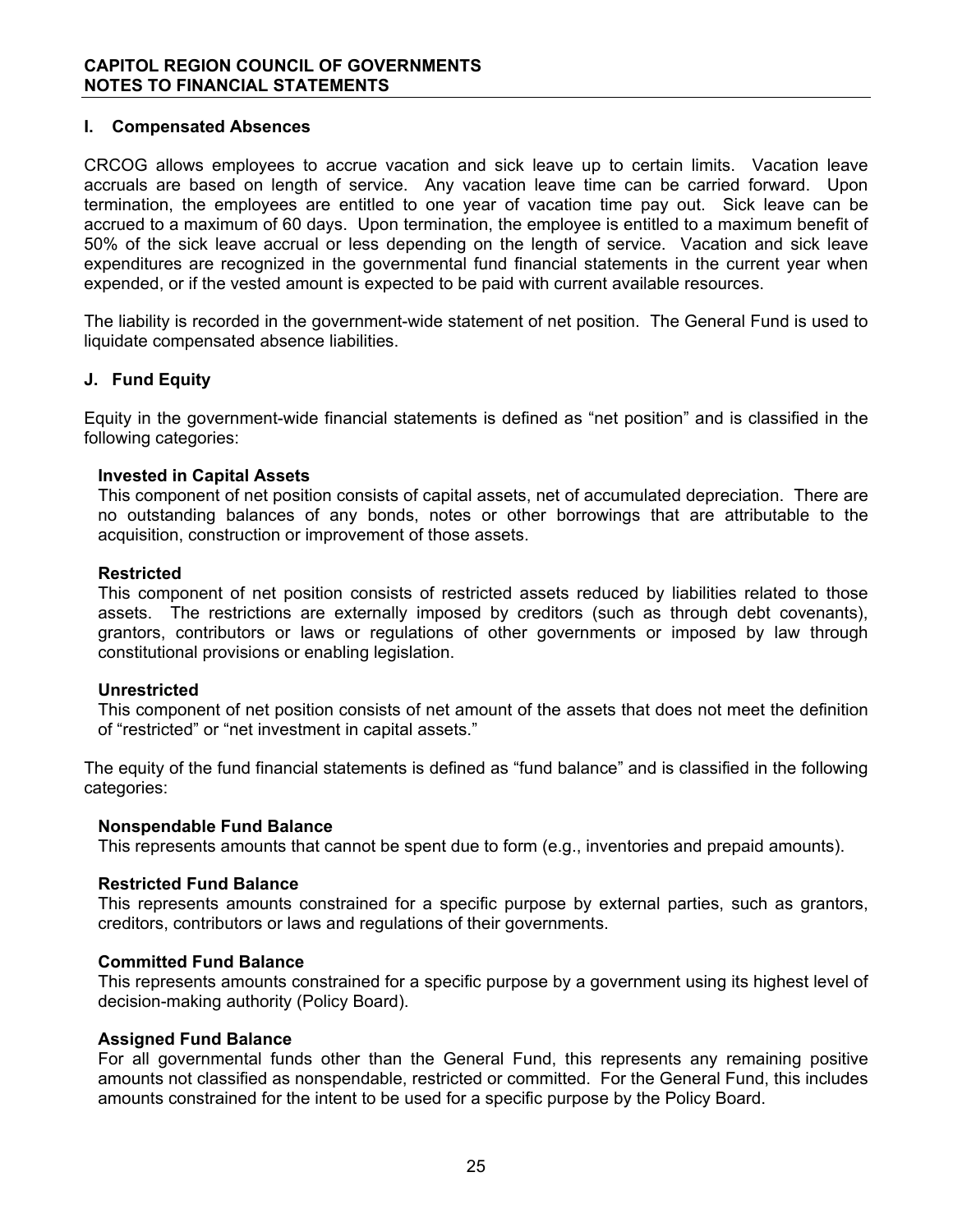#### **Unassigned Fund Balance**

This represents fund balance in the General Fund in excess of nonspendable, restricted, committed and assigned fund balance. If another governmental fund has a fund balance deficit, it is reported as a negative amount in unassigned fund balance.

## **K. Accounting Estimates**

The preparation of financial statements in conformity with accounting principles generally accepted in the United States of America requires management to make estimates and assumptions that affect the reported amounts of assets and liabilities and disclosures of contingent assets and liabilities at the date of the financial statements and the reported amounts of revenues and expenses during the reporting period. Actual results could differ from those estimates.

#### **L. Subsequent Events**

Management has evaluated subsequent events for disclosure and/or recognition in the financial statements through the date that the financial statements were available to be issued, which date is December 28, 2021.

# **2. STEWARDSHIP, COMPLIANCE AND ACCOUNTABILITY**

#### **Budgetary Information**

CRCOG's annual budget is a management tool that assists its users in analyzing financial activity for CRCOG's fiscal year ended June 30, 2021. CRCOG's budget includes the General Fund and all special revenue funds.

CRCOG's primary funding sources are member government assessments and federal, state and local grants with grant periods that may or may not coincide with CRCOG's fiscal year. These grants normally are for a 12-month period; however, they can be awarded for periods shorter or longer than 12 months.

Because of CRCOG's dependency on federal, state and local budgetary decisions, revenue estimates are based upon the best available information as to potential sources of funding. CRCOG's annual budget differs from that of a local government in two respects: 1) the uncertain nature of grant awards from other governmental entities, and 2) the conversion of grant budgets to a fiscal year basis.

The resultant final budget is subject to constant change within the fiscal year due to:

- Increases/decreases in actual grant awards from those estimated;
- Changes in grant periods;
- Unanticipated grant awards not included in the budget; and
- Expected grant awards that fail to materialize.

The Policy Board formally approves CRCOG's annual budget, but greater emphasis is placed on complying with grant terms and conditions on a grant-by-grant basis. These terms and conditions usually specify the period during which costs may be incurred and outline grant restrictions and allowances.

These excess expenditures were funded using available fund balance and do not represent a violation of any regulatory or statutory provisions.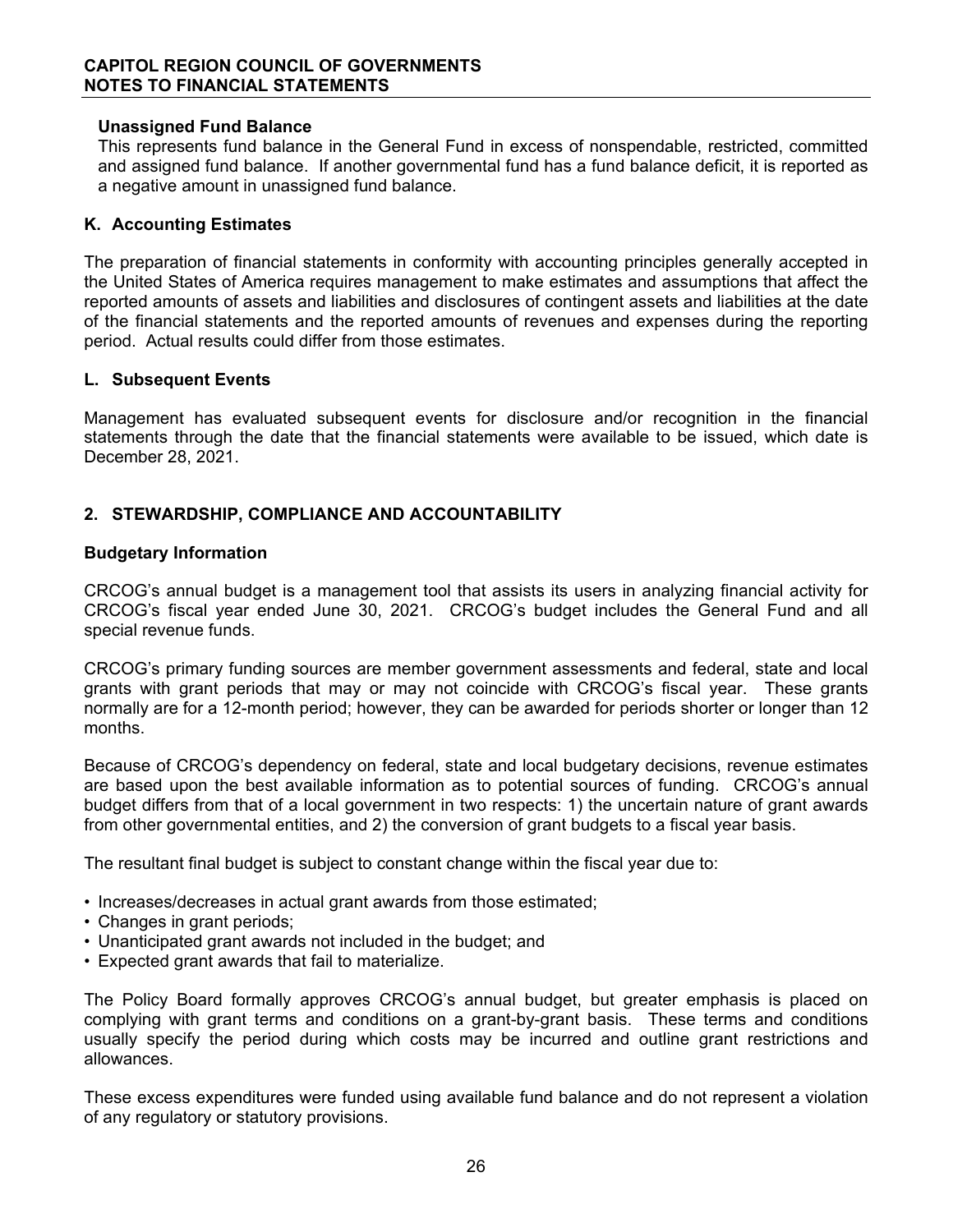# **3. CASH, CASH EQUIVALENTS AND INVESTMENTS**

The deposit of public funds is controlled by the Connecticut General Statutes (Section 7-402). Deposits may be made in a "qualified public depository" as defined by Statute or, in amounts not exceeding the Federal Deposit Insurance Corporation insurance limit, in an "out of state bank" as defined by the Statutes, which is not a "qualified public depository."

The Connecticut General Statutes (Section 7-400) permits CRCOG to invest in: 1) obligations of the United States and its agencies, 2) highly rated obligations of any state of the United States or of any political subdivision, authority or agency thereof, and 3) shares or other interests in custodial arrangements or pools maintaining constant net asset values and in highly rated no-load open end money market and mutual funds (with constant or fluctuating net asset values) whose portfolios are limited to obligations of the United States and its agencies, and repurchase agreements fully collateralized by such obligations. Other provisions of the Statutes cover specific municipal funds with particular investment authority. The provisions of the Statutes regarding the investment of municipal pension funds do not specify permitted investments. Therefore, investment of such funds is generally controlled by the laws applicable to fiduciaries and the provisions of the applicable plan.

The Statutes (Sections 3-24f and 3-27f) also provide for investment in shares of the State Short-Term Investment Fund (STIF) and the State Tax Exempt Proceeds Fund (TEPF). These investment pools are under the control of the State Treasurer, with oversight provided by the Treasurer's Cash Management Advisory Board and are regulated under the State Statutes and subject to annual audit by the Auditors of Public Accounts. Investment yields are accounted for on an amortized-cost basis with an investment portfolio that is designed to attain a market-average rate-of-return throughout budgetary and economic cycles. Investors accrue interest daily based on actual earnings, less expenses and transfers to the designated surplus reserve, and the fair value of the position in the pool is the same as the value of the pool shares.

## **A. Deposits**

#### **Deposit Custodial Credit Risk**

Custodial credit risk is the risk that, in the event of a bank failure, CRCOG's deposit will not be returned. CRCOG does not have a deposit policy for custodial credit risk. The deposit of public funds is controlled by the Connecticut General Statutes. Deposits may be placed with any qualified public depository that has its main place of business in the state of Connecticut. Connecticut General Statutes require that each depository maintain segregated collateral (not required to be based on a security agreement between the depository and the municipality and, therefore, not perfected in accordance with federal law) in an amount equal to a defined percentage of its public deposits based upon the depository's risk-based capital ratio.

Based on the criteria described in GASB Statement No. 40, *Deposits and Investment Risk Disclosures*, \$4,252,350 of CRCOG's bank balance of \$4,752,350 was exposed to custodial credit risk as follows:

| Uninsured and uncollateralized                       | \$3,777,115 |
|------------------------------------------------------|-------------|
| Uninsured and collateral held by the pledging bank's |             |
| trust department, not in the Government's name       | 475,235     |
|                                                      |             |
| <b>Total Amount Subject to Custodial Credit Risk</b> | \$4,252,350 |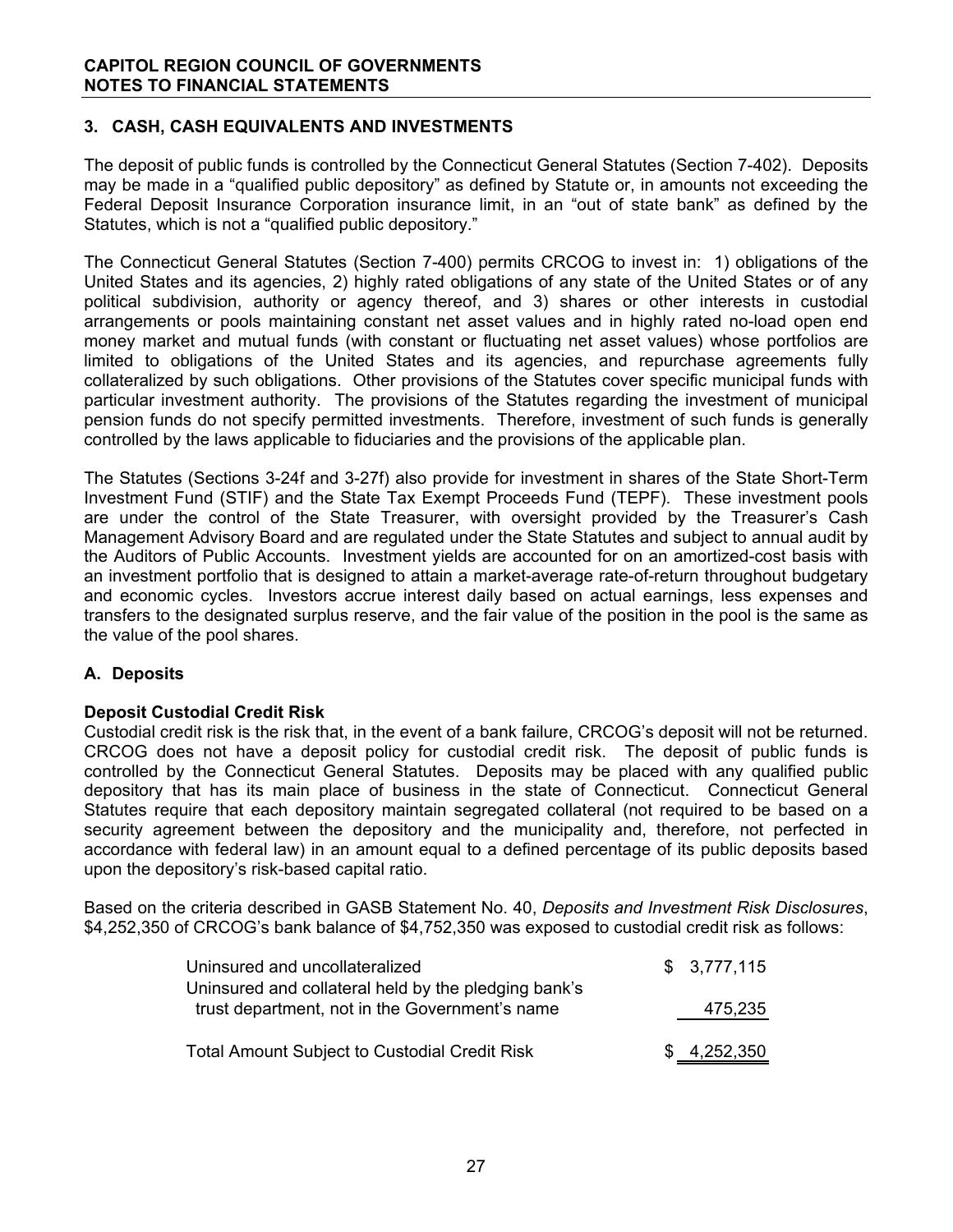## **Cash Equivalents**

Cash equivalents are short-term, highly liquid investments that are both readily convertible to known amounts of cash and purchased within 90 days of maturity. At June 30, 2021, CRCOG's cash equivalents amounted to \$842,626. The entire balance consisted of investments in the State Treasurer's Short-Term Investment Fund (STIF). As of June 30, 2021, CRCOG's investments in STIF were rated AAA by Standard & Poor's.

STIF is an investment pool of high-quality, short-term money market instruments with an average maturity of less than 60 days. There were no limitations or restrictions on any withdrawals due to redemption notice periods, liquidity fees, or redemption gates.

#### **B. Investments**

As of June 30, 2021, CRCOG had \$2,820,617 invested in equity mutual funds. These investments are maintained in the pension trust fund in the statement of net position.

#### **Interest Rate Risk**

CRCOG does not have a formal investment policy that limits investment maturities as a means of managing its exposure to fair value losses arising from increasing interest rates.

#### **Credit Risk - Investments**

As indicated above, State Statutes limit the investment options of cities and towns. CRCOG has an investment policy that allows the same type of investments as State Statutes.

#### **Concentration of Credit Risk**

CRCOG has no policy limiting an investment in any one issuer that is in excess of 5% of CRCOG's total investments.

#### **Custodial Credit Risk**

Custodial credit risk for an investment is the risk that, in the event of the failure of the counterparty (the institution that pledges collateral or repurchase agreement securities to CRCOG or that sells investments to or buys them for CRCOG), CRCOG will not be able to recover the value of its investments or collateral securities that are in the possession of an outside party. CRCOG does not have a policy for custodial credit risk. At June 30, 2021, CRCOG did not have any uninsured and unregistered securities held by the counterparty, or by its trust department or agent that were not in CRCOG's name.

#### **Fair Value**

The Capitol Region Council of Governments categorizes its fair value measurements within the fair value hierarchy established by generally accepted accounting principles. The hierarchy gives the highest priority to unadjusted quoted prices in active markets for identical assets or liabilities (Level 1 measurements); followed by quoted prices in inactive markets or for similar assets or with observable inputs (Level 2 measurements); and the lowest priority to unobservable inputs (Level 3 measurements).

The Capitol Region Council of Governments' investments are all equity mutual funds categorized as Level 1 fair value measurements as of June 30, 2021, valued using prices quoted in active markets for those securities.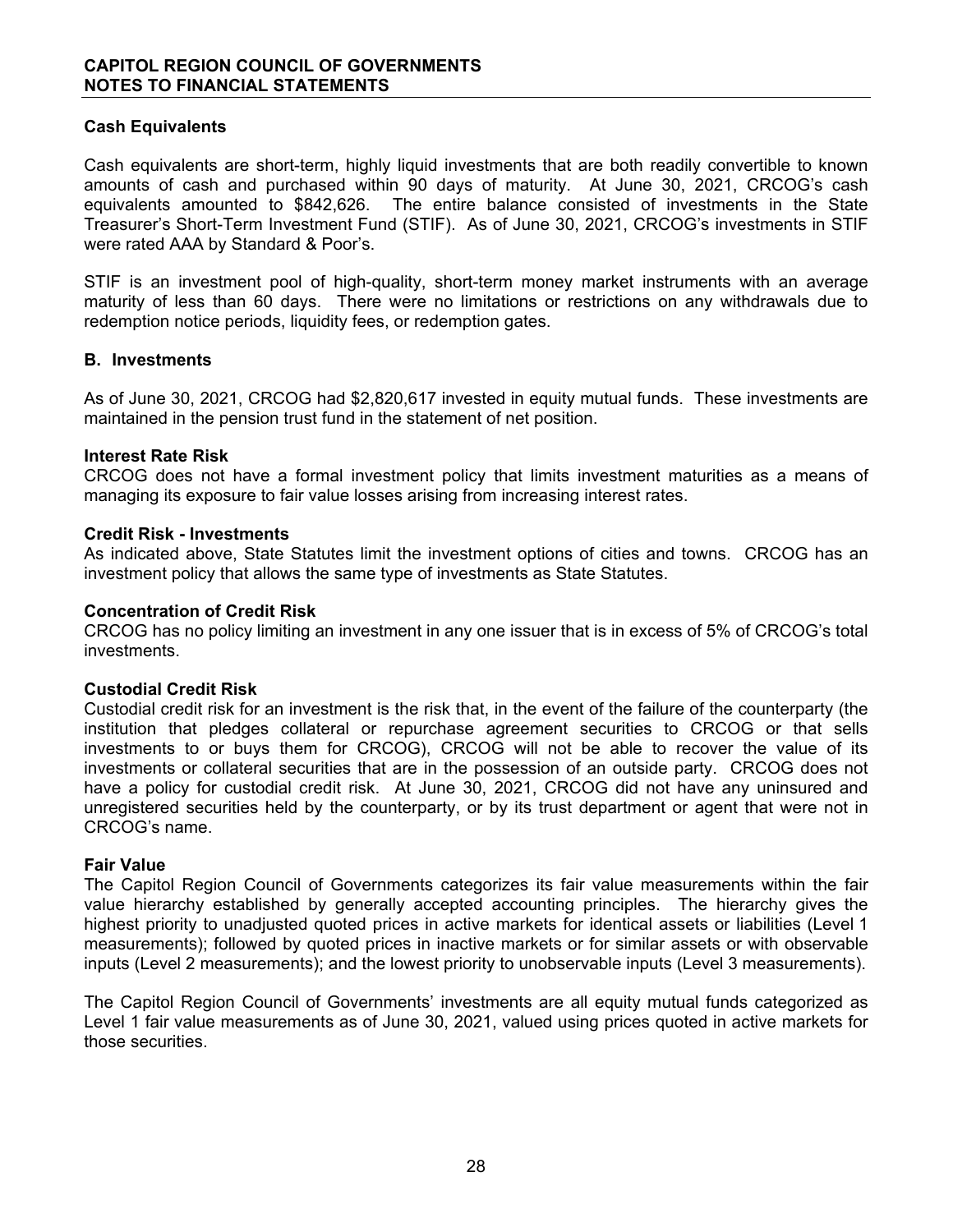# **4. CAPITAL ASSETS**

Capital asset activity for the year ended June 30, 2021 was as follows:

|                                                | <b>Beginning</b><br><b>Balance</b> | <b>Increases</b> | <b>Decreases</b> |                | <b>Ending</b><br><b>Balance</b> |
|------------------------------------------------|------------------------------------|------------------|------------------|----------------|---------------------------------|
| Capital assets being depreciated:              |                                    |                  |                  |                |                                 |
| \$<br><b>Furniture and fixtures</b>            | 203,192                            | \$<br>2,589      | \$               | $(84, 142)$ \$ | 121,639                         |
| Computers                                      | 191,435                            | 9,346            |                  | (58, 102)      | 142,679                         |
| Leasehold improvements                         | 3,690                              |                  |                  |                | 3,690                           |
| Total capital assets being depreciated         | 398,317                            | 11,935           |                  | (142, 244)     | 268,008                         |
| Less accumulated depreciation for:             |                                    |                  |                  |                |                                 |
| <b>Furniture and fixtures</b>                  | (167, 182)                         | (7, 713)         |                  | 84,142         | (90,753)                        |
| Computers                                      | (160, 022)                         | (8,898)          |                  | 44,104         | (124, 816)                      |
| Leasehold improvements                         | (3,690)                            |                  |                  |                | (3,690)                         |
| Total accumulated depreciation                 | (330, 894)                         | (16, 611)        |                  | 128,246        | (219, 259)                      |
| Total Capital Assets Being Depreciated, Net \$ | 67,423                             | \$<br>(4,676)    | \$               | (13,998) \$    | 48,749                          |

# **5. INTERFUND RECEIVABLES, PAYABLES AND TRANSFERS**

The interfund receivables and payables balance at June 30, 2021 are as follows:

| <b>Receivable Fund</b>         | <b>Payable Fund</b>                                                      | <b>Amount</b>                       |
|--------------------------------|--------------------------------------------------------------------------|-------------------------------------|
| <b>Public Safety Program</b>   | <b>General Fund</b><br><b>FHWA</b><br><b>Nonmajor Governmental Funds</b> | \$<br>495,009<br>149,335<br>148,121 |
| <b>Municipal Services</b>      | <b>General Fund</b>                                                      | 203,982                             |
| <b>Regional Services Grant</b> | <b>General Fund</b>                                                      | 16,062                              |
| <b>Special Projects</b>        | <b>General Fund</b>                                                      | 1,650,108                           |
| Nonmajor Governmental Funds    | <b>General Fund</b>                                                      | 230,401                             |
| Total                          |                                                                          | \$<br>2,893,018                     |

Interfund receivables and payables generally represent temporary balances arising from reimbursement type transactions.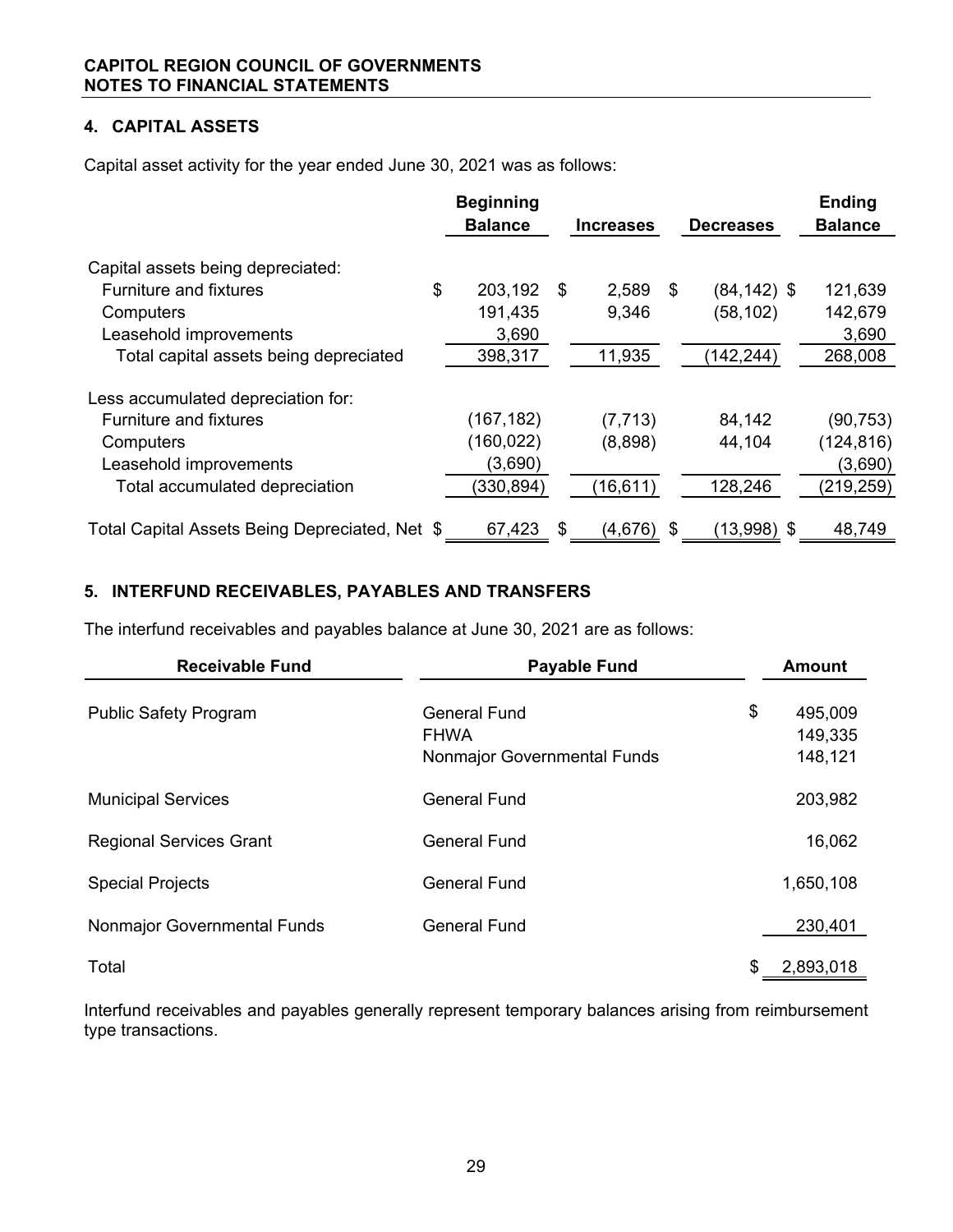|                                                             |     | <b>Transfers In</b> |    |                                     |  |                                      |    |                                   |     |                                                   |  |                                 |    |                                  |
|-------------------------------------------------------------|-----|---------------------|----|-------------------------------------|--|--------------------------------------|----|-----------------------------------|-----|---------------------------------------------------|--|---------------------------------|----|----------------------------------|
|                                                             |     | <b>FHWA</b>         |    | <b>Municipal</b><br><b>Services</b> |  | Regional<br><b>Services</b><br>Grant |    | <b>Special</b><br><b>Projects</b> |     | <b>Public</b><br><b>Safety</b><br><b>Programs</b> |  | <b>Nonmajor</b><br>Governmental |    | Total<br><b>Transfers</b><br>Out |
| Transfers out:<br>General Fund<br><b>Municipal Services</b> | \$  | 188,704 \$          |    | 210S                                |  | 277                                  | \$ | 300,000 \$<br>300,492             |     | $95 \text{ } $$                                   |  | 21,687                          | S  | 510,973<br>300,492               |
| <b>Special Projects</b>                                     |     |                     |    |                                     |  |                                      |    |                                   |     |                                                   |  | 19,936                          |    | 19,936                           |
| <b>Total Transfers In</b>                                   | \$. | 188,704             | \$ | 210S                                |  | 277                                  |    | \$600,492                         | \$. | $95 \text{ }$ \$                                  |  | 41,623                          | \$ | 831,401                          |

Interfund transfers for the year ended June 30, 2021 consisted of the following:

Transfers are for regularly recurring operational transfers.

## **6. UNEARNED REVENUE**

The unearned revenue at June 30, 2021 consisted of the following:

|                                         | General<br><b>Fund</b> |     | <b>Public</b><br><b>Safety</b> |     | <b>FHWA</b> |     | <b>Municipal</b><br><b>Services</b> | <b>Special</b><br><b>Projects</b> |    | <b>Nonmajor</b><br>Governmental |   | <b>Total</b><br><b>Unearned</b><br>Revenue |
|-----------------------------------------|------------------------|-----|--------------------------------|-----|-------------|-----|-------------------------------------|-----------------------------------|----|---------------------------------|---|--------------------------------------------|
| Cash Advances<br>Unearned Grant Revenue | 59.998                 |     | 32,112                         |     | 17.828      |     | 104.981                             | 101.791                           | S  | 169.586                         | S | 59.998<br>426,298                          |
| Total                                   | 59.998                 | \$. | 32.112                         | \$. | 17,828      | -SS | 104,981                             | 101,791                           | -S | 169.586                         |   | 486,296                                    |

# **7. LONG-TERM DEBT**

## **Changes in Long-Term Liabilities**

Long-term liability activity for the year ended June 30, 2021 was as follows:

|                                                            | <b>Beginning</b><br><b>Balance</b> | <b>Additions</b> | <b>Reductions</b> | <b>Ending</b><br><b>Balance</b> | Due Within<br><b>One Year</b> |
|------------------------------------------------------------|------------------------------------|------------------|-------------------|---------------------------------|-------------------------------|
| <b>Governmental Activities:</b><br>Compensated Absences \$ | 266,451                            | 239,136 \$       | (160,688) \$      | 344,899                         | 208,706                       |

Compensated absences are generally liquidated by the General Fund.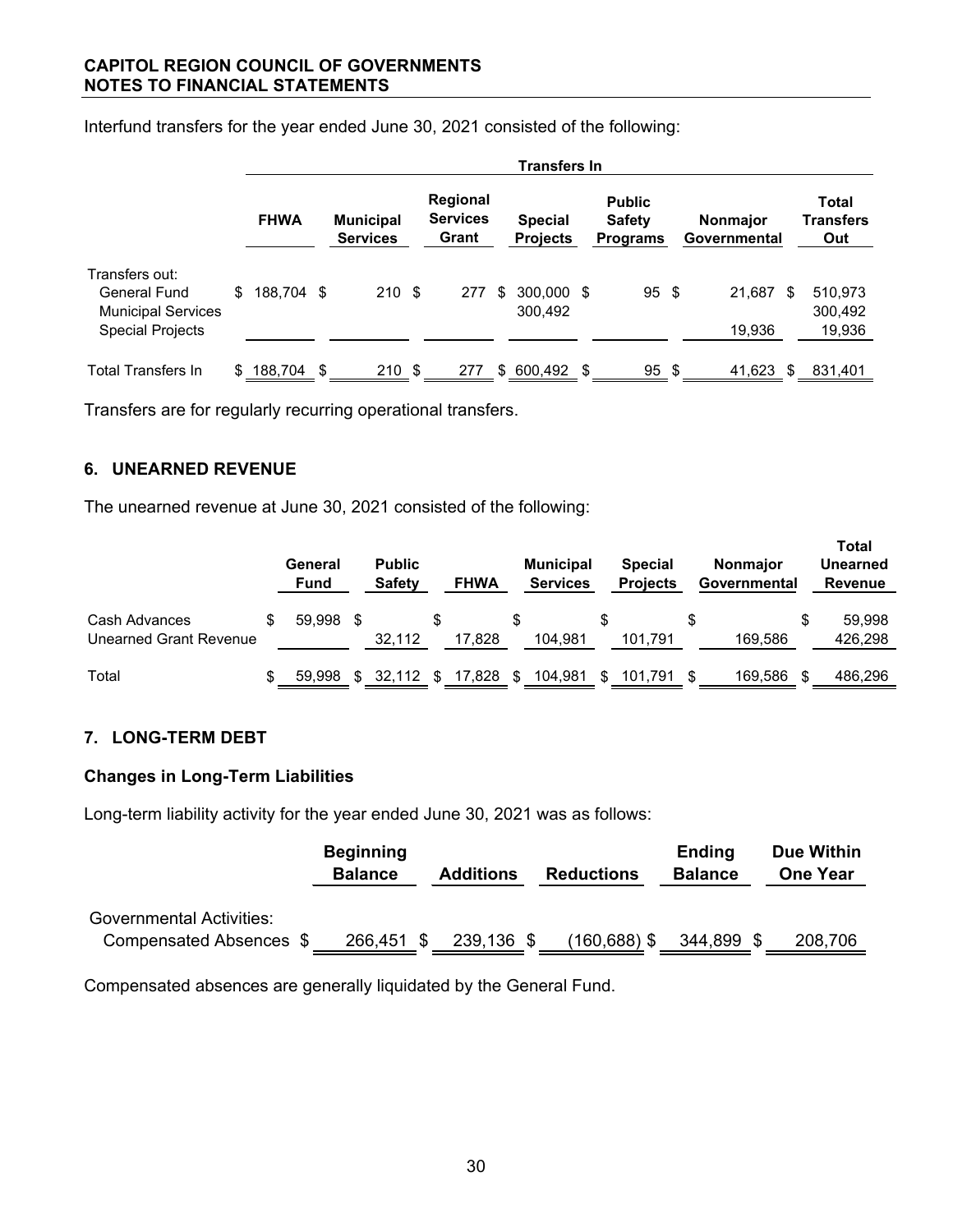## **8. LEASE COMMITMENTS**

CRCOG leases approximately 6,800 sq. ft. of office space located on the fourth floor of a building situated at 241 Main Street, Hartford, Connecticut. The original lease was executed on August 21, 1996 and since then it has been amended six times. The latest amendment is dated January 11, 2018, and the lease was renewed for five years through August 2023.

In January 2018, CRCOG entered into a lease with Eversource for replacing overhead lighting in the rented office space. A further agreement was made in April 2018 on the office building lease that these payments, which begin in January 2019, will be deducted from the amount of rent owed on the building lease.

Minimum lease payments under the above lease agreements are as follows:

# **Year Ending June 30**

| 2022  | 136,722 |
|-------|---------|
| 2023  | 137,376 |
| 2024  | 22,896  |
|       |         |
| Total | 296,994 |

Rent expense totaled \$132,798 for the year ended June 30, 2021.

## **9. RISK MANAGEMENT**

CRCOG is a member of the Connecticut Interlocal Risk Management Agency (CIRMA), an unincorporated association of Connecticut local public agencies, which was formed for the purpose of establishing and administering an interlocal risk management program.

CRCOG is also a member of CIRMA's Workers' Compensation Pool, a risk-sharing pool providing statutory benefits pursuant to the provisions of the Connecticut Workers' Compensation Act. CRCOG pays an annual premium to the pool for its coverage. Premiums are assessed or determined based on the ultimate cost of the experience to date of a group of entities. CRCOG does not accrue for any possible additional loss contingencies as it cannot estimate them from current information about reported and unreported claims. The coverage is subject to an incurred loss retrospective rating plan, and losses incurred will be evaluated at various specified periods after effective date of coverage. The contribution (premium) is also subject to payroll audit at the close of the coverage period.

The agreement for formation of CIRMA provides that the pool will be self-sustaining through member premiums and will reinsure through commercial insurance companies. For the 2020-2021 policy year, reinsurance covered all claims in excess of \$1,000,000 per occurrence without limitation on the excess.

The pooling agreement allows for the pool to make additional assessments to make the pool selfsustaining, CRCOG cannot estimate the amount of such additional assessments and has not been notified that any assessments are forthcoming.

CRCOG continues to carry commercial insurance coverage for all other risks of loss, including commercial liability and automobile and employee dishonesty coverage. CRCOG does not receive any noncash insurance benefits from the federal government as part of any grant program.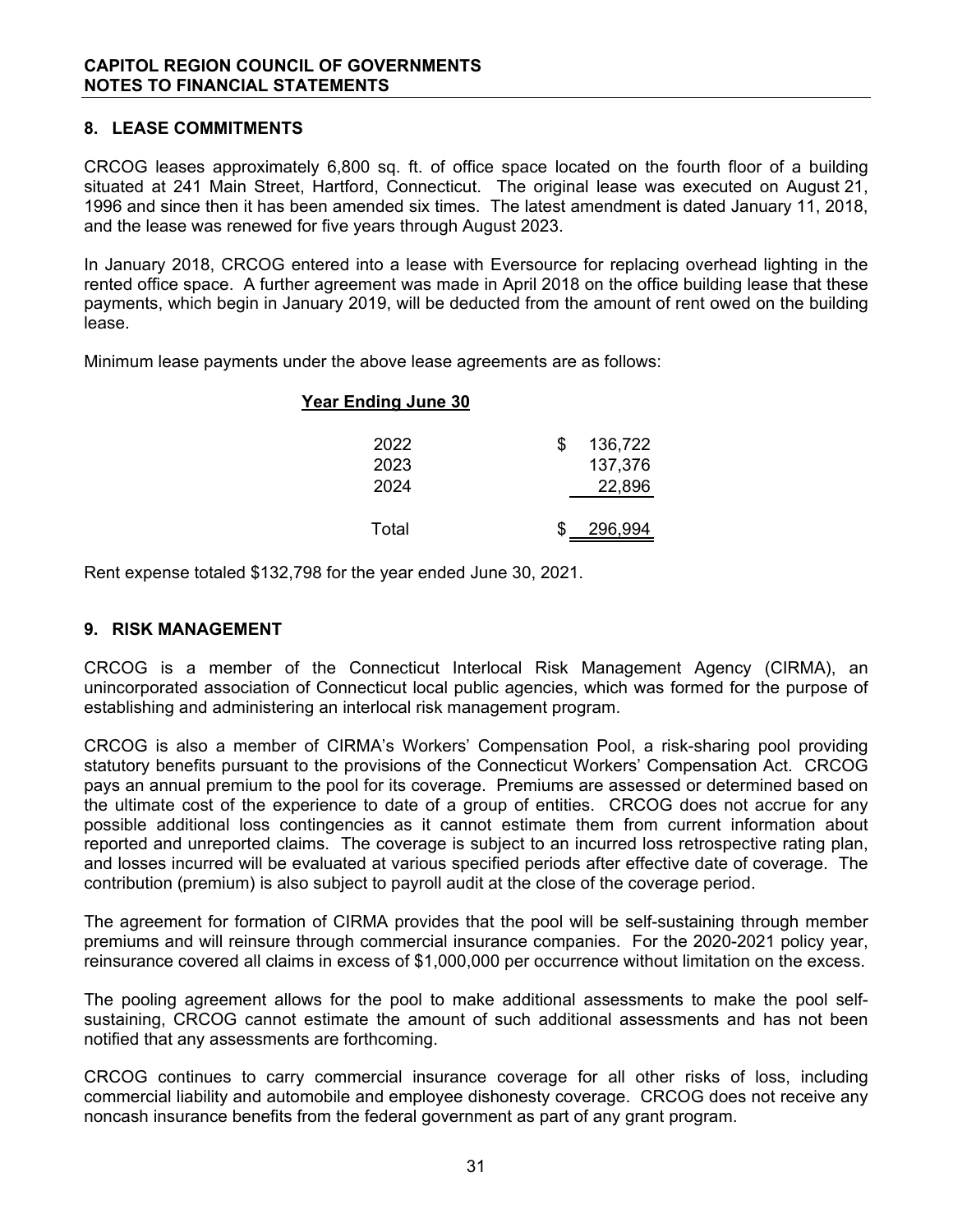## **10. FUND BALANCE**

|                                                | General<br><b>Fund</b> | <b>Special</b><br><b>Projects</b> | <b>Public</b><br><b>Safety</b><br><b>Programs</b> | <b>Municipal</b><br><b>Services</b> | Nonmajor<br>Governmental<br><b>Funds</b> | Total             |
|------------------------------------------------|------------------------|-----------------------------------|---------------------------------------------------|-------------------------------------|------------------------------------------|-------------------|
| Fund balances:<br>Nonspendable:                |                        |                                   |                                                   |                                     |                                          |                   |
| Prepaids                                       | \$<br>113.400 \$       |                                   | \$                                                | \$                                  | \$                                       | \$<br>113,400     |
| Restricted for:<br>Grants<br>Committed to:     |                        | 1.547.917                         | 1.331.241                                         |                                     | 36.372                                   | 2,915,530         |
| Local governments programs<br>Capital projects |                        |                                   |                                                   | 96.999                              | 19.936<br>26.840                         | 19,936<br>123,839 |
| Unassigned                                     | 1,870,273              |                                   |                                                   |                                     |                                          | 1,870,273         |
| <b>Total Fund Balances</b>                     | \$<br>1,983,673 \$     | 1,547,917                         | \$<br>1,331,241                                   | \$<br>96,999                        | \$<br>83,148 \$                          | 5,042,978         |

The components of fund balance for the governmental funds at June 30, 2021 are as follows:

# **11. EMPLOYEE RETIREMENT SYSTEMS AND PENSION PLANS**

#### **Pension Trust Fund**

#### **A. Plan Description**

CRCOG maintains a defined contribution money purchase plan (the Plan) that covers all employees who have completed 6 months of service and have attained age 21. Plan provisions are established and may be amended by the Plan Trustees. At age 65, participants are entitled to a lump-sum payment as a retirement benefit. Employer contributions are vested at 20% per year until completion of 5 years of service, at which time an employee is fully vested. The Plan is noncontributory for employees and provides for employer contributions of 10% of the participant's salary.

The Plan does not issue stand-alone financial statements and is part of CRCOG's financial reporting entity since CRCOG has trustee responsibilities related to the participant accounts that contain employer contributions. As such, the Plan is accounted for in the fiduciary fund financial statements as a pension trust fund.

There were 26 plan members as of June 30, 2021. Employer contributions totaled \$191,498 for the year ended June 30, 2021.

#### **B. Summary of Significant Accounting Policies and Plan Asset Matters**

#### **Basis of Accounting**

The Plan is accounted for using the accrual basis of accounting. Employer contributions are recognized when due, and the employer has made a formal commitment to provide contributions. Benefits and refunds are recognized when due and payable in accordance with the terms of the Plan.

#### **Method Used to Value Investments**

Plan assets are reported at fair value. Securities traded on national exchanges are valued at the last reported sales price.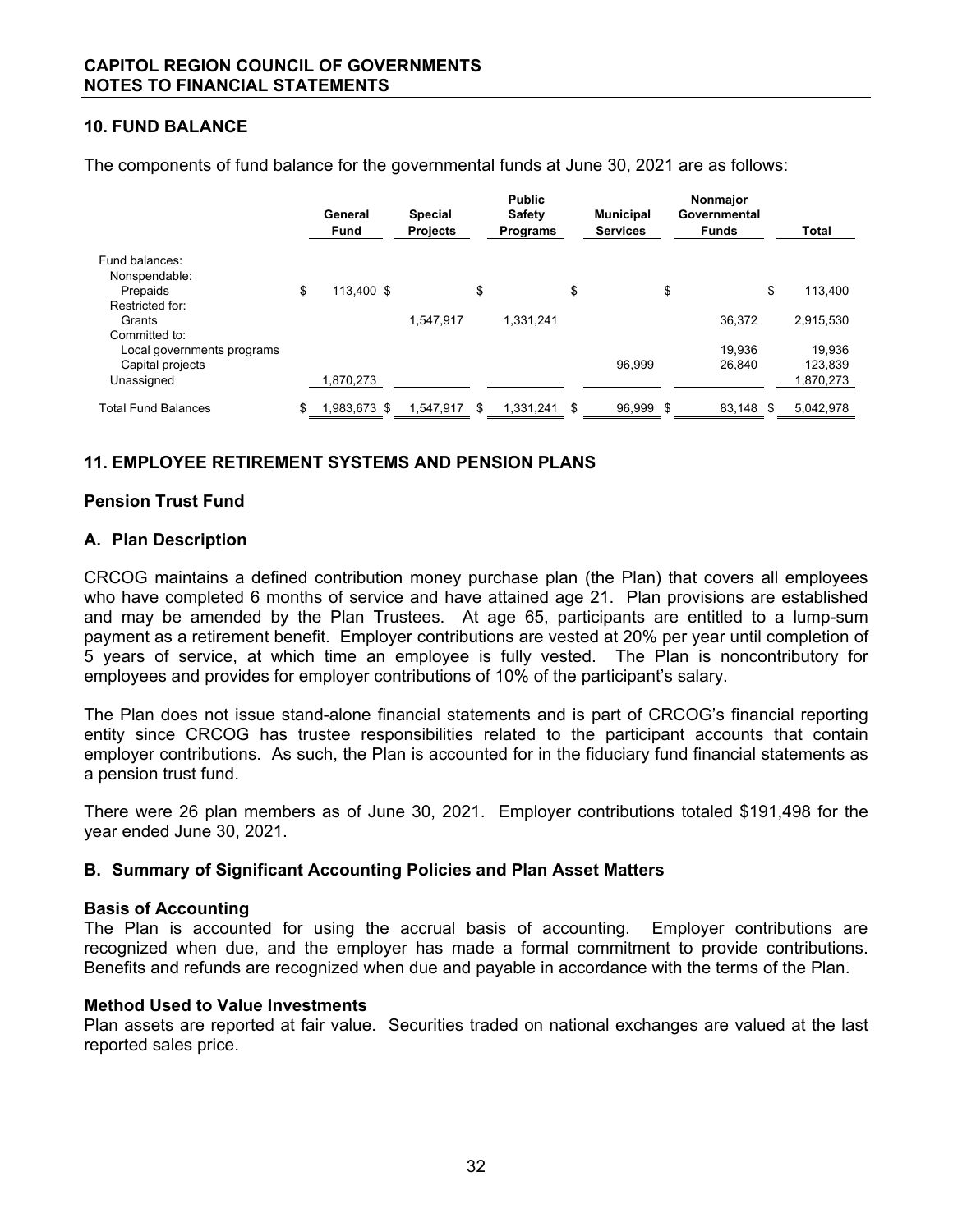## **CAPITOL REGION COUNCIL OF GOVERNMENTS NOTES TO FINANCIAL STATEMENTS**

Investments are recorded at fair value. Short-term investments are reported at cost, which approximates fair value. Fair value of other securities is determined by the mean of the most recent bid and asked prices as obtained from dealers that make markets in such securities. Investments for which market quotations are not readily available are valued at their fair values as determined by the custodian under the direction of CRCOG, with the assistance of a valuation service. Securities traded on national exchanges are valued at the last reported sales price. Investment income is recognized when earned, and gains and losses on sales or exchanges are recognized on the transaction date.

The following investments in mutual funds represent 5% or more of Plan assets as of June 30, 2021:

| Investments:                             |   |         |               |
|------------------------------------------|---|---------|---------------|
| <b>Guaranteed Interest Fund</b>          | S | 315,258 | <b>IGWGIF</b> |
| Vanguard Equity - Income Admiral         |   | 310,525 | <b>IVEIRX</b> |
| Fidelity 500 Index                       |   | 309,768 | <b>IFXAIX</b> |
| AB Large Cap Growth                      |   | 265,315 | <b>IAPGZX</b> |
| Vanguard GNMA Admiral                    |   | 226,583 | <b>IVFIJX</b> |
| Metropolitan West Total Return Bond Plan |   | 188,477 | <b>IMWTSX</b> |
| Victory Sycamore Established Value R6    |   | 145,401 | <b>IVEVRX</b> |
|                                          |   |         |               |

# **12. ECONOMIC DEPENDENCY**

A large concentration of revenue is comprised of federal and state grants received from the state of Connecticut. Any loss or significant reduction of these grants could have a significant impact on CRCOG's financial position and program service.

## **13. CONTINGENT LIABILITIES**

In the opinion of CRCOG Counsel, there are no unpaid or pending judgments against CRCOG and no legal proceedings that would adversely affect the financial position of CRCOG.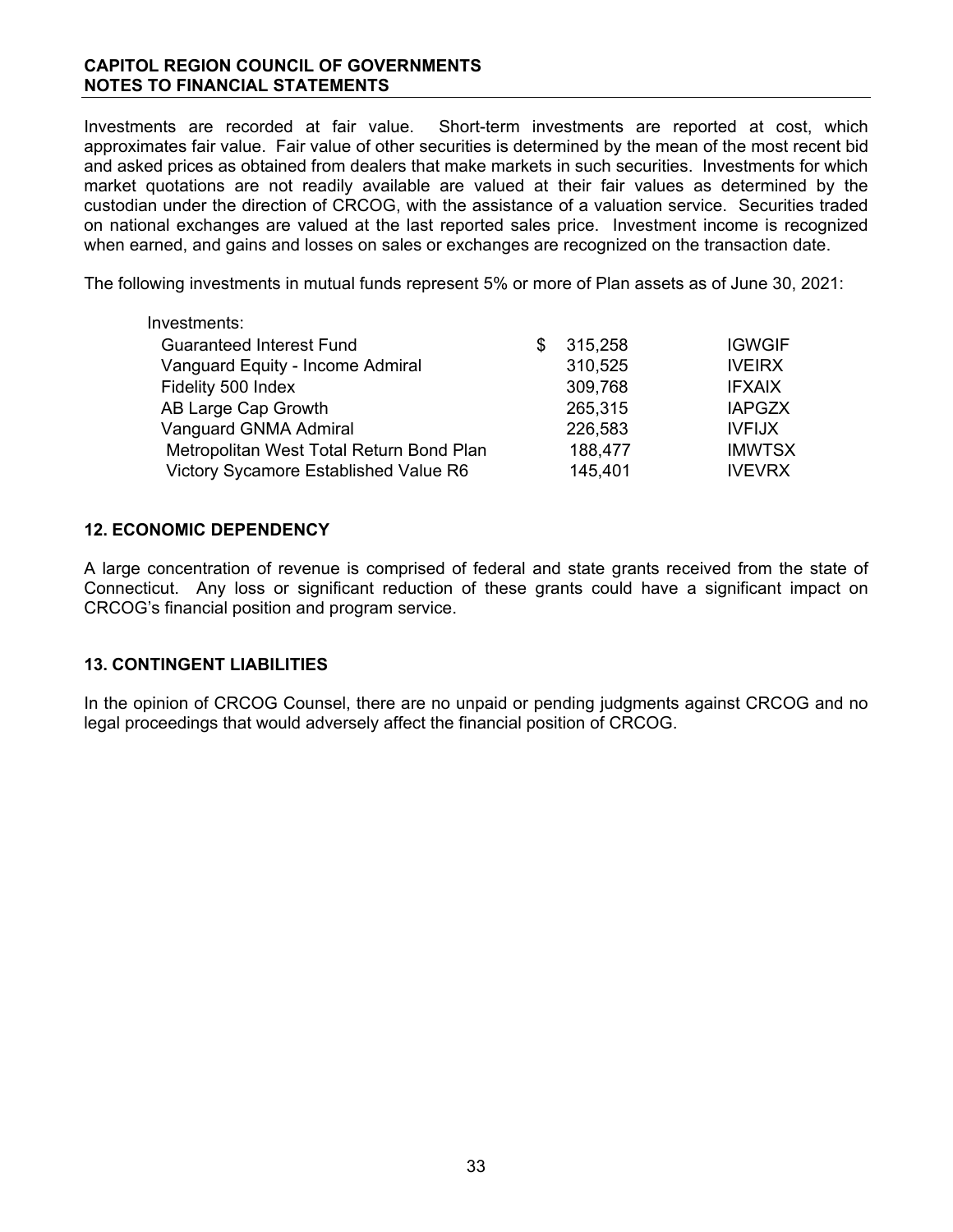# **14. PRIOR PERIOD ADJUSTMENT AND RESTATEMENT**

CRCOG previously reported the activities of the Partnership Fund as an agency fund and the activities of the Regional Solid Waste Management Fund as a nonmajor special revenue fund. As a result of implementation of GASB No. 84, *Fiduciary Activities*, as of July 1, 2020, CRCOG made the following reporting changes: The activities of the Partnership Fund and Regional Solid Waste Management Fund are reported as custodial funds. Accordingly, CRCOG restated beginning balances of the assets, liabilities, fund balance and net position as follows:

|                                                                           |    | Governmental                                                 |          |              |           | Nonmajor                                      |
|---------------------------------------------------------------------------|----|--------------------------------------------------------------|----------|--------------|-----------|-----------------------------------------------|
|                                                                           |    |                                                              |          | Activities   |           | Governmental                                  |
|                                                                           |    |                                                              |          | <b>Net</b>   |           | Funds                                         |
|                                                                           |    |                                                              |          | Position     |           | <b>Fund Balance</b>                           |
| Balance as previously reported June 30, 2020                              |    |                                                              | \$       | 1,695,068 \$ |           | 141,678                                       |
| Adjustment:<br>Regional Solid Waste Management reported as Custodial Fund |    |                                                              | (78,466) |              | (78, 466) |                                               |
| Balance as restated at July 1, 2020                                       |    |                                                              | \$       | 1,616,602 \$ |           | 63,212                                        |
| <b>Fiduciary Funds:</b>                                                   |    |                                                              |          |              |           |                                               |
|                                                                           |    | <b>Agency Funds</b>                                          |          |              |           | <b>Custodial Funds</b>                        |
|                                                                           |    | <b>Balance</b> as<br>Previously<br>Reported<br>June 30, 2020 |          | Adjustments  |           | <b>Balance</b><br>as Restated<br>July 1, 2020 |
| Assets                                                                    | \$ | 29,907 \$                                                    |          | 218,424 \$   |           | 248,331                                       |
| Liabilities                                                               | \$ | 29,907 \$                                                    |          | 110,051 \$   |           | 139,958                                       |
| <b>Net Position</b>                                                       | \$ |                                                              | \$       | 108,373 \$   |           | 108,373                                       |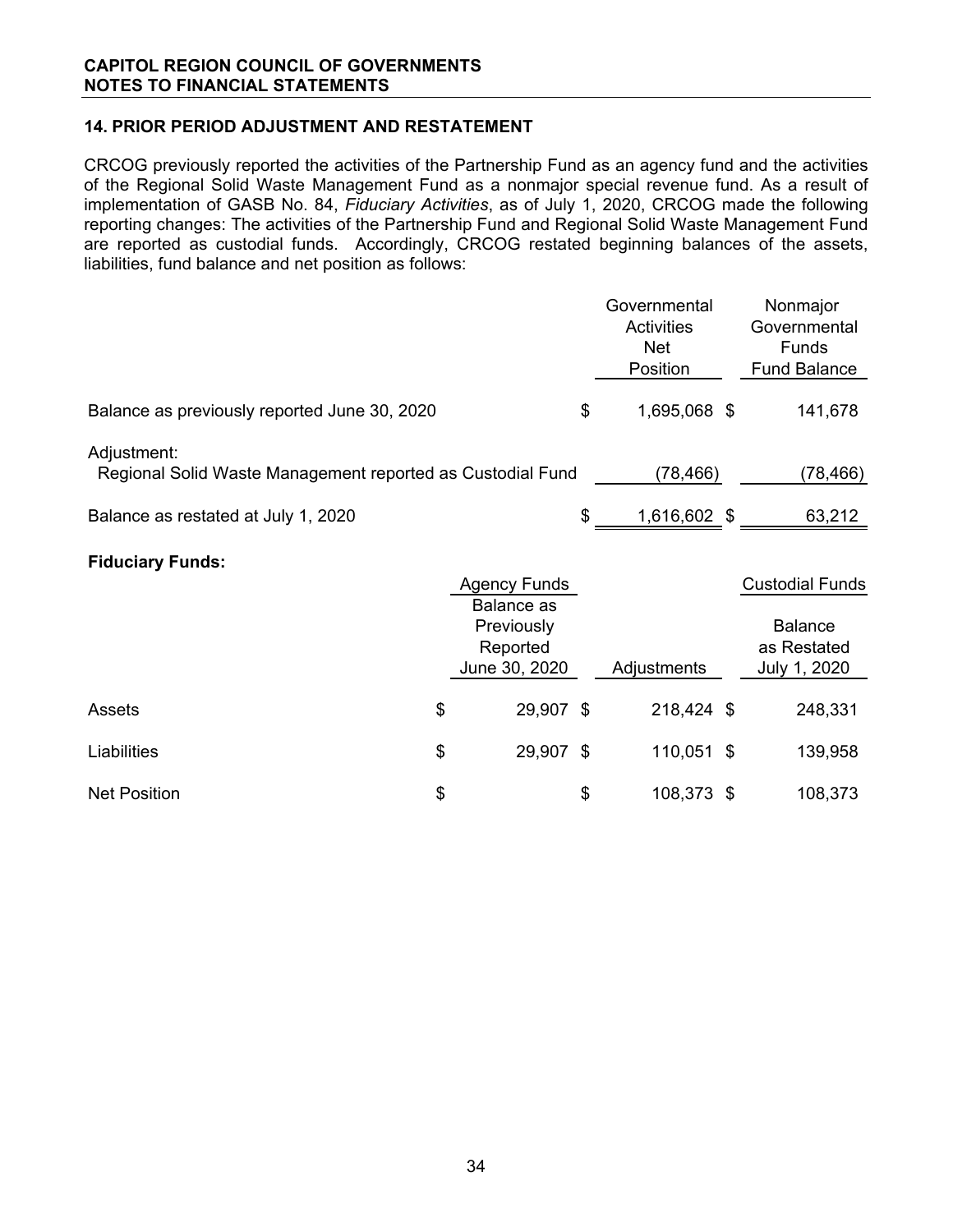#### **CAPITOL REGION COUNCIL OF GOVERNMENTS BUDGETARY COMPARISON SCHEDULE GENERAL FUND AND SPECIAL REVENUE FUNDS FOR THE YEAR ENDED JUNE 30, 2021**

|                                                                                               | <b>Budgeted Amounts</b>                   |    |                                        | Variance<br><b>Positive</b>            |                                      |
|-----------------------------------------------------------------------------------------------|-------------------------------------------|----|----------------------------------------|----------------------------------------|--------------------------------------|
|                                                                                               | Original                                  |    | <b>Final</b>                           | <b>Actual</b>                          | (Negative)                           |
| Revenues:<br>Federal government<br><b>State of Connecticut</b><br>Other governmental agencies | \$<br>4,162,830<br>1,771,669<br>1,573,736 | \$ | 4,162,830 \$<br>1,771,669<br>1,573,736 | 3,541,268 \$<br>2,923,659<br>4,443,853 | (621, 562)<br>1,151,990<br>2,870,117 |
| Interest income<br><b>Total revenues</b>                                                      | 7,508,235                                 |    | 7,508,235                              | 4,096<br>10,912,876                    | 4,096<br>3,404,641                   |
| Expenditures:                                                                                 |                                           |    |                                        |                                        |                                      |
| Direct:                                                                                       |                                           |    |                                        |                                        |                                      |
| <b>Salaries</b>                                                                               | 1,445,892                                 |    | 1,445,892                              | 1,448,806                              | (2,914)                              |
| Telephone                                                                                     | 1,150                                     |    | 1,150                                  | 901                                    | 249                                  |
| Publication, dues and advertising                                                             | 30,075                                    |    | 30,075                                 | 32,936                                 | (2,861)                              |
| Reproduction and printing                                                                     | 3,200                                     |    | 3,200                                  |                                        | 3,200                                |
| Recruitment                                                                                   | 3,500                                     |    | 3,500                                  | 10,704                                 | (7, 204)                             |
| Computer, software and upgrades                                                               | 113,014                                   |    | 113,014                                | 41,955                                 | 71,059                               |
| Equipment maintenance - GIS                                                                   | 7,400                                     |    | 7,400                                  | 473                                    | 6,927                                |
| Legal                                                                                         | 9,250                                     |    | 9,250                                  | 5,358                                  | 3,892                                |
| Supplies, postage and other                                                                   | 7,200                                     |    | 7,200                                  | 6,838                                  | 362                                  |
| Legislative liaison                                                                           | 24,802                                    |    | 24,802                                 | 31,600                                 | (6, 798)                             |
| Equipment                                                                                     | 14,000                                    |    | 14,000                                 | 412,841                                | (398, 841)                           |
|                                                                                               | 5,000                                     |    | 5,000                                  | 2,589                                  | 2,411                                |
| Furniture and furnishings                                                                     | 2,500                                     |    |                                        | 4,021                                  |                                      |
| Leasehold improvements<br>Food                                                                |                                           |    | 2,500                                  |                                        | (1,521)                              |
|                                                                                               | 11,240                                    |    | 11,240                                 |                                        | 11,240                               |
| Mileage and parking                                                                           | 11,150                                    |    | 11,150                                 | 686                                    | 10,464                               |
| Consultants and professional services                                                         | 116,500                                   |    | 116,500                                | 208,391                                | (91, 891)                            |
| Training and tuition reimbursement                                                            | 10,200                                    |    | 10,200                                 | 3,000                                  | 7,200                                |
| Conferences and workshops                                                                     | 58,250                                    |    | 58,250                                 | 14,439                                 | 43,811                               |
| Refund                                                                                        |                                           |    |                                        | 54,468                                 | (54, 468)                            |
| Rentals                                                                                       | 750                                       |    | 750                                    |                                        | 750                                  |
| Workshops for local governments                                                               | 2,200                                     |    | 2,200                                  |                                        | 2,200                                |
| Annual meetings                                                                               | 4,000                                     |    | 4,000                                  |                                        | 4,000                                |
| Legislative reception                                                                         | 500                                       |    | 500                                    |                                        | 500                                  |
| <b>Technical support</b>                                                                      |                                           |    |                                        | 5,250                                  | (5, 250)                             |
| <b>Network Services</b>                                                                       |                                           |    |                                        | 256,076                                | (256, 076)                           |
| Crumbling foundation                                                                          |                                           |    |                                        | 284,799                                | (284, 799)                           |
| Other miscellaneous expenses                                                                  |                                           |    |                                        | 10,891                                 | (10, 891)                            |
| Systems maintenance                                                                           |                                           |    |                                        | 300,001                                | (300, 001)                           |
| Interpreter for the deaf                                                                      | 1,300                                     |    | 1,300                                  |                                        | 1,300                                |
| Spanish language translation                                                                  | 3,700                                     |    | 3,700                                  |                                        | 3,700                                |
| Polish language translation                                                                   | 2,500                                     |    | 2,500                                  |                                        | 2,500                                |
| Contingency                                                                                   | 30,000                                    |    | 30,000                                 |                                        | 30,000                               |
| Contractual                                                                                   | 3,530,586                                 |    | 3,530,586                              | 3,120,663                              | 409,923                              |

(Continued on next page)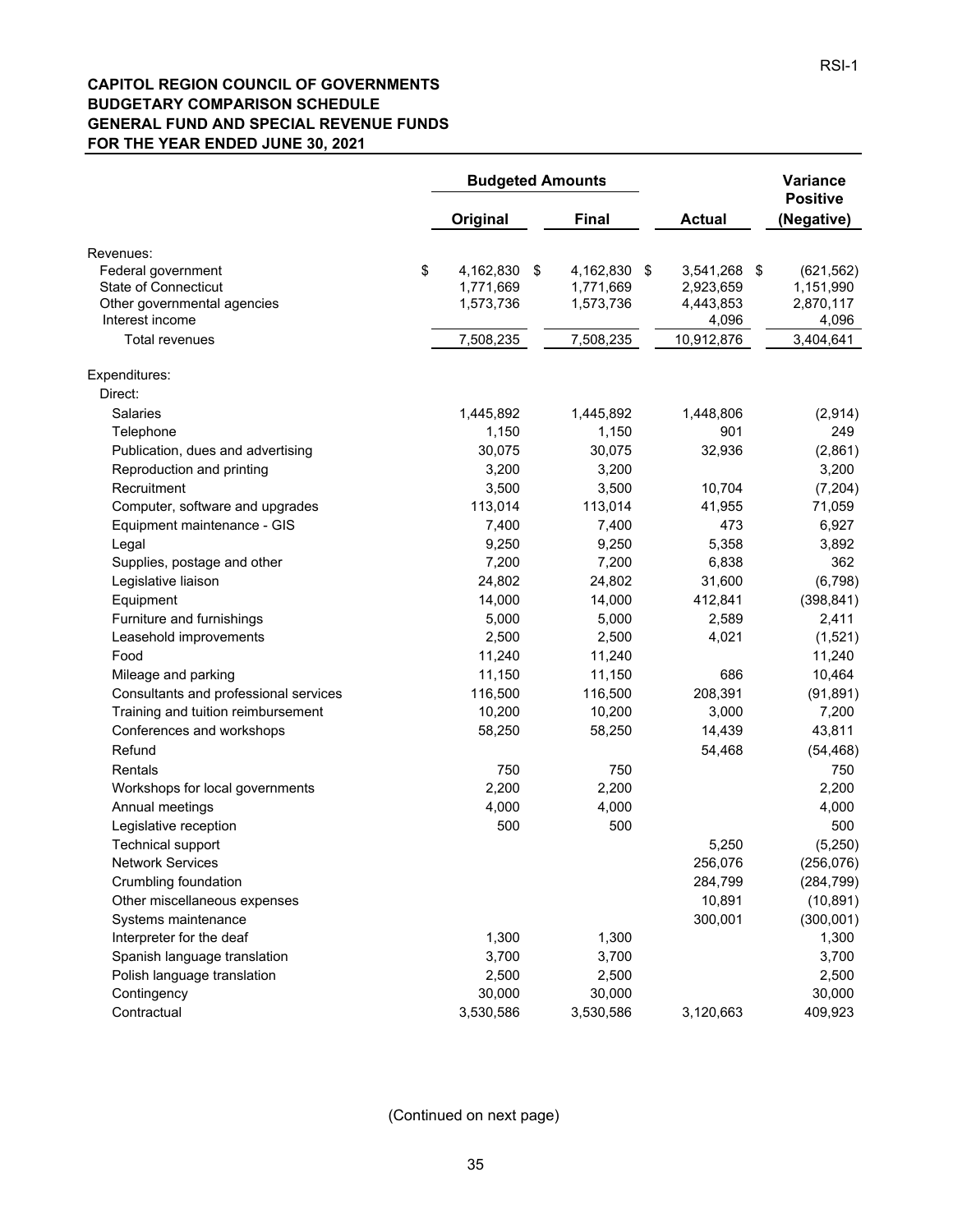#### **CAPITOL REGION COUNCIL OF GOVERNMENTS BUDGETARY COMPARISON SCHEDULE (CONTINUED) GENERAL FUND AND SPECIAL REVENUE FUNDS FOR THE YEAR ENDED JUNE 30, 2021**

|                                                                                              | <b>Budgeted Amounts</b> |              |    | <b>Variance</b> |                               |
|----------------------------------------------------------------------------------------------|-------------------------|--------------|----|-----------------|-------------------------------|
|                                                                                              | Original                | <b>Final</b> |    | <b>Actual</b>   | <b>Positive</b><br>(Negative) |
| Indirect:                                                                                    |                         |              |    |                 |                               |
| Management support salaries                                                                  | \$<br>609,039 \$        | 609,039 \$   |    | 384,285 \$      | 224,754                       |
| Fringe benefits and payroll taxes                                                            | 865,514                 | 865,514      |    | 740,501         | 125,013                       |
| <b>Bonus</b>                                                                                 | 65,500                  | 65,500       |    | 39,154          | 26,346                        |
| Rent, maintenance and utilities                                                              | 141,025                 | 141,025      |    | 137,315         | 3,710                         |
| Accounting, audit and pension services                                                       | 36,000                  | 36,000       |    | 18,800          | 17,200                        |
| Insurance                                                                                    | 39,500                  | 39,500       |    | 35,162          | 4,338                         |
| Office supplies and expense                                                                  | 17,500                  | 17,500       |    | 8,853           | 8,647                         |
| Postage                                                                                      | 3,000                   | 3,000        |    | 1,021           | 1,979                         |
| Reproduction and printing                                                                    | 13,000                  | 13,000       |    | 5,242           | 7,758                         |
| Payroll processing                                                                           | 6,500                   | 6,500        |    | 6,586           | (86)                          |
| Equipment maintenance                                                                        | 7,500                   | 7,500        |    | 4,253           | 3,247                         |
| Computer software and data communications                                                    | 6,000                   | 6,000        |    |                 | 6,000                         |
| Computer services                                                                            | 9,000                   | 9,000        |    | 21,548          | (12, 548)                     |
| Telephone                                                                                    | 12,000                  | 12,000       |    | 11,525          | 475                           |
| Publication and dues                                                                         | 7,200                   | 7,200        |    | 7,372           | (172)                         |
| Section 125 administration                                                                   | 1,200                   | 1,200        |    | 941             | 259                           |
| Legal services                                                                               | 1,500                   | 1,500        |    | 1,034           | 466                           |
| Pension administration                                                                       | 5,000                   | 5,000        |    | 4,250           | 750                           |
|                                                                                              | 7,295,837               | 7,295,837    |    | 7,685,528       | (389, 691)                    |
| <b>Excess of Revenues over Expenditures</b>                                                  | \$<br>212,398 \$        | 212,398      |    | 3,227,348       | \$<br>3,014,950               |
| Other Financing Sources (Uses):                                                              |                         |              |    |                 |                               |
| Transfers in                                                                                 |                         |              |    | 831,401         | 831,401                       |
| Transfers out                                                                                |                         |              |    | (831, 401)      | (831, 401)                    |
| Total other financing sources (uses)                                                         |                         |              |    |                 |                               |
| Excess of Revenues and Other Financing Sources<br>over Expenditures and Other Financing Uses | \$<br>212,398 \$        | 212,398      |    | 3,227,348       | 3,014,950                     |
| Fund Balances at Beginning of Year                                                           |                         |              |    | 1,815,630       |                               |
| Fund Balances at End of Year                                                                 |                         |              | \$ | 5,042,978       |                               |
|                                                                                              |                         |              |    |                 |                               |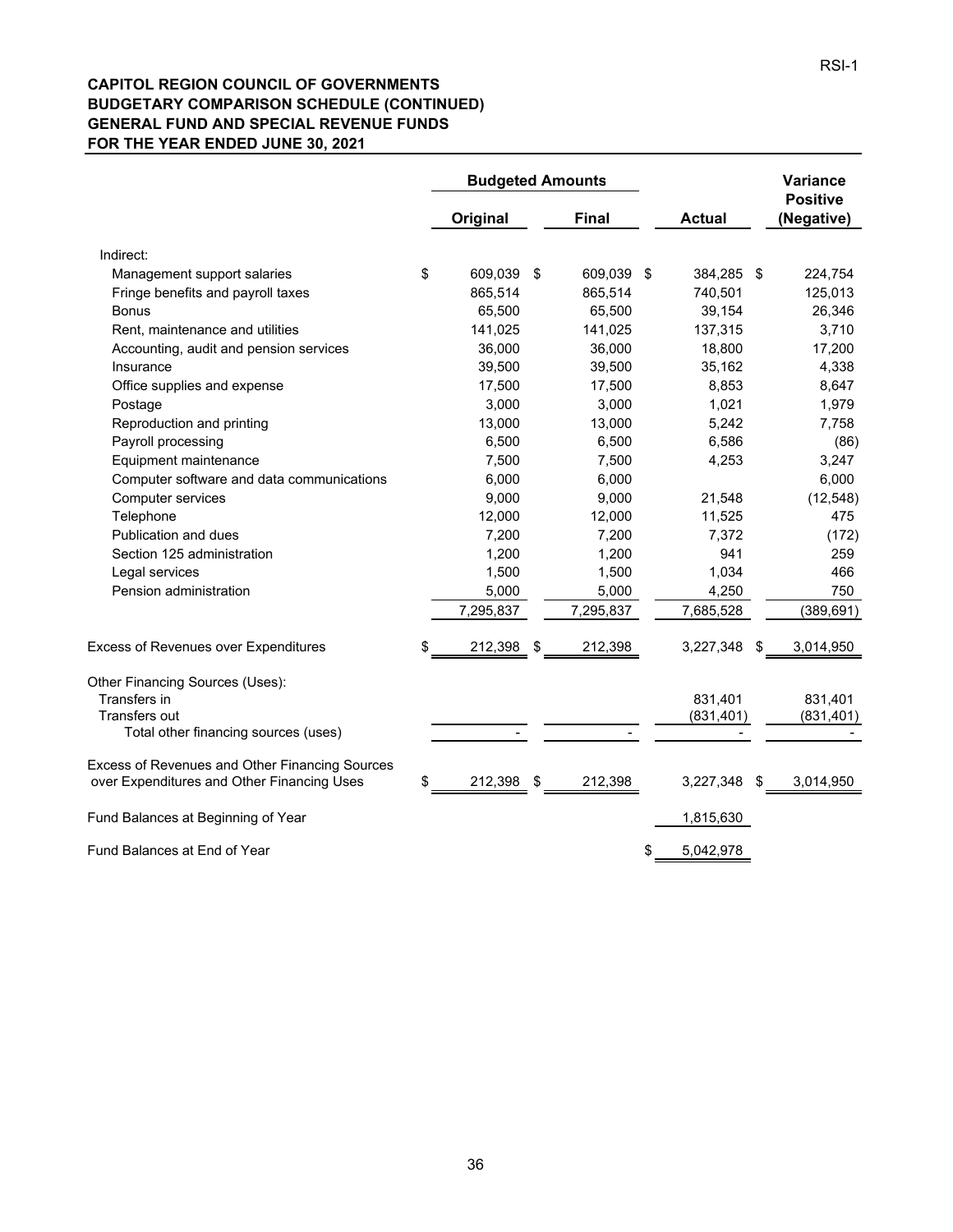#### **CAPITOL REGION COUNCIL OF GOVERNMENTS COMBINING BALANCE SHEET NONMAJOR GOVERNMENTAL FUNDS JUNE 30, 2021**

|                                                       |    | <b>Special Revenue</b>                    |     |                                        |      |                                                        |  |                                        |                                                     |    | <b>Capital Project</b>                     |      |                                                       |  |
|-------------------------------------------------------|----|-------------------------------------------|-----|----------------------------------------|------|--------------------------------------------------------|--|----------------------------------------|-----------------------------------------------------|----|--------------------------------------------|------|-------------------------------------------------------|--|
|                                                       |    | <b>FHWA</b><br>Corridor<br><b>Studies</b> |     | Local<br>Government<br><b>Programs</b> |      | Policy &<br><b>Planning</b><br><b>Special Projects</b> |  | Homeland<br><b>Security</b><br>Program | Regional<br>Performance<br><b>Incentive Program</b> |    | <b>Capital and</b><br>Nonrecurring<br>Fund |      | <b>Total Nonmajor</b><br>Governmental<br><b>Funds</b> |  |
| <b>ASSETS</b>                                         |    |                                           |     |                                        |      |                                                        |  |                                        |                                                     |    |                                            |      |                                                       |  |
| Due from State of Connecticut<br>Due from other funds | \$ | 32,710 \$<br>143,043                      |     | 22,302                                 | \$   | 65,215 \$<br>29,225                                    |  | 340,710 \$<br>8,991                    |                                                     | \$ | 26,840                                     | \$   | 438,635<br>230,401                                    |  |
| <b>Total Assets</b>                                   | \$ | 175,753                                   | -\$ | 22,302                                 | - \$ | 94,440 \$                                              |  | 349,701 \$                             |                                                     |    | 26,840                                     | - \$ | 669,036                                               |  |
| <b>LIABILITIES AND FUND BALANCES</b>                  |    |                                           |     |                                        |      |                                                        |  |                                        |                                                     |    |                                            |      |                                                       |  |
| Liabilities:                                          |    |                                           |     |                                        |      |                                                        |  |                                        |                                                     |    |                                            |      |                                                       |  |
| Accounts payable                                      | \$ | 67,387 \$                                 |     | $2,366$ \$                             |      | 50,928 \$                                              |  | 147,500 \$                             |                                                     | \$ |                                            | \$   | 268,181                                               |  |
| Unearned revenue                                      |    | 108,366                                   |     |                                        |      | 43,512                                                 |  | 17,708                                 |                                                     |    |                                            |      | 169,586                                               |  |
| Due to other funds                                    |    |                                           |     |                                        |      |                                                        |  | 148,121                                |                                                     |    |                                            |      | 148,121                                               |  |
| <b>Total liabilities</b>                              |    | 175,753                                   |     | 2,366                                  |      | 94,440                                                 |  | 313,329                                |                                                     |    |                                            |      | 585,888                                               |  |
| Fund balances:                                        |    |                                           |     |                                        |      |                                                        |  |                                        |                                                     |    |                                            |      |                                                       |  |
| Restricted                                            |    |                                           |     |                                        |      |                                                        |  | 36,372                                 |                                                     |    |                                            |      | 36,372                                                |  |
| Committed                                             |    |                                           |     | 19,936                                 |      |                                                        |  |                                        |                                                     |    | 26,840                                     |      | 46,776                                                |  |
| Total fund balances                                   |    |                                           |     | 19,936                                 |      |                                                        |  | 36,372                                 |                                                     |    | 26,840                                     |      | 83,148                                                |  |
| <b>Total Liabilities and Fund Balances</b>            | \$ | 175,753                                   | \$  | 22,302                                 | \$   | 94,440 \$                                              |  | 349,701 \$                             | $\overline{\phantom{a}}$                            | \$ | 26,840 \$                                  |      | 669,036                                               |  |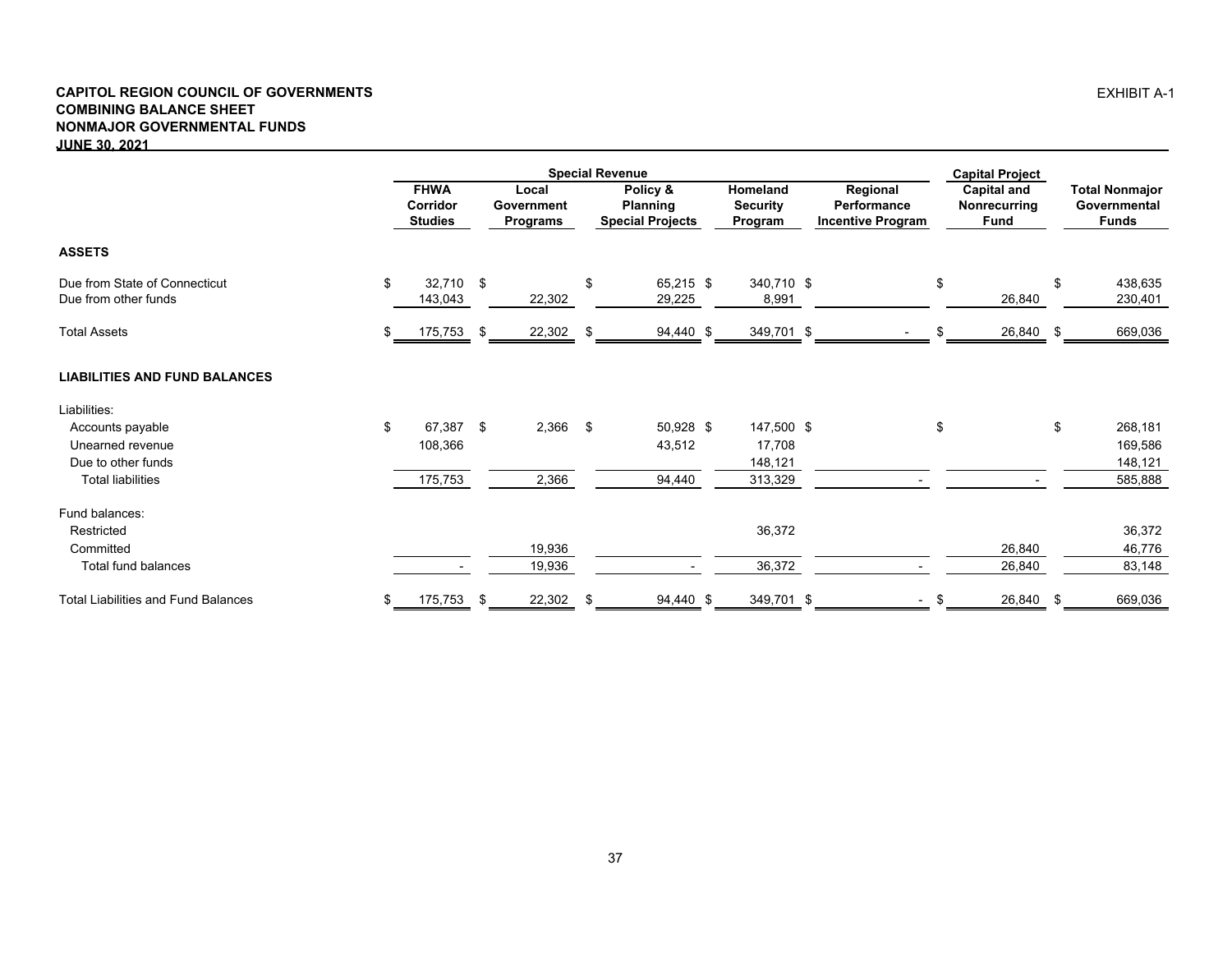#### **CAPITOL REGION COUNCIL OF GOVERNMENTS COMBINING STATEMENT OF REVENUES, EXPENDITURES AND CHANGES IN FUND BALANCES NONMAJOR GOVERNMENTAL FUNDS FOR THE YEAR ENDED JUNE 30, 2021**

|                                                   |                                           |                                        | <b>Capital Project</b>                                 |      |                                        |                                                     |                                     |                                                       |
|---------------------------------------------------|-------------------------------------------|----------------------------------------|--------------------------------------------------------|------|----------------------------------------|-----------------------------------------------------|-------------------------------------|-------------------------------------------------------|
|                                                   | <b>FHWA</b><br>Corridor<br><b>Studies</b> | Local<br>Government<br><b>Programs</b> | Policy &<br><b>Planning</b><br><b>Special Projects</b> |      | Homeland<br><b>Security</b><br>Program | Regional<br>Performance<br><b>Incentive Program</b> | Capital and<br>Nonrecurring<br>Fund | <b>Total Nonmajor</b><br>Governmental<br><b>Funds</b> |
| Revenues:                                         |                                           |                                        |                                                        |      |                                        |                                                     |                                     |                                                       |
| Federal government<br><b>State of Connecticut</b> | \$<br>45,453 \$<br>513,656                |                                        | \$<br>30,308 \$<br>187,352                             |      | 620,453 \$                             | \$<br>39,118                                        |                                     | 696,214<br>\$<br>740,126                              |
| Other governmental agencies                       | 21,715                                    |                                        |                                                        |      |                                        |                                                     |                                     | 21,715                                                |
| <b>Total revenues</b>                             | 580,824                                   |                                        | 217,660                                                |      | 620,453                                | 39,118                                              |                                     | 1,458,055                                             |
| Expenditures:                                     |                                           |                                        |                                                        |      |                                        |                                                     |                                     |                                                       |
| Current:                                          |                                           |                                        |                                                        |      |                                        |                                                     |                                     |                                                       |
| Direct costs:                                     |                                           |                                        |                                                        |      |                                        |                                                     |                                     |                                                       |
| Salaries<br>Other                                 | 88,937<br>366,238                         | 836<br>10,446                          | 33,868<br>151,693                                      |      | 48,334<br>502,444                      |                                                     |                                     | 171,975<br>1,070,416                                  |
| Indirect costs:                                   | 125,649                                   | 966                                    | 41,043                                                 |      | 69,693                                 | 39,595                                              |                                     | 237,351                                               |
| Total expenditures                                | 580,824                                   | 12,248                                 | 226,604                                                |      | 620,471                                | 39,595                                              |                                     | 1,479,742                                             |
| Excess (Deficiency) of Revenues over Expenditures |                                           | (12, 248)                              | (8,944)                                                |      | (18)                                   | (477)                                               |                                     | (21, 687)                                             |
| <b>Other Financing Sources:</b>                   |                                           |                                        |                                                        |      |                                        |                                                     |                                     |                                                       |
| Transfers in                                      |                                           | 32,184                                 | 8,944                                                  |      | 18                                     | 477                                                 |                                     | 41,623                                                |
| Excess of Revenues over Expenditures              |                                           | 19,936                                 |                                                        |      |                                        |                                                     |                                     | 19,936                                                |
| Fund Balances at Beginning of Year, as restated   |                                           |                                        |                                                        |      | 36,372                                 |                                                     | 26,840                              | 63,212                                                |
| Fund Balances at End of Year                      | \$<br>$\sim$                              | 19,936 \$<br>\$                        |                                                        | - \$ | 36,372 \$                              | - \$                                                | 26,840 \$                           | 83,148                                                |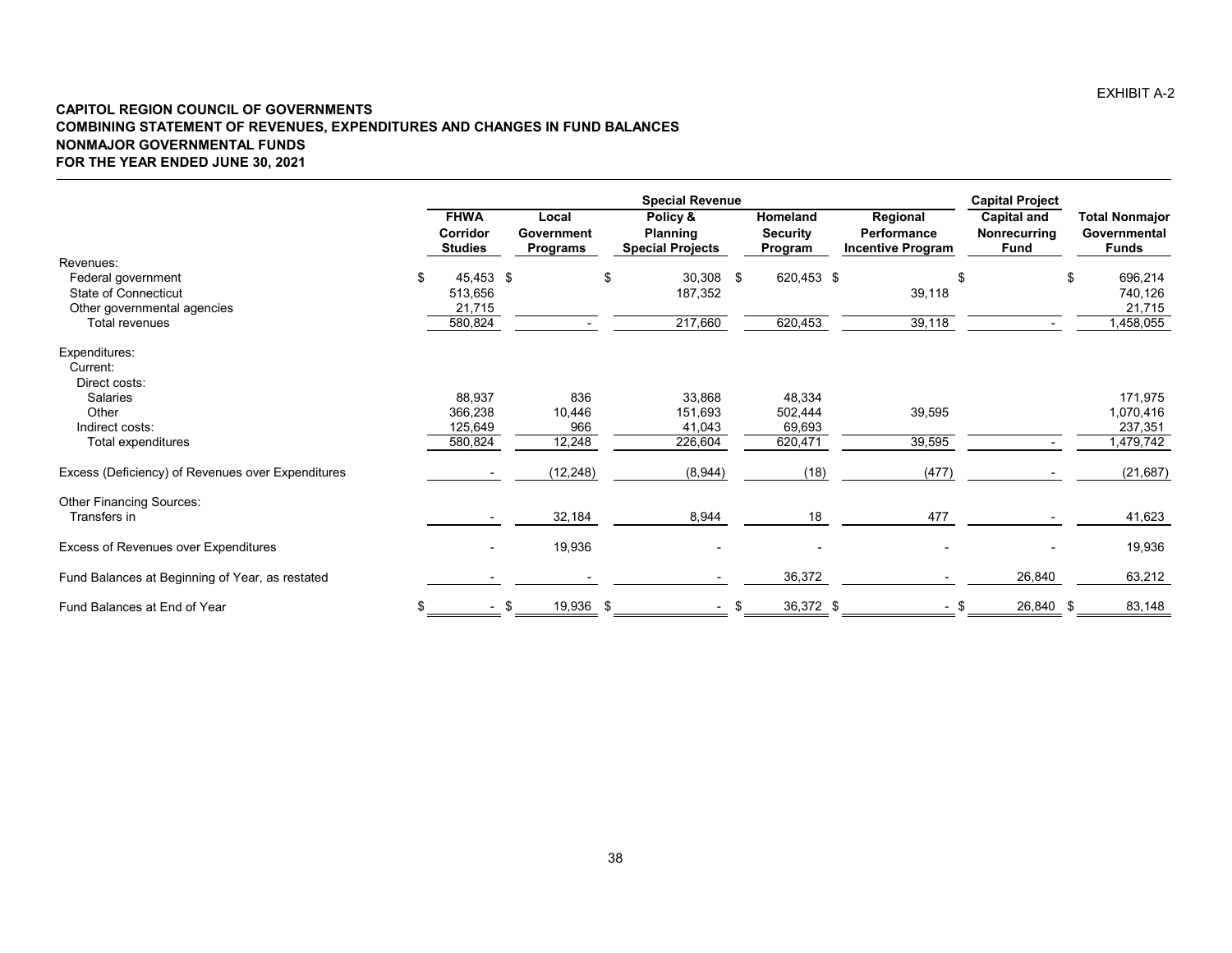#### **CAPITOL REGION COUNCIL OF GOVERNMENTS STATEMENT OF FIDUCIARY NET POSITION - FIDUCIARY FUNDS FOR THE YEAR ENDED JUNE 30, 2021**

|                                                                                            |    | <b>Custodial Funds</b>     |                                                     |      |                                                  |
|--------------------------------------------------------------------------------------------|----|----------------------------|-----------------------------------------------------|------|--------------------------------------------------|
|                                                                                            |    | Partnership<br><b>Fund</b> | <b>Regional Solid</b><br>Waste<br><b>Management</b> |      | <b>Total</b><br><b>Custodial</b><br><b>Funds</b> |
| Assets:<br>Cash and cash equivalents<br>Due from other governments                         | \$ |                            | \$<br>236,265<br>412                                | - \$ | 236,265<br>412                                   |
| <b>Total Assets</b>                                                                        |    |                            | 236,677                                             |      | 236,677                                          |
| <b>Net Position:</b><br>Restricted for:<br>Individual, organizations and other governments | S  | $\sim$                     | \$<br>236.677                                       | -S   | 236.677                                          |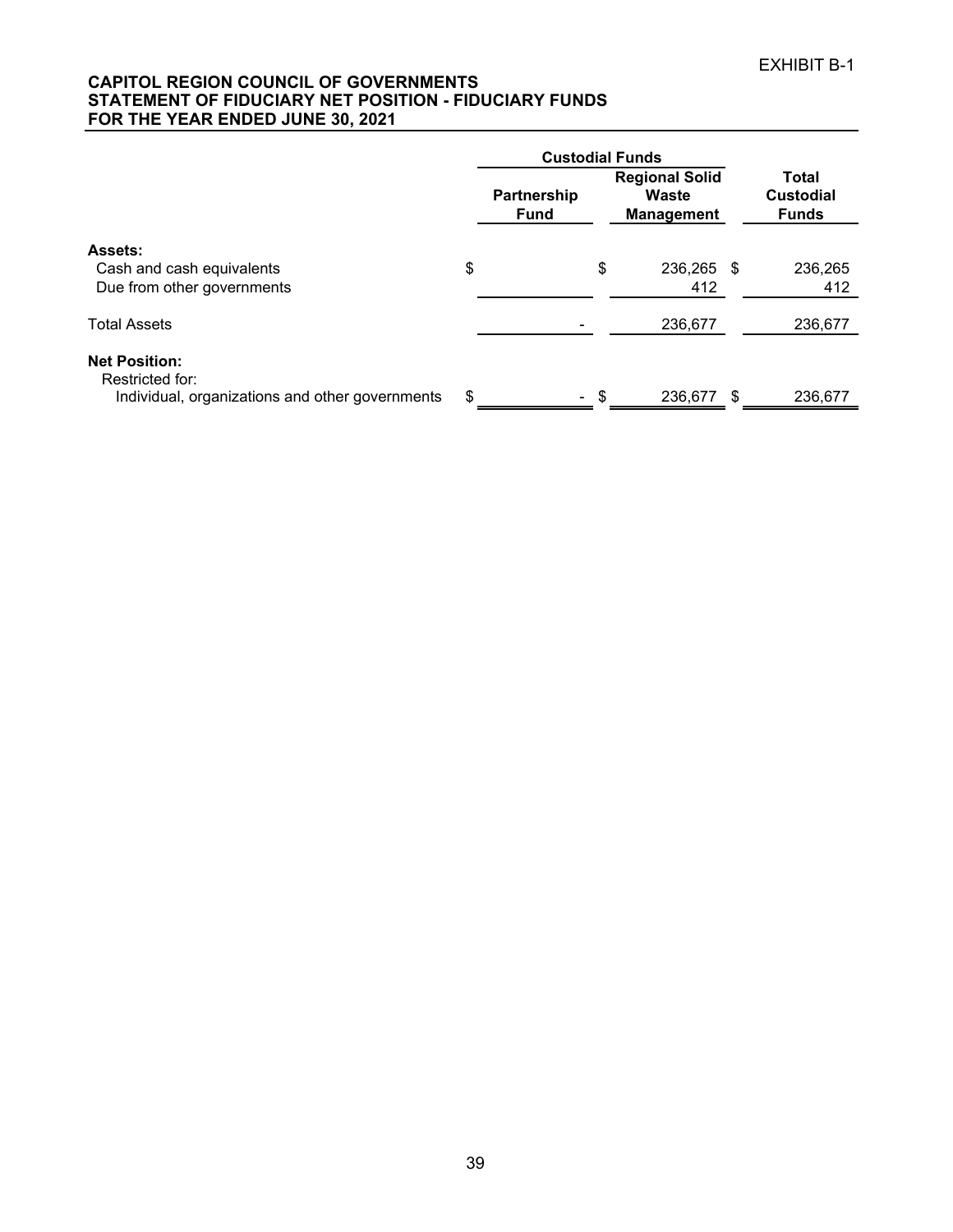# **CAPITOL REGION COUNCIL OF GOVERNMENTS STATEMENT OF FIDUCIARY NET POSITION - FIDUCIARY FUNDS FOR THE YEAR ENDED JUNE 30, 2021**

|                                                | <b>Custodial Funds</b>            |                                                     |     |                                                  |
|------------------------------------------------|-----------------------------------|-----------------------------------------------------|-----|--------------------------------------------------|
|                                                | <b>Partnership</b><br><b>Fund</b> | <b>Regional Solid</b><br>Waste<br><b>Management</b> |     | <b>Total</b><br><b>Custodial</b><br><b>Funds</b> |
| <b>Additions:</b>                              |                                   |                                                     |     |                                                  |
| Other governmental agencies                    | \$                                | \$<br>158,211                                       | -\$ | 158,211                                          |
| <b>Deductions:</b><br>Payment to agencies      | 29,907                            |                                                     |     | 29,907                                           |
| Change in Net Position                         | (29, 907)                         | 158,211                                             |     | 128,304                                          |
| Net Position at Beginning of Year, as restated | 29,907                            | 78,466                                              |     | 108,373                                          |
| Net Position at End of Year                    | \$<br>$-$ \$                      | 236,677 \$                                          |     | 236,677                                          |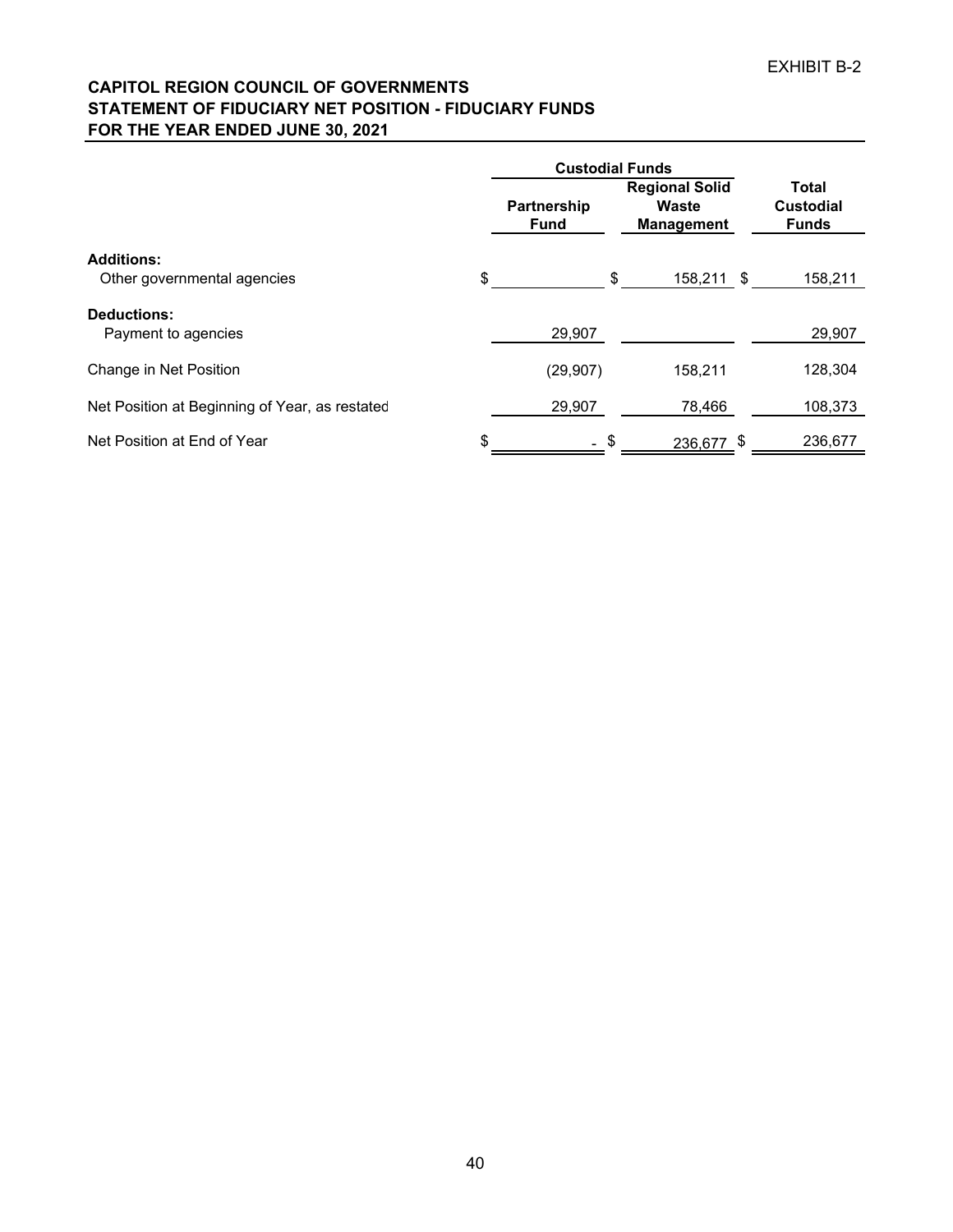# **CAPITOL REGION COUNCIL OF GOVERNMENTS INDIRECT RATE CALCULATION FOR THE YEAR ENDED JUNE 30, 2021**

| <b>Indirect Costs:</b>                            |                 |
|---------------------------------------------------|-----------------|
| Management support salaries                       | \$<br>384,285   |
| Fringe benefits and payroll taxes                 | 740,501         |
| Compensated absences                              | 240,424         |
| Rent, maintenance and utilities                   | 137,315         |
| Accounting, audit and pension services            | 18,800          |
| Insurance                                         | 35,162          |
| Employee merit program                            | 39,154          |
| Office supplies and expense                       | 8,853           |
| Postage                                           | 1,021           |
| Reproduction and printing                         | 5,242           |
| Payroll processing                                | 6,586           |
| Equipment                                         | 4,253           |
| <b>Computer services</b>                          | 21,548          |
| Telephone                                         | 11,525          |
| Publication and dues                              | 7,372           |
| Legal services                                    | 1,034           |
| Pension administration                            | 4,250           |
| Section 125 Admin                                 | 941             |
| <b>Total indirect costs</b>                       | 1,668,266       |
| Depreciation and Amortization Expenses Allocation | 16,611          |
| Total                                             | \$<br>1,684,877 |
| <b>Total payroll</b>                              | \$<br>1,833,092 |
| Less: indirect payroll                            | 384,285         |
| Less: compensated absences                        | 240,424         |
|                                                   |                 |
| <b>Payroll Base</b>                               | 1,208,383<br>\$ |
| <b>Indirect Cost Rate</b>                         | 139.43%         |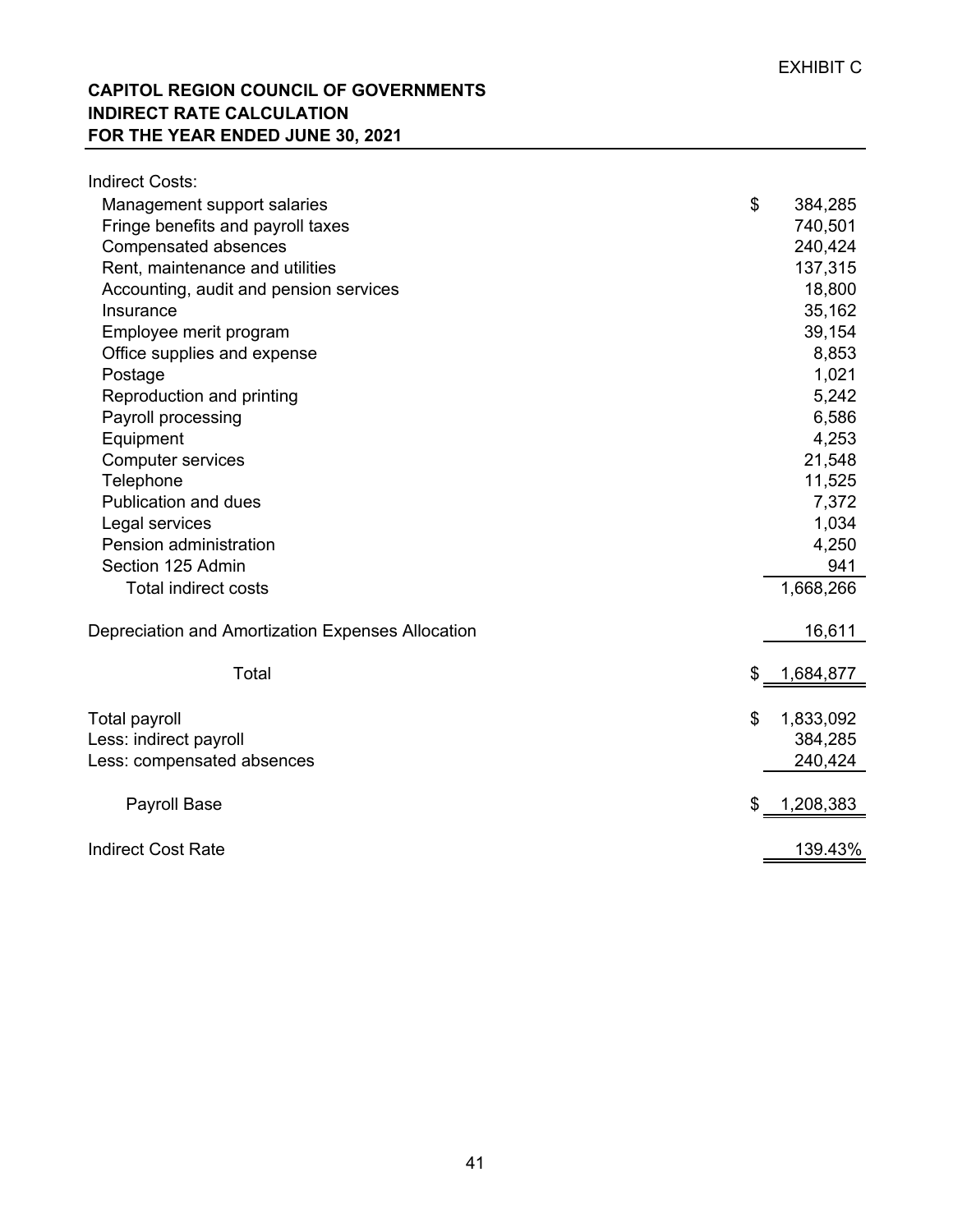#### **CAPITOL REGION COUNCIL OF GOVERNMENTS FINANCIAL SUMMARY FOR THE STATE OF CONNECTICUT DEPARTMENT OF TRANSPORTATION FOR THE YEAR ENDED JUNE 30, 2021**

|                                                                                                              |     | <b>FHWA</b><br>11.6-01 (07)      |      | <b>RT 5 EAST</b><br><b>WINDSOR</b> |     | <b>ENFIELD</b><br><b>TRAFFIC IMPACT</b> | <b>LOTCIP</b><br><b>ADMIN</b>         |      | <b>LOTCIP</b><br><b>FARM/HTFD</b> |               | <b>LOTCIP</b><br><b>EASTERN GATE</b> |
|--------------------------------------------------------------------------------------------------------------|-----|----------------------------------|------|------------------------------------|-----|-----------------------------------------|---------------------------------------|------|-----------------------------------|---------------|--------------------------------------|
| <b>Maximum Funds Authorized</b><br><b>FHWA</b><br>Conn-DOT - FHWA                                            | \$  | 3,522,546<br>210,335             | \$   | 200,000<br>50,000                  | \$  | 216,571<br>21,715                       | \$                                    | \$   |                                   | \$            |                                      |
| Conn-DOT - FTA<br>Local                                                                                      |     | 670,302                          |      |                                    |     | 21,715                                  | 2,390,160                             |      | 340,000                           |               | 540,000                              |
|                                                                                                              | \$. | 4,403,183                        | - \$ | 250,000 \$                         |     | 260,001                                 | \$<br>2,390,160                       | \$   | 340,000                           | \$            | 540,000                              |
| <b>Authorized Expenditures</b><br>Direct Costs:                                                              |     |                                  |      |                                    |     |                                         |                                       |      |                                   |               |                                      |
| Salaries<br>Other<br><b>Indirect Costs</b>                                                                   | \$  | 715,666 \$<br>280,277<br>997,861 |      | $3,416$ \$<br>229,476<br>4,793     |     | 28,483                                  | \$<br>493,607<br>1,091,907<br>763,928 | - \$ | 1,869<br>300,849<br>2,695         | $\mathbf{\$}$ | 9,165<br>503,940<br>14,074           |
|                                                                                                              |     | 1,993,804                        | \$   | 237,685                            | -\$ | 28,483                                  | \$<br>2,349,442                       | \$   | 305,413                           | \$            | 527,179                              |
| <b>Distribution of Audited Costs</b><br><b>FHWA</b><br>Conn-DOT - FHWA                                       | \$  | 1,595,041 \$<br>196,470          |      | 190,149 \$<br>47,537               |     | 22,786<br>2,848                         | \$                                    | \$   |                                   | \$            |                                      |
| Conn-DOT - FTA<br>Local                                                                                      |     | 202,291                          |      |                                    |     | 2,848                                   | 2,349,443                             |      | 305,413                           |               | 527,179                              |
|                                                                                                              |     | 1,993,802 \$                     |      | 237,686 \$                         |     | 28,482                                  | \$<br>2,349,443 \$                    |      | 305,413                           | \$.           | 527,179                              |
| <b>Conn-DOT Responsibility</b><br><b>FHWA</b><br>Conn-DOT - FHWA                                             | \$  | 1,595,041 \$<br>196,470          |      | 190,149 \$<br>47,537               |     | 22,786<br>2,848                         | \$                                    | \$   |                                   | \$            |                                      |
| Conn-DOT - FTA                                                                                               |     |                                  |      |                                    |     |                                         | 2,349,443                             |      | 305,413                           |               | 527,179                              |
|                                                                                                              | \$. | 1,791,511 \$                     |      | 237,686 \$                         |     | 25,634                                  | \$<br>2,349,443 \$                    |      | 305,413                           | \$            | 527,179                              |
| <b>Payments Received</b><br>Payments received through June 30, 2021<br>Payments received after June 30, 2021 | \$  | 1,541,870 \$<br>374,429          |      | 233,006 \$<br>3,656                |     |                                         | \$<br>2,390,160                       | -\$  | 340,000                           | - \$          | 540,000                              |
| Total payments received                                                                                      |     | 1,916,299                        |      | 236,662                            |     |                                         | 2,390,160                             |      | 340,000                           |               | 540,000                              |
| Due from (to) Conn-DOT                                                                                       | \$  | $(124, 788)$ \$                  |      | $1,024$ \$                         |     | 25,634                                  | \$<br>(40, 717)                       | \$   | (34, 587)                         | \$            | (12, 821)                            |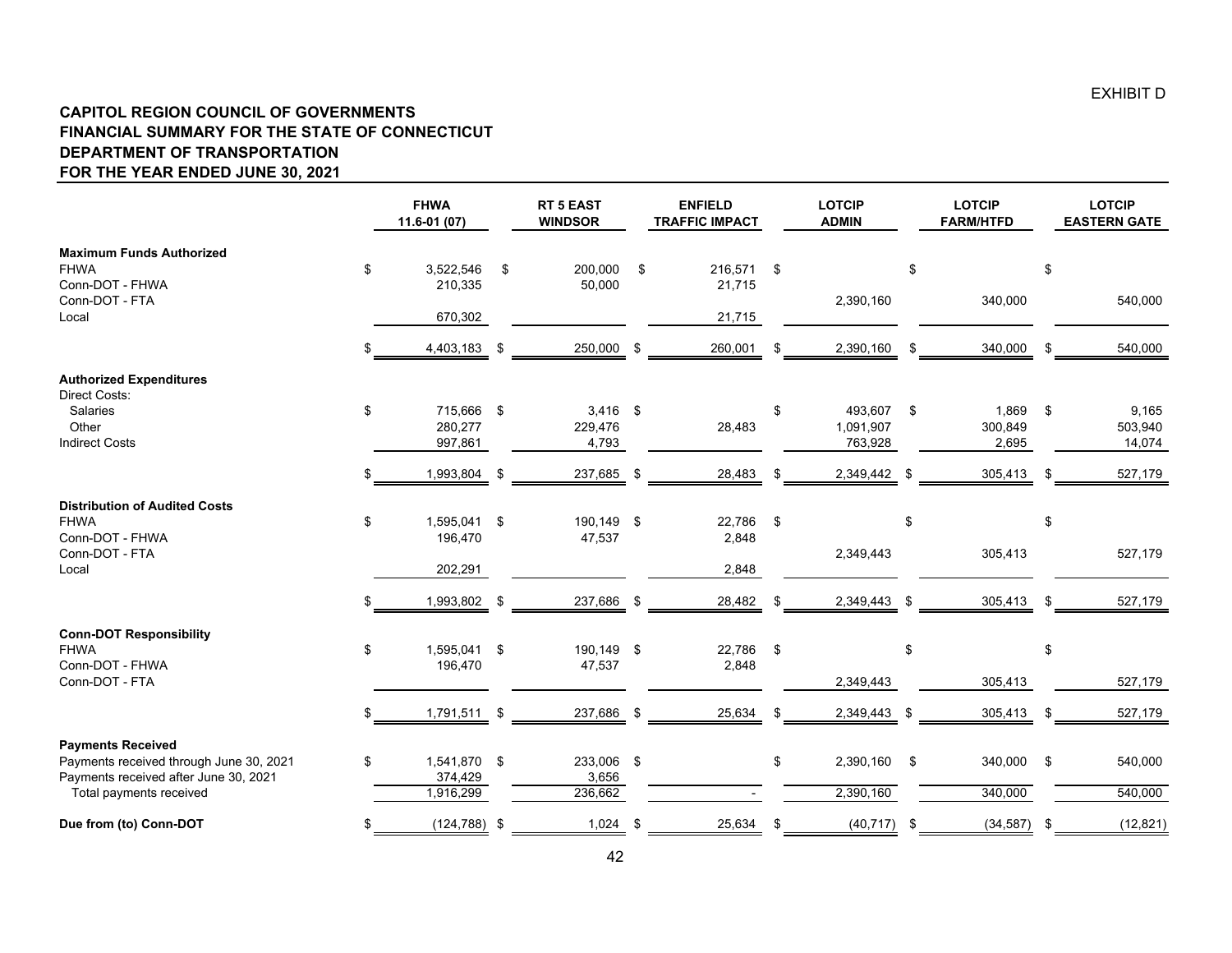# **CAPITOL REGION COUNCIL OF GOVERNMENTS SCHEDULE OF SOURCES AND USES - LOCAL ASSESSMENTS FOR THE YEAR ENDED JUNE 30, 2021**

| <b>SOURCES</b>                             |               |               |
|--------------------------------------------|---------------|---------------|
| <b>Local Assessments</b>                   | \$<br>780,471 |               |
| <b>Local Government Programs</b>           | (210, 207)    |               |
| <b>Total Sources</b>                       |               | \$<br>570,264 |
| <b>USES</b>                                |               |               |
| <b>Fund Transfers:</b>                     |               |               |
| <b>Transportation (Match Requirements)</b> |               | \$<br>188,704 |
| Council Administration:                    |               |               |
| <b>Direct Expenditures</b>                 | 99,312        |               |
| Use of Fund Balance                        | 282,248       |               |
|                                            |               | 381,560       |
| <b>Total Uses</b>                          |               | \$<br>570,264 |
|                                            |               |               |